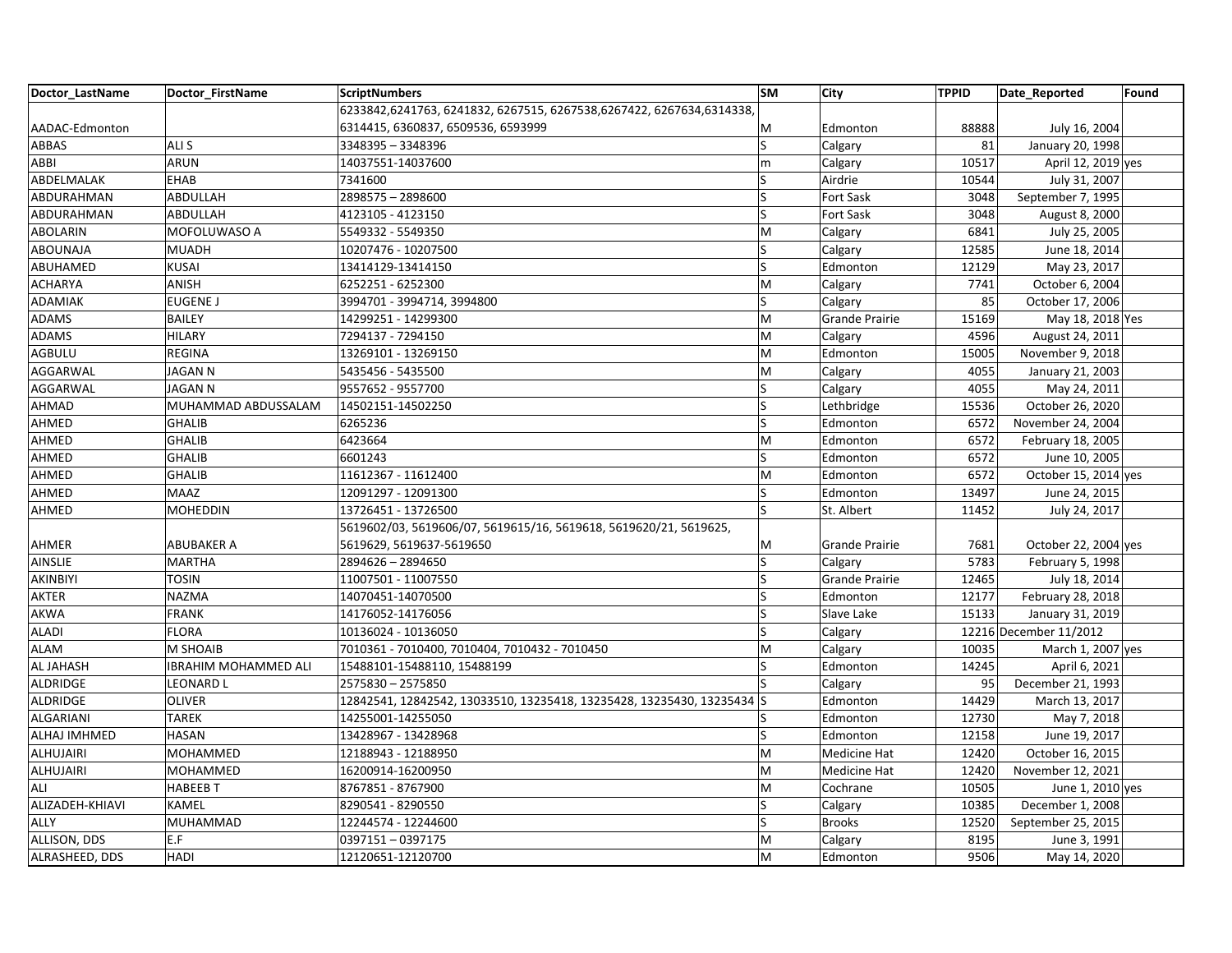| Doctor LastName       | Doctor FirstName     | <b>ScriptNumbers</b>              | <b>SM</b>               | City              | <b>TPPID</b> | Date_Reported          | Found |
|-----------------------|----------------------|-----------------------------------|-------------------------|-------------------|--------------|------------------------|-------|
| <b>ALVI</b>           | <b>FOZIA</b>         | 11620679 - 11620700               | $\overline{\mathsf{S}}$ | Airdrie           | 11102        | January 20, 2015 yes   |       |
| AL-YOUSIF             | <b>BAHN</b>          | 12895801-12895850                 | M                       | Okotoks           | 11815        | September 23, 2016 yes |       |
| AMATTO                | MICHAEL J            | 8175556 - 8175600                 | S                       | Lethbridge        | 6155         | September 25, 2008     |       |
| AMBROSE, DVM          | <b>SUSAN E</b>       | 9044501 - 9044550                 | S                       | Calgary           | 99516        | March 1, 2017          |       |
| ANDERSON              | <b>BRUCE M</b>       | 3869576 - 3869600                 | M                       | Wabasca           | 6683         | December 29, 2000      |       |
| ANDERSON              | <b>DOUGLAS M</b>     | 3180155 - 3180200                 | Ś                       | <b>High River</b> | 5581         | September 19, 1997     |       |
| ANDERSON              | <b>RONALD R</b>      | 5658801 - 5658900                 | M                       | Morinville        | 1426         | May 31, 2004           |       |
| ANDERSON, DVM         | TAMMY CM             | 9131337 - 9131350                 | M                       | St Paul           | 99558        | August 24, 2011 yes    |       |
| ANDERSSON             | PAUL                 | 9147849                           |                         | Calgary           | 5277         | August 30, 2010        |       |
| ANDERSSON             | PAUL                 | 2807901-2807950                   | S                       | Calgary           | 5277         | October 17, 1996       |       |
| ANDREIUK              | <b>JOHN R</b>        | 3394977,93-95,98-500              | S                       | Peace River       | 3460         | January 29, 1998       |       |
| <b>ANEZ DELFIN</b>    | <b>MARIO</b>         | 15107201-15107250                 | S                       | Edmonton          | 15189        | July 9, 2021           |       |
| ANOZIE                | AMARAEGBULAM         | 9459200; 9459151                  |                         | Langdon           | 7873         | November 9, 2011       |       |
| ANSARI                | ZIAUL B              | 4266851 - 4266900                 | S                       | Wetaskiwin        | 3868         | November 24, 2003      |       |
| <b>AOUDE</b>          | <b>AHMED</b>         | 14704751-14704800                 |                         | Calgary           | 15916        | June 5, 2019           |       |
| APANTAKU              | OLUBUKOLA            | 9234401-9234450 & 9016651-9016700 |                         | <b>Red Deer</b>   | 15497        | December 6, 2016       |       |
| ARCHIBALD             | <b>JAMES S</b>       | 0815356 - 0815375                 | S                       | Edmonton          | 1569         | September 15, 1992     |       |
| ARMSTRONG             | <b>FRASER W</b>      | 2837053 - 2837100                 | S                       | Edmonton          | 4711         | January 15, 1996       |       |
| ARMSTRONG             | N JEAN               | 4020392 - 4020450                 | M                       | Banff             | 112          | April 14, 2004         |       |
| ARMSTRONG             | P MARK D             | 7643411                           | M                       | Edmonton          | 3973         | October 1, 2007        |       |
| ARONYK                | <b>KEITH</b>         | 9260959 - 9261000                 | M                       | Edmonton          | 1575         | April 13, 2015         |       |
| <b>ASHFORTH</b>       | <b>ROBERT A</b>      | 3880703 - 3880750                 | M                       | Edmonton          | 117          | February 25, 2010      |       |
| <b>ASONGWE</b>        | <b>RAYMOND</b>       | 12515401-12515450                 | S                       | Edmonton          | 13774        | February 22, 2016      |       |
| <b>ASPE AYER</b>      | DIANA M A            | 6286765 - 6286800                 | M                       | Calgary           | 10071        | June 23, 2005 yes      |       |
| ATEER                 | KHALED               | 8960920 - 8960950                 | M                       | Edmonton          | 11852        | July 6, 2010           |       |
| ATEER                 | <b>KHALED</b>        | 10051088-10051090                 | S                       | Edmonton          | 11852        | April 9, 2012          |       |
| ATEER                 | <b>KHALED</b>        | 10568006-10568010                 | S                       | Edmonton          | 11852        | February 11, 2013      |       |
| ATKINSON              | CARLA M              | 0619384 - 0619400                 | Ś                       | Calgary           | 4190         | March 18, 1992         |       |
| <b>ATWAL</b>          | <b>SANITA</b>        | 8043412 - 8043450                 | S                       | Calgary           | 7024         | November 24, 2008 yes  |       |
| AUYEUNG               | <b>TERESAH</b>       | 2685304 - 2685325                 |                         | Edmonton          | 1579         | February 2, 1996       |       |
| <b>BACCHUS</b>        | <b>MARIA</b>         | 6698851 - 6698900                 | S                       | Calgary           | 10299        | July 14, 2015          |       |
| <b>BADENHORST</b>     | <b>ESTE</b>          | 8794626 - 8794650                 | M                       | Calgary           | 10210        | June 18, 2010          |       |
| <b>BADENHORST</b>     | <b>KAREN</b>         | 12655249-12655250                 | Ś                       | Calgary           | 7661         | May 30, 2016           |       |
| <b>BAERGEN</b>        | KATHLEEN             | 7035435 - 7035450                 | M                       | Edmonton          | 4618         | May 22, 2007           |       |
| <b>BAINS</b>          | ANUPINDER            | 12568351-12568400                 | M                       | Calgary           | 14155        | November 25, 2016      |       |
| <b>BAKIR</b>          | <b>CHRISTINA</b>     | 12846584-12846600                 | M                       | Lethbridge        | 14611        | July 11, 2017          |       |
| <b>BAKSHI</b>         | <b>NEEJA</b>         | 11321301 - 11321350               | M                       | Edmonton          | 12353        | August 14, 2014 yes    |       |
| <b>BALL</b>           | <b>BRANDON JONAH</b> | 15274151-15274200                 | S                       | Edmonton          | 12962        | February 3, 2022       |       |
| <b>BANASCH</b>        | <b>JANL</b>          | 5247951-5248000 & 5248038-5248050 | Ś                       | Edmonton          | 4909         | May 26, 2004 yes       |       |
| BARNSDALE             | <b>CHRISTOPHER A</b> | 9551517 - 9551550                 | M                       | Sundre            | 10913        | August 31, 2011        |       |
| <b>BARROW</b>         | <b>JOHN L</b>        | 11978113 - 11978115               | S                       | Calgary           | 133          | March 27, 2015 yes     |       |
| <b>BARROW</b>         | <b>JOHN L</b>        | 1169128 - 1169150                 |                         | Calgary           | 133          | March 12, 1991         |       |
| <b>BARSKY</b>         | <b>JACOB B</b>       | 8999651 - 8999750                 | S                       | Lethbridge        | 3687         | January 19, 2011 yes   |       |
| <b>BARTOLINI, DVM</b> | <b>MICHAELA</b>      | 14137659-14137700                 | S                       | Cochrane          | 999459       | April 13, 2020         |       |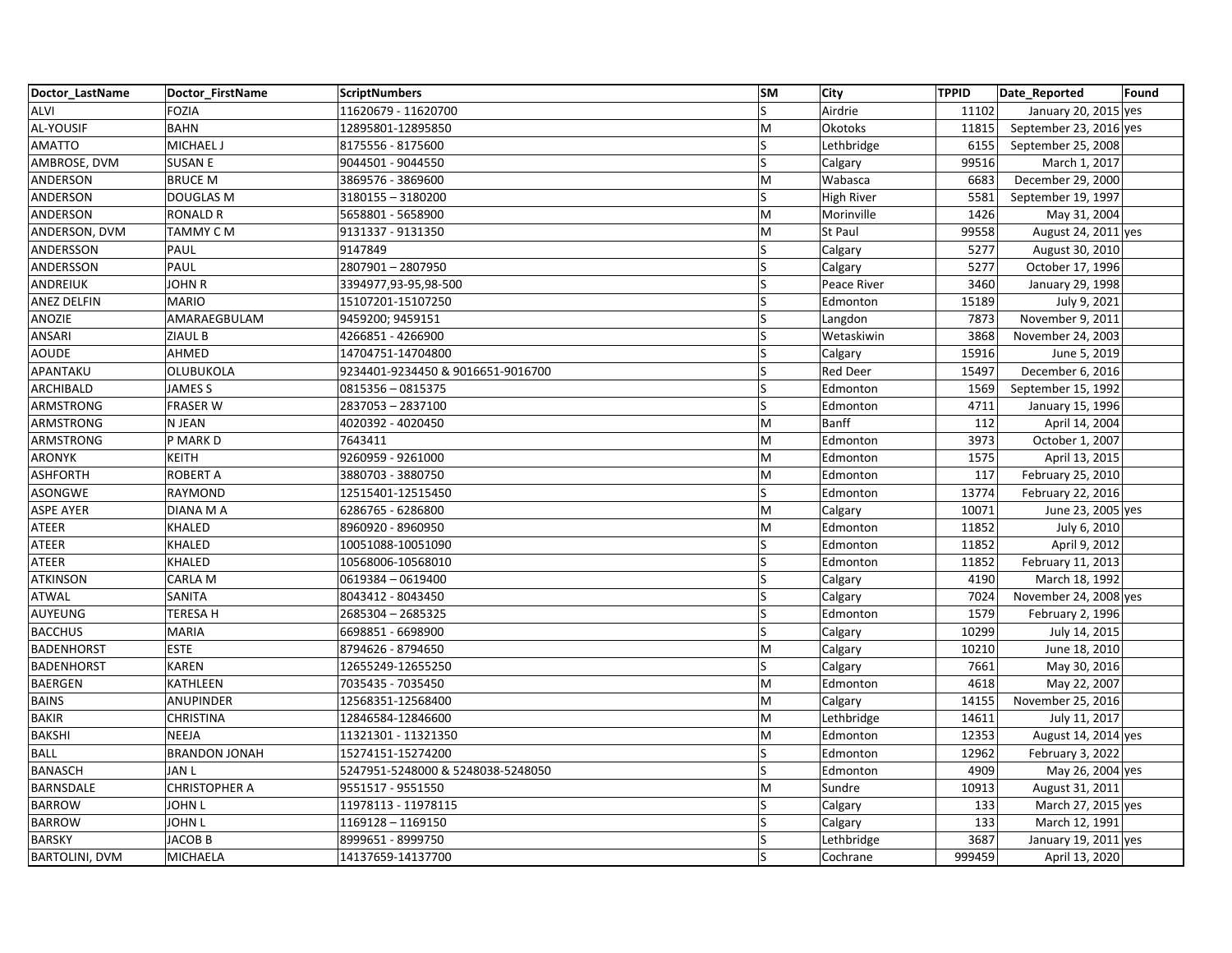| Doctor LastName       | Doctor FirstName     | <b>ScriptNumbers</b>                        | <b>SM</b> | <b>City</b>        | <b>TPPID</b> | Date_Reported          | Found |
|-----------------------|----------------------|---------------------------------------------|-----------|--------------------|--------------|------------------------|-------|
| <b>BARTON</b>         | <b>RONALD T</b>      | 7980351 - 7980450                           | M         | Edmonton           | 3172         | March 31, 2008         |       |
| <b>BASI</b>           | SANRAJ               | 11266740 - 11266750                         | M         | Edmonton           | 10107        | July 16, 2014 yes      |       |
| <b>BATES</b>          | SARAH L              | 8211996 - 8212000                           | S         | Edmonton           | 7477         | January 23, 2009       |       |
| <b>BAYDALA</b>        | LOLA T               | 8320151 - 8320250                           | M         | Edmonton           | 1597         | December 15, 2008 yes  |       |
| <b>BEAIRSTO</b>       | <b>SUSAN E</b>       | 4026605 - 4026650                           | ls        | Calgary            | 6518         | September 25, 2000     |       |
| <b>BEAIRSTO</b>       | <b>SUSAN E</b>       | 5419587 - 5419589                           | Ś         | Calgary            | 6518         | October 11, 2002       |       |
| BEEHARRY              | RAJ                  | 11312700                                    | M         | Calgary            | 7152         | July 24, 2014          |       |
| <b>BEHIELS</b>        | STEWART J            | 2568976 - 2569000                           | S         | Edmonton           | 3649         | October 19, 1994       |       |
| BELAN, DVM            | <b>CHRISTOPHER J</b> | 9004959 - 9005000                           |           | Calgary            | 99318        | July 13, 2010          |       |
| <b>BELL</b>           | <b>JIM</b>           | 11424685, 11424686                          | S         | <b>St Albert</b>   | 3715         | September 15, 2014 yes |       |
| <b>BELLEROSE</b>      | <b>SHERI ANNE</b>    | 8762251 - 8762350                           | M         | Edmonton           | 1610         | November 13, 2009 yes  |       |
| <b>BELLEROSE</b>      | <b>SHERI ANNE</b>    | 2661140 - 2661175                           | S         | Edmonton           | 1610         | January 30, 1995       |       |
| <b>BENMOKHTAR</b>     | ANAS                 | 13708271 & 13708272                         | Ś         | Edmonton           | 13968        | October 2, 2017        |       |
| <b>BENSLER</b>        | <b>EVAN A</b>        | 3697650 - 3697700                           | M         | Calgary            | 6472         | September 30, 1998     |       |
| BENZAGLAM             | ALI F M              | 7452401 - 7452450                           | Ś         | Fort Sask          | 10213        | April 26, 2007         |       |
| <b>BERJAT</b>         | VANESSA              | 8726508-8726511                             | M         | Rocky Mountain Hou | 15669        | October 17, 2012       |       |
| BERING                | MICHAEL P            | 6774770 - 6774800                           | M         | Medicine Hat       | 6088         | May 9, 2006 yes        |       |
| <b>BERRY</b>          | DALE C               | 6134161                                     | M         | <b>Okotoks</b>     | 1618         | September 2, 2004      |       |
| <b>BEST</b>           | PETER HS             | 2835745 - 2835746                           | M         | Medicine Hat       | 3370         | May 30, 1996           |       |
| BHUIYAN               | <b>OMOR</b>          | 13659351-13659450                           | S         | Edmonton           | 11661        | July 12, 2017 yes      |       |
| <b>BIDNIAK</b>        | <b>KARENK</b>        | 5000072 - 5000100                           | S         | Edmonton           | 1627         | December 6, 2004       |       |
| <b>BILAN</b>          | MARGARET             | 3942561 - 3942600                           | M         | Grande Prairie     | 3717         | November 21, 2000      |       |
| <b>BINNS</b>          | <b>MARICHAL A</b>    | 7615001 - 7615050                           | M         | Edmonton           | 5614         | July 25, 2007          |       |
| <b>BIRKILL</b>        | <b>RICHARD</b>       | 3709618 - 3709650                           | M         | Lac La Biche       | 6644         | October 1, 1999        |       |
| <b>BIRKILL</b>        | RICHARD              | 3949749 - 3949750                           | Ś         | Lac La Biche       | 6644         | November 1, 2000       |       |
| <b>BIRKILL</b>        | RICHARD              | 3709618 - 3709650                           | S         | Lac La Biche       | 6644         | September 13, 2001     |       |
| <b>BISBY</b>          | KATHERINE            | 9795145-9795150                             | M         | Calgary            | 12048        | September 5, 2012      |       |
| <b>BLACK</b>          | <b>GAIL L</b>        | 3962876,73,75,76,78,82,86,87,89,91,92,93,95 | Ś         | Edmonton           | 1631         | March 3, 2000          |       |
| <b>BLACK</b>          | <b>ROBERT C</b>      | 3862812,17,24,28,29,37,40,41,43,44-46,49    | S         | Edmonton           | 1632         | March 3, 2000          |       |
| <b>BLACKBURN, DDS</b> | M <sub>M</sub>       | 2566614 - 2566625                           |           | Edmonton           | 8369         | January 31, 1995       |       |
| <b>BLEVISS</b>        | <b>MORLEY</b>        | 1202797 - 1202800                           | Ś         | Edmonton           | 1639         | August 16, 1991        |       |
| <b>BLEVISS</b>        | <b>MORLEY</b>        | 1283597 – 1283599                           | S         | Edmonton           | 1639         | November 18, 1991      |       |
| <b>BLEVISS</b>        | <b>MORLEY</b>        | 2757913 - 2757925                           |           | Edmonton           | 1639         | January 4, 1995        |       |
| <b>BOLSTAD</b>        | SEUNGHWA             | 113489115                                   | M         | Medicine Hat       | 15100        | September 7, 2017      |       |
| <b>BONNEVILLE</b>     | GABRIELLE            | 14030851-14030900                           | S         | Calgary            | 14990        | January 19, 2018       |       |
| <b>BORGHESAN</b>      | PENNY                | 12449951-12450000                           | M         | Calgary            | 6387         | July 5, 2019 yes       |       |
| <b>BOTHA</b>          | <b>ANDRIES J</b>     | 7533734, 7533701 - 7533703                  | S         | Blairmore          | 7097         | June 12, 2007          |       |
| <b>BOTHA</b>          | <b>DANIEL J</b>      | 7790170 - 7790200                           | S         | Calgary            | 5590         | March 28, 2008         |       |
| <b>BOTHA</b>          | <b>DANIEL J</b>      | 5646321 - 5646350                           |           | Calgary            | 5590         | January 14, 2004       |       |
| <b>BOUCH</b>          | <b>PETER</b>         | 9908510-9908550                             | M         | <b>Red Deer</b>    |              | 6686 December 16/2011  |       |
| <b>BOUCHARD</b>       | MARIE-CLAUDE         | 7884719-7884720                             | S.        | <b>St Albert</b>   | 11132        | October 6, 2008        |       |
| <b>BOULANGER, JR</b>  | <b>MIKE</b>          | 10955301-10955400                           | M         | Edmonton           | 176          | November 17, 2015      |       |
| <b>BOULIANE</b>       | <b>MARTIN J</b>      | 9389663 - 9389700                           | M         | Edmonton           | 7103         | June 14, 2011          |       |
| <b>BOULIANE</b>       | <b>MARTIN J</b>      | 4244956 - 4245000                           | M         | Edmonton           | 7103         | October 22, 2003       |       |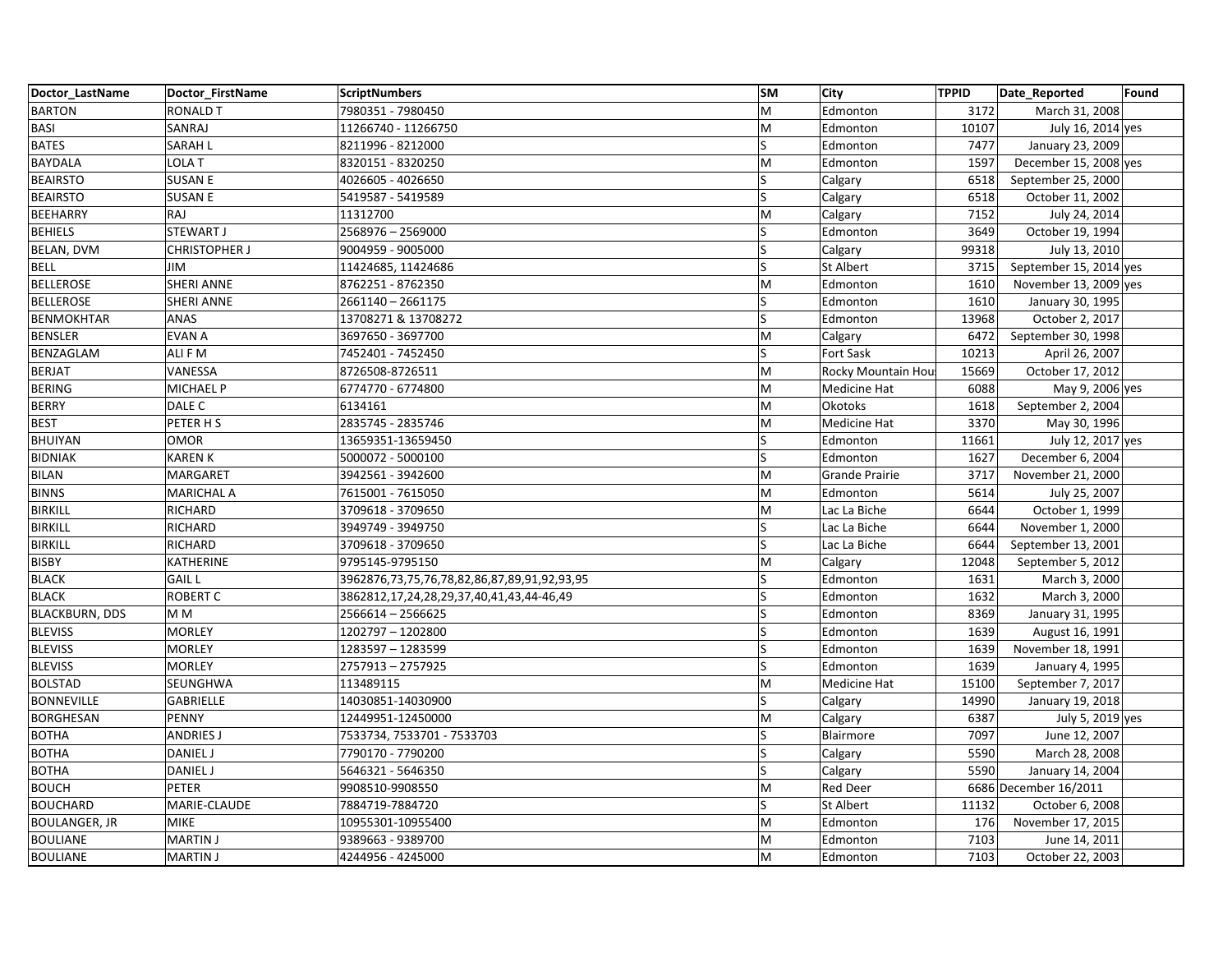| Doctor LastName    | Doctor FirstName     | <b>ScriptNumbers</b>                     | <b>SM</b>    | <b>City</b>  | <b>TPPID</b> | Date_Reported          | Found |
|--------------------|----------------------|------------------------------------------|--------------|--------------|--------------|------------------------|-------|
| <b>BOYKO</b>       | <b>BORIS</b>         | 14884045                                 | M            | Edmonton     | 1667         | February 20, 2020 yes  |       |
| <b>BOZDECH</b>     | LUMIR                | 0811455 - 0811475, 477-500               | S            | Calgary      | 182          | January 4, 1993        |       |
| <b>BRADLEY</b>     | <b>JOHN S</b>        | 7622051 - 7622100                        | M            | Calgary      | 183          | July 9, 2007           |       |
| <b>BRADLEY</b>     | <b>JOHN SJ</b>       | 6203351 - 6203400                        | Ś            | Edmonton     | 7961         | December 21, 2004 yes  |       |
| <b>BRATVOLD</b>    | JEFFREY S            | 3041205,06,38-50                         | S            | Medicine Hat | 6059         | January 26, 1998       |       |
| <b>BRAUER, DDS</b> | CAMERON              | 5807186 - 5807200                        | M            | Calgary      | 9125         | September 23, 2005 yes |       |
| <b>BRAY</b>        | <b>THOMAS B</b>      | 2891201-2891250                          | S            | Edmonton     | 1673         | August 2, 1995         |       |
| <b>BREMNESS</b>    | <b>ANDREW B</b>      | 3900201 - 3900250                        | M            | Edmonton     | 5069         | March 17, 2000         |       |
| <b>BROAD</b>       | <b>BOB</b>           | 6448446-6448450                          |              | Edmonton     | 1676         | November 8, 2017       |       |
| <b>BROOKES</b>     | DAVID H              | 3073376 - 3073400                        | S            | Medicine Hat | 3372         | November 12, 1996      |       |
| <b>BROTHERS</b>    | ALEXANDER B          | 5437749 - 5437750                        | <sub>S</sub> | Canmore      | 5963         | February 10, 2003      |       |
| <b>BROTHERS</b>    | ALEXANDER B          | 7253022                                  | M            | Canmore      | 5963         | January 16, 2007 yes   |       |
| <b>BROWN</b>       | ALEXANDER M          | 8011442 - 8011450                        | Ś            | Edmonton     | 6595         | November 26, 2009      |       |
| <b>BROWN</b>       | <b>CHRISTOPHER B</b> | 2673478 - 2673485                        | S            | Calgary      | 4997         | June 20, 1995          |       |
| <b>BROWN</b>       | DAVID J L            | 7653048 & 7653050                        | S/M          | Sherwood Pk  | 3650         | December 19, 2007      |       |
| <b>BROX</b>        | <b>DIANNE</b>        | 9142755 - 9142800                        | Ś            | Edmonton     | 1688         | January 23, 2012       |       |
| <b>BRYSON</b>      | <b>THOMAS W</b>      | 5471727, 729, 745, 751,753,800           | S            | Canmore      | 1350         | October 23, 2002       |       |
| <b>BRYSON</b>      | <b>THOMAS W</b>      | 5371704-705, 709-712, 727-731, 736-740   | S            | Canmore      | 1350         | October 23, 2002       |       |
| <b>BRZESKI</b>     | JERZY T              | 7908050                                  |              | Calgary      | 5504         | June 23, 2008          |       |
| <b>BUCHAN</b>      | <b>KENNETH A</b>     | 0441551 - 0441575                        | S            | Calgary      | 208          | October 1, 1991        |       |
| <b>BUCHAN</b>      | <b>KENNETH A</b>     | 0286276 - 0286300                        | Ś            | Calgary      | 208          | October 1, 1991        |       |
| <b>BULAT</b>       | <b>DUANE C</b>       | 5562401 - 5562450                        | M            | Edmonton     | 7638         | June 11, 2003          |       |
| <b>BULAWKA</b>     | CRAIG                | 11175440 - 11175450, 11330151 - 11330200 | S            | Edmonton     | 12127        | March 26, 2014         |       |
| <b>BUNN</b>        | <b>STEVEN E</b>      | 8392201 - 8392250                        | M            | Edmonton     | 4339         | March 11, 2009 yes     |       |
| <b>BUNTING</b>     | <b>BRENDAN J</b>     | 7788212 - 7788250                        | S            | Ponoka       | 3480         | July 3, 2008           |       |
| <b>BURLING</b>     | WILLIAM W            | 0174273 - 0174275                        | S            | Edmonton     | 3719         | June 9, 1994           |       |
| <b>BURNETT</b>     | <b>CHARLES E</b>     | 3534363 - 3534400                        | S            | Edmonton     | 1695         | August 31, 1998        |       |
| <b>BURY</b>        | JEFFREY H            | 7500706                                  | M            | Edmonton     | 6786         | January 23, 2008       |       |
| <b>BURY</b>        | <b>JEFF</b>          | 10898159                                 | M            | Edmonton     | 6786         | December 4, 2014       |       |
| <b>BUTTS</b>       | <b>CHARLES</b>       | 13534251-13534350                        |              | Edmonton     | 6532         | March 20, 2018         |       |
| <b>BYAM</b>        | R FLAYNE             | 3148257 - 3148265                        | S            | Okotoks      | 3444         | February 20, 1998      |       |
| <b>BYKOWSKI</b>    | OREST <sub>M</sub>   | 0375776-0375800                          | S            | Edmonton     | 1706         | November 23, 1993      |       |
| <b>CAHILL</b>      | <b>GABRIEL T</b>     | 2472989 - 2473000                        |              | Edmonton     | 3123         | May 16, 1994           |       |
| CAI                | <b>BRANDON</b>       | 16100606 - 16100650                      | M            | Calgary      | 14263        | May 7, 2021            |       |
| CAMPBELL           | <b>AISLING</b>       | 12936870-1293690                         | S            | Calgary      | 14160        | November 21, 2016      |       |
| CAMPBELL           | EARL A D             | 7233132 - 7233150                        |              | Calgary      | 6537         | January 25, 2007       |       |
| CAMPBELL           | <b>GRANT K</b>       | 2599732 - 2599750                        | Ś            | Edmonton     | 1721         | April 19, 1994         |       |
| CAMPBELL           | WILLIAM G            | 3057403 - 3057450                        | S            | Edmonton     | 1720         | August 7, 1996         |       |
| CAMPBELL           | WILLIAM G            | 5132370 - 5132400                        |              | Calgary      | 1720         | June 26, 2002          |       |
| <b>CAPSTICK</b>    | VALERIE              | 8929593-8929600                          | M            | Edmonton     | 1723         | August 3,2012          |       |
| CARDINAL           | <b>KATHARINA B</b>   | 5798273 - 5798300                        | M            | Edmonton     | 6977         | May 21, 2004 yes       |       |
| CARTER             | LINDA J              | 5471954 - 5472000                        |              | Fort Sask    | 6538         | November 4, 2002       |       |
| CARTER             | <b>ROBERT T</b>      | 8348744 - 8348750                        | S            | Edmonton     | 1730         | January 21, 2009       |       |
| CARTER-EDMONDS     | CARLEIGH             | 13949001-13949050                        | M            | Edmonton     | 66297        | September 17, 2019     |       |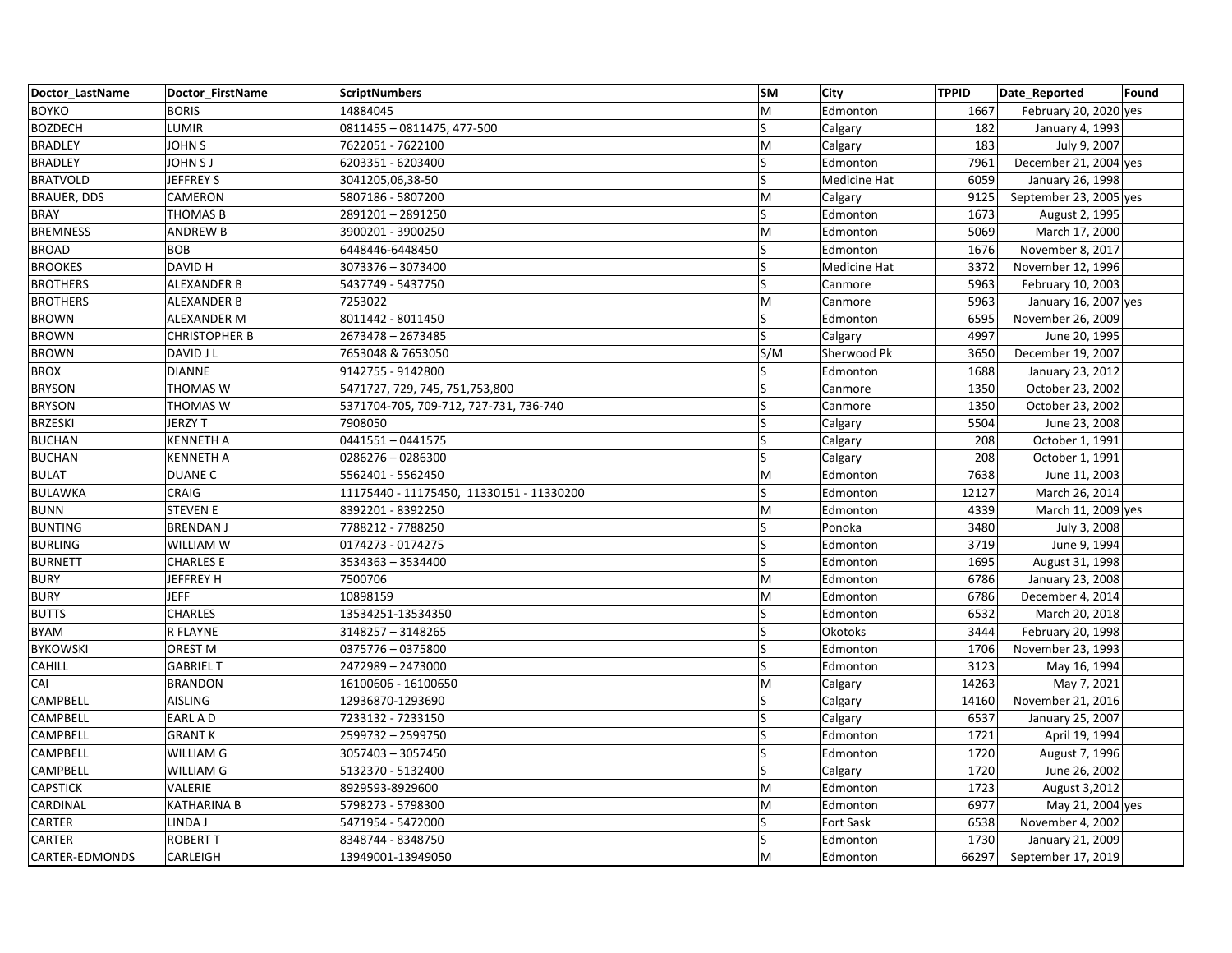| Doctor LastName   | Doctor FirstName   | <b>ScriptNumbers</b>                 | <b>SM</b> | City               | <b>TPPID</b> | Date_Reported            | Found   |
|-------------------|--------------------|--------------------------------------|-----------|--------------------|--------------|--------------------------|---------|
| CAULFIELD         | JOANNE M           | 9462734-9462750                      | M         | Edmonton           | 5196         | March 8, 2012            |         |
| CAWTHORN          | <b>THOMAS</b>      | 13007337-13007350                    | S         | Calgary            | 14784        | July 25, 2018            |         |
| CHABRA            | <b>YOGINDER</b>    | 1100984 - 1101000                    | Ś         | Calgary            | 3375         | March 18, 1992           |         |
| <b>CHAMBERS</b>   | DANAZE G           | 5965119 - 5965200                    | M         | Banff              | 11           | March 22, 2004 yes       |         |
| <b>CHAMBERS</b>   | <b>STEVEN W</b>    | 4029951 - 4030000                    | S         | Edmonton           | 1742         | March 6, 2001            |         |
| CHAN              | <b>FRANCIS F</b>   | 0807162 - 0807175                    | Ś         | Calgary            | 246          | October 13, 1993         |         |
| CHAN, DDS         | LOUIS <sub>C</sub> | 3845404 - 3845450                    | M         | Edmonton           | 8439         | May 29, 2000 yes         |         |
| <b>CHAN</b>       | <b>PATRICK</b>     | 13113945-13113950                    | M         | Edmonton           | 5428         | January 3, 2017          |         |
| CHANG             | <b>WAYNE</b>       | 6181051-6181100                      | M         | Calgary            | 6402         | July 19, 2004 yes        |         |
| CHARLETON         | <b>EDMOND D</b>    | 5923584 - 5923600                    | Ś         | Edmonton           | 1750         | August 16, 2004          |         |
| CHAUDHARY         | <b>REY</b>         | 11973201-11973250                    | M         | Westlock           | 12766        | August 18, 2015          |         |
| CHAWLA            | <b>MONICA</b>      | 16403101-16403150                    | M         | Calgary            | 17070        | September 17, 2021 Yes   |         |
| <b>CHAYTORS</b>   | <b>RICHARD G</b>   | 6326865                              | M         | Edmonton           | 1751         | January 10, 2005 yes     |         |
| <b>CHENG</b>      | JIM I              | 9638543 - 9638550                    | S         | Sherwood Pk        | 3655         | October 29, 2012         |         |
| <b>CHEHIMI</b>    | ABDUL-HAMID        | 7425143 - 7425150                    | Ś         | <b>St Albert</b>   | 10587        | April 30, 2008           |         |
| <b>CHERRY</b>     | RAELEEN D          | 7249277 - 7249300                    | M         | Edmonton           | 1756         | October 10, 2007 yes     |         |
| <b>CHESLOCK</b>   | CAROLE             | 9606340 - 9606350                    | S         | Edmonton           | 3124         | July 24, 2014            |         |
| <b>CHHIBBER</b>   | SAM                | 9414670-9474700                      | Ś         | Calgary            | 12179        | September 15, 2019       |         |
| <b>CHIN</b>       | ANDY               | 2400023-2400025                      | M         | Calgary            | 4340         | December 7, 1994         |         |
| CHIN, DDS         | William            | 11010651-11010700                    | M         | Fort Sask          | 9436         | February 8, 2017         |         |
| CHIU              | <b>ANTHONY S K</b> | 2363493 - 2363550                    | Ś         | Calgary            | 255          | October 8, 1992          |         |
| CHIU              | SY-HUA (KASIA)     | 6239801 - 6239850                    | M         | Edmonton           | 4660         | September 22, 2004 yes   |         |
| CHIU              | SY-HUA (KASIA)     | 14950751-14950800                    | M         | Edmonton           | 4660         | July 30, 2019            |         |
| <b>CHOI</b>       | JAEJUN             | 14221701 - 14221750                  | M         | Airdrie            | 9619         | April 23, 2015 Purolator | Lost by |
| <b>CHOW</b>       | <b>KEN</b>         | 11558851 - 11558900                  | M         | St. Albert         | 3721         | August 25, 2014 yes      |         |
| CICHON, DDS       | DAVID S            | 7851593-7851600, 7851603-7851650     | S         | Calgary            | 5200         | September 19, 2019       |         |
| <b>CINATS</b>     | <b>JOHN G</b>      | 6665255-6665300 & 6665308-6665350    | S         | Edmonton           | 1777         | September 14, 2005       |         |
| <b>CIONA</b>      | <b>CURTIS</b>      | 12544501-12544550                    |           | Edmonton           | 6752         | April 9, 2019            |         |
| <b>CLARK</b>      | <b>MARC</b>        | 14200651-14200700                    | M         | Edmonton           | 13418        | November 22, 2019 yes    |         |
| <b>CLARKSON</b>   | JANE S             | 4226201 - 4226250                    | S         | Calgary            | 4674         | March 2, 2015            |         |
| <b>CLEARSKY</b>   | LORNE              | 12498013-12498050                    | S         | Edmonton           | 12782        | December 1, 2015         |         |
| COLE              | DALE L             | 3493951-3494000                      | M         | Calgary            | 278          | January 30, 1998         |         |
| COLE              | ROBERT D           | 7692811                              | M         | Calgary            | 279          | June 2, 2008             |         |
| <b>COLLETT</b>    | <b>FRANKLIND</b>   | 2730425 - 2730450                    | Ś         | Calgary            | 280          | May 5, 1995              |         |
| <b>COLLINS</b>    | NEIL D             | 8601301 - 8601350                    | M         | Calgary            | 5278         | July 31, 2009 yes        |         |
| <b>COLLINS</b>    | PAUL H             | 5429751 - 5429800                    | S         | Edmonton           | 6684         | August 12, 2002          |         |
| <b>COLLITON</b>   | <b>IRENE E</b>     | 8190079 - 8190083, 8190086 - 8190100 | Ś         | Edmonton           | 1787         | February 4, 2009         |         |
| <b>CONSTANTIN</b> | <b>ALINAD</b>      | 9389901 - 9389903, 9389906 - 9389950 | M         | Canmore            | 10328        | May 20,2011              |         |
| COOKE             | <b>KATHRYN</b>     | 3778624, 3778627 - 3778650           | S         | Canmore            | 6221         | June 18, 2003            |         |
| <b>COOPER</b>     | <b>ROBERT C</b>    | 2879351-2879400                      | S         | <b>Red Deer</b>    | 3529         | September 29, 1995       |         |
| <b>COOPER</b>     | <b>ROBERT C</b>    | 6400666                              | M         | <b>Red Deer</b>    | 3529         | August 9, 2006           |         |
| <b>COTTIER</b>    | <b>WILLIAM A</b>   | 2457462 - 2457475                    | S         | <b>Three Hills</b> | 3822         | May 5, 1994              |         |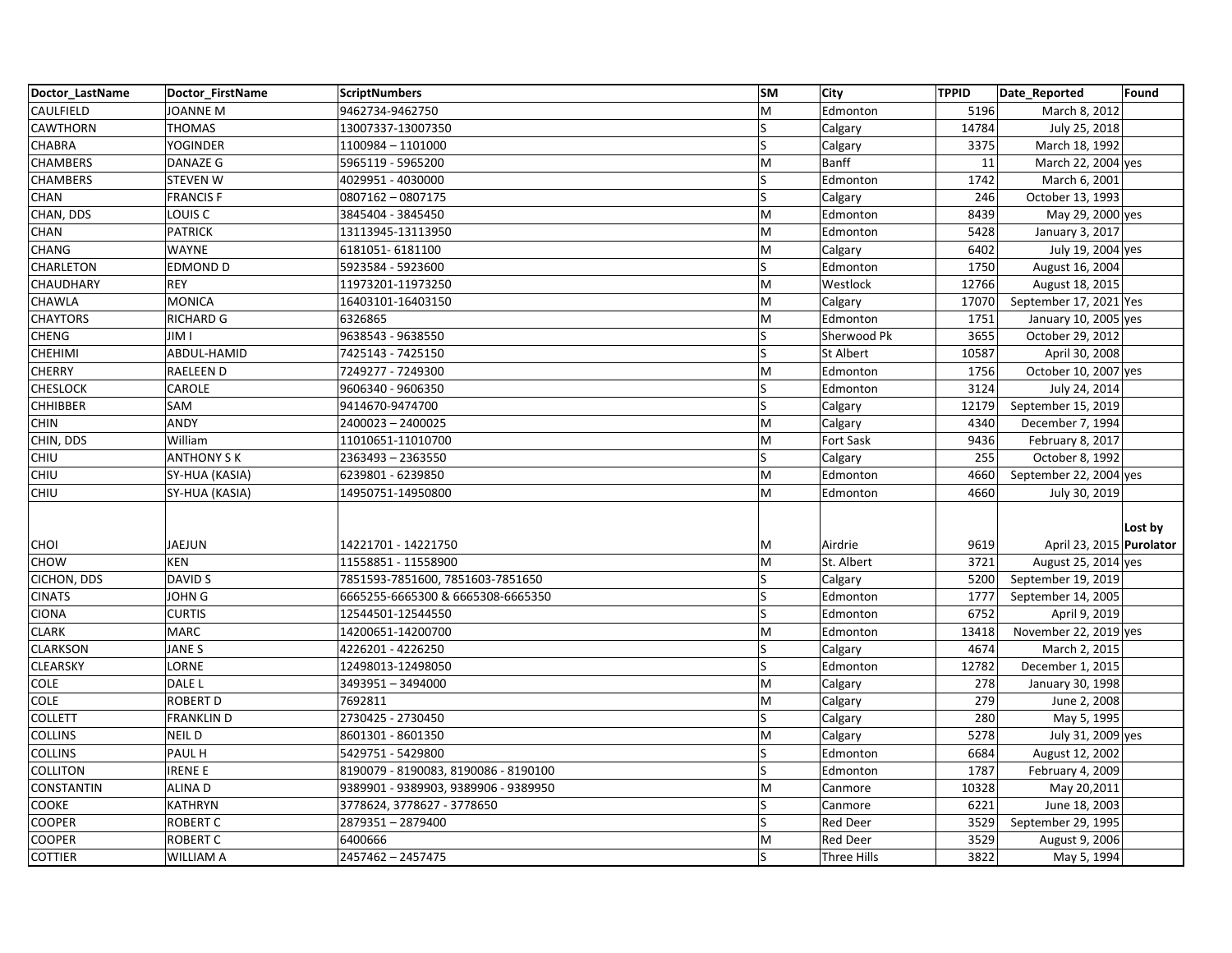| Doctor LastName    | Doctor FirstName  | <b>ScriptNumbers</b>                             | <b>SM</b> | City                | <b>TPPID</b> | Date_Reported         | Found |
|--------------------|-------------------|--------------------------------------------------|-----------|---------------------|--------------|-----------------------|-------|
| <b>COTTIER</b>     | <b>WILLIAM A</b>  | 5493904 - 5493950                                | S         | Medicine Hat        | 3822         | October 11, 2002      |       |
| <b>COTTIER</b>     | <b>WILLIAM A</b>  | 5463550                                          | S         | Medicine Hat        | 3822         | September 27, 2002    |       |
| COWIE              | <b>BETTY S</b>    | 4318066 - 4318100                                |           | <b>Red Deer</b>     | 3531         | March 15, 2002        |       |
| COX                | SAMUEL F          | 2597579 - 2597675                                | Ś         | Edmonton            | 1807         | September 13, 1993    |       |
| CRABTREE           | ANN E             | 2850024 - 2850028                                | S         | Calgary             | 5892         | August 17, 1999       |       |
| CROWE              | <b>ROBERT</b>     | 11439551 - 11439600                              |           | Hythe               | 4317         | April 13, 2015        |       |
| <b>CULL</b>        | <b>CORINE L</b>   | 7019167 - 7019200                                | M         | Edmonton            | 7954         | May 11, 2007          |       |
| <b>CUMMINGS</b>    | <b>BRYANS</b>     | 7632313 - 7632350                                | S         | Calgary             | 308          | November 28, 2008     |       |
| <b>CURRIE</b>      | <b>JAMES</b>      | 7885558                                          | M         | Airdrie             | 311          | April 16, 2008        |       |
| <b>CURTIS</b>      | <b>GLENN H</b>    | 3991687 - 3991700                                | S         | Calgary             | 6012         | August 27, 1999       |       |
| <b>DA CUNHA</b>    | <b>NOEL</b>       | 11646525 - 11646550                              | S         | Westlock            | 3361         | February 20, 2015     |       |
| DANIAL             | <b>AMATHUL A</b>  | 3039671 - 3039700                                | M         | Edmonton            | 1818         | September 15, 2000    |       |
| DANIAL             | <b>AMATHUL A</b>  | 5777940 - 5777950                                | M         | Edmonton            | 1818         | August 31, 2005       |       |
| DAS                | <b>DEB</b>        | 12229943 - 12229950                              | S         | Calgary             | 12374        | July 22, 2015         |       |
| <b>DATAR</b>       | <b>SUNIL</b>      | 11181343, 11181344, 11181327, 11181328, 11181325 | S         | <b>Spruce Grove</b> | 4589         | January 16, 2014      |       |
| <b>DAVIES</b>      | <b>GRANT H</b>    | 9352735-9352750                                  | M         | Calmar              | 10286        | September 7, 2011 yes |       |
| <b>DAVIES</b>      | J BRADLEY         | 7102647                                          | M         | Calgary             | 7240         | May 28, 2007          |       |
| <b>DAVIES</b>      | NIGEL CM          | 2572451-2572475                                  | S         | Innisfail           | 3163         | September 14, 1993    |       |
| DAVIS (DDS)        | <b>CLAYTON</b>    | 15802370                                         | M         | Edmonton            | 9591         | April 14, 2022        |       |
| <b>DAVIS</b>       | DONALD B          | 2540187 - 2540200                                | M         | Medicine Hat        | 3380         | August 27, 1998       |       |
| DE VISSER          | ADRIENA           | 12489101 - 12489150                              | M         | Calgary             | 13665        | March 27, 2018        |       |
| <b>DEANE</b>       | JOHN A            | 9608320                                          | M         | Edmonton            | 4636         | August 11, 2011       |       |
| <b>DEANE</b>       | <b>DEN</b>        | 11546617                                         | M         | Edmonton            | 4636         | December 3, 2014      |       |
| <b>DEYHOLOS</b>    | <b>MICHELLE</b>   | 2382176 - 2380200                                | Ś         | Calgary             | 5129         | August 17, 1993       |       |
| DHALIWAL           | <b>GURPREET</b>   | 14158851-14158900                                | Ś         | Calgary             | 12069        | October 31, 2019      |       |
| DHALIWAL           | <b>NAVI</b>       | 14363736 - 14363750                              | M         | Edmonton            | 14352        | June 28, 2018         |       |
| DHANJI             | SADRUDIN          | 7872683-7872686 & 7872690-7872693                |           | Calgary             | 355          | November 19, 2008     |       |
| <b>DHUNNOO</b>     | <b>INDRA MC</b>   | 5743223 - 5743250                                | M         | Edmonton            | 4878         | August 12, 2003       |       |
| <b>DHUNNOO</b>     | <b>KRISH S M</b>  | 2851227 - 2851250                                | M         | Edmonton            | 3502         | January 6, 1997       |       |
| DI PALMA           | <b>REMO A P</b>   | 0305565 - 0305575                                | S         | Calgary             | 356          | April 10, 1991        |       |
| <b>DIXON</b>       | <b>SUSANT</b>     | 6377249, 6377250                                 | M         | Calgary             | 6976         | January 31, 2006 yes  |       |
| <b>DLIN</b>        | <b>RONALD A</b>   | 5673354 - 5673400                                | S.        | Edmonton            | 4406         | November 18, 2003     |       |
| <b>DOBROFSKY</b>   | SHIRLEY           | 7697351 - 7697450                                | M         | Edmonton            | 6307         | September 11, 2007    |       |
| DOBROVOLSKY, (DDS) | <b>WALTER</b>     | 2159076 - 2159100                                | S         | Edmonton            | 8656         | March 18, 1992        |       |
| DOBROVOLSKY, (DDS) | <b>WALTER</b>     | 5674401 - 5674450                                | M         | Edmonton            | 8656         | June 20, 2003 yes     |       |
| <b>DOHERTY</b>     | OLANREWAJU J      | 7852151 - 7852200                                | M         | Lethbridge          | 10463        | January 8, 2008 yes   |       |
| <b>DONAGHY</b>     | <b>JOHN J</b>     | 2863608 - 2863650                                | M         | Calgary             | 365          | June 11, 1998         |       |
| <b>DORT</b>        | JOSEPH C          | 5008801 - 5008900                                | M         | Calgary             | 5526         | January 23, 2002      |       |
| <b>DOWDEN</b>      | SCOT              | 9620188 - 9620200                                |           | Calgary             | 7376         | September 28, 2011    |       |
| <b>DOWNEY</b>      | PAMELA            | 1002334 - 1002350                                | Ś         | Calgary             | 4479         | October 28, 1991      |       |
| DOYLE              | <b>JAMESF</b>     | 2599596 - 2599600                                | S         | Picture Butte       | 3470         | May 25, 1995          |       |
| <b>DREBIT</b>      | <b>ROBERT H</b>   | 2528933, 35, 48-49                               |           | Edmonton            | 1867         | August 23, 1995       |       |
| DRUMMOND           | <b>ALASDAIR R</b> | 2436101-2436125                                  | S         | Stettler            | 3503         | October 24, 1994      |       |
| <b>DRUMMOND</b>    | <b>ROBBIE N</b>   | 1146018 - 1146025                                | S         | Blairmore           | 4371         | May 21, 1992          |       |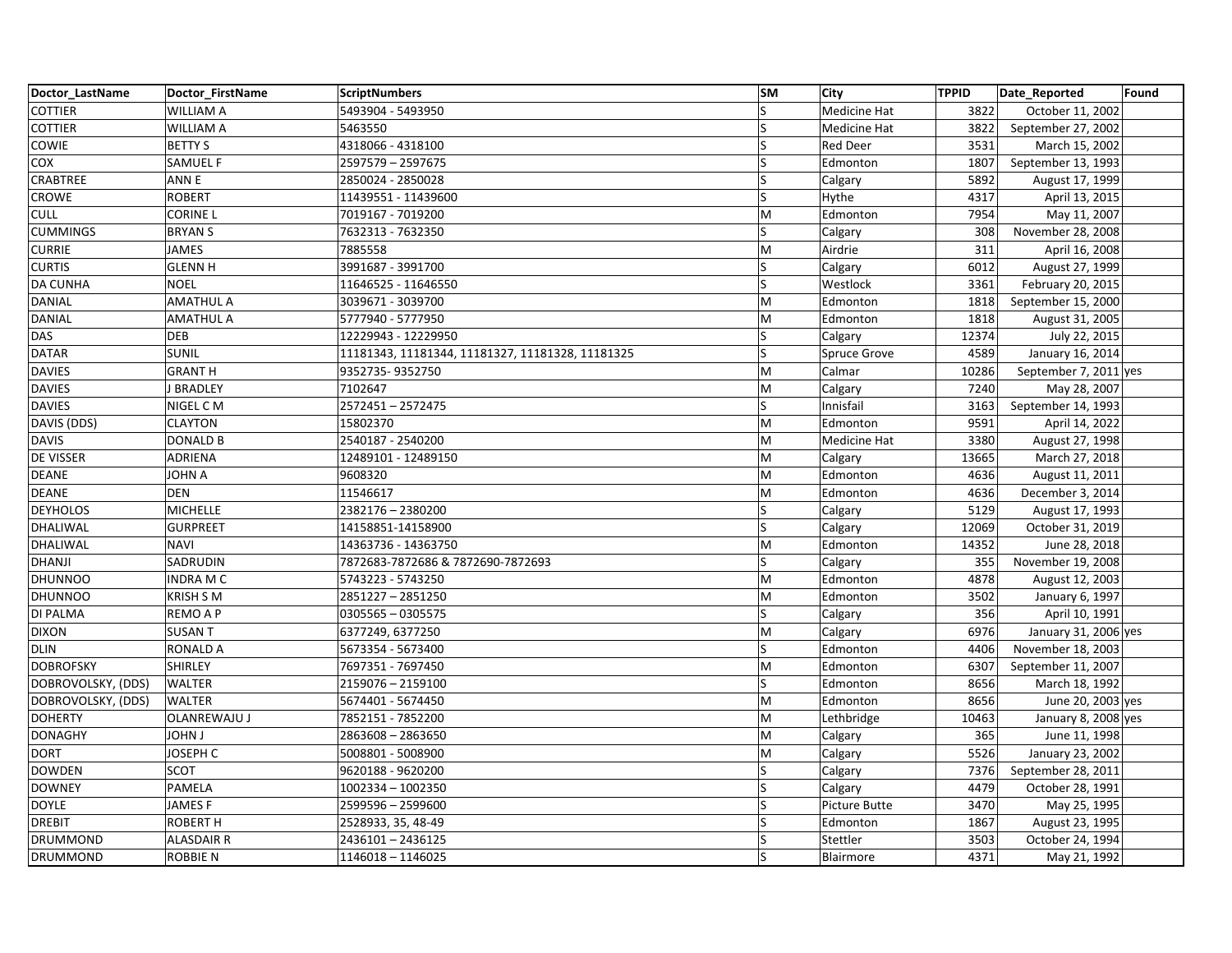| Doctor LastName   | Doctor FirstName | ScriptNumbers                                                  | <b>SM</b>               | City                  | <b>TPPID</b> | Date Reported         | Found |
|-------------------|------------------|----------------------------------------------------------------|-------------------------|-----------------------|--------------|-----------------------|-------|
| DULAI             | <b>GURJEET</b>   | 8494264 - 8494267, 8494270, 8494273, 8494275-300               | $\overline{\mathsf{S}}$ | Leduc                 | 10534        | May 20, 2010          |       |
| <b>DUNDAS</b>     | <b>KATHRYN</b>   | 7411605-7411650,7411698-7411700,8363208-8363250,836271-8363300 | M                       | Calgary               | 6709         | November 22, 2011     |       |
| <b>DUSANG</b>     | <b>TRENT</b>     | 2381851-2381875                                                | ς                       | Edmonton              | 4687         | August 6, 1992        |       |
| <b>DUSSAULT</b>   | MIKE (MICHAEL)   | 15762101-15762150                                              | S                       | Edmonton              | 16603        | November 6, 2021      |       |
| EDGAR             | <b>PATTY</b>     | 5237008 - 5237050                                              | S                       | Banff                 | 12           | February 7, 2003      |       |
| <b>EDWARDS</b>    | <b>JOHN G</b>    | 2396730 - 2396750                                              | S                       | Calgary               | 391          | June 8, 1992          |       |
| <b>EDWARDS</b>    | <b>LYNN R</b>    | 5963517 - 5963550                                              | S                       | <b>Bow Island</b>     | 59           | September 10, 2004    |       |
| <b>EL MAHGIUB</b> | <b>MOHAMED</b>   | 13211002 - 13211050                                            | M                       | Spruce Grove          |              |                       |       |
| ELEY              | <b>JUDY M</b>    | 8151645                                                        | M                       | Calgary               | 5515         | February 17, 2010     |       |
| ELEY              | <b>JUDY M</b>    | 2557018 - 2557025                                              | S                       | Calgary               | 5517         | October 21, 1994      |       |
| <b>ELFIKY</b>     | <b>ASHRAF M</b>  | 5910238                                                        | S                       | Sherwood Pk           | 3660         | November 23, 2004     |       |
| <b>ELIASON</b>    | <b>DARREL G</b>  | 2882332 - 2882400                                              | S                       | Calgary               | 393          | February 6, 1996      |       |
| <b>ELIASON</b>    | <b>HEATHER L</b> | 7968858 - 7968900                                              | M                       | Calgary               | 7765         | October 14, 2008 yes  |       |
| <b>ELJORANI</b>   | EHAB             | 13267251-13267250                                              | S.                      | <b>Spruce Grove</b>   | 14638        | July 17, 2017         |       |
| <b>ELLIOTT</b>    | <b>VANCE W</b>   | 6296602 - 6296650                                              | M                       | Sherwood Pk           | 6041         | April 22, 2009        |       |
| ELLIS, DDS        | <b>KEITH E</b>   | 0476257 - 0476275                                              | M                       | Westlock              | 8246         | May 27, 1994          |       |
| <b>ELOFF</b>      | ARNOLDA G        | 6204852 - 6204900                                              | M                       | Calgary               | 7583         | November 19, 2004     |       |
| <b>ELUMIR</b>     | <b>LIZETTE</b>   | 6660251 - 6660300                                              | M                       | Calgary               | 7245         | March 22, 2006        |       |
| <b>EMMETT</b>     | <b>JAMES O</b>   | 4138201 - 4138300                                              | S                       | Calgary               | 397          | June 16, 2000         |       |
| <b>ERAGHUBI</b>   | <b>MILAD</b>     | 13292001-13292050, 13335901-13335950                           | S                       | <b>Grande Prairie</b> | 12851        | February 27, 2017     |       |
| <b>ERAGHUBI</b>   | <b>MILAD</b>     | 13291951 - 13292000                                            | S                       | <b>Grande Prairie</b> | 12851        | March 17, 2017        |       |
| <b>ERSH</b>       | <b>GITA</b>      | 7727201 - 7727300                                              | S                       | Calgary               | 10920        | November 10, 2017     |       |
| <b>ESMAIL</b>     | AASHIF           | 2296221-2296225                                                | S                       | Edmonton              | 4394         | May 18, 1994          |       |
| FAGAN             | ANDREW           | 13371051 - 13371150                                            | S                       | Calgary               | 14681        | July 4, 2017          |       |
| FAHEY, NP         | <b>FRANCENE</b>  | 12137101 - 12137150                                            | M                       | Edmonton              | 66013        | June 4, 2015          |       |
| FAIRFIELD         | <b>FIN</b>       | 2398714 - 2398725                                              | M                       | <b>St Albert</b>      | 3726         | July 31, 1992         |       |
| <b>FALODUN</b>    | OLADEJI          | 8364441, 8364444-8364445, 8364447-8364449                      | S                       | Calgary               | 10109        | July 3, 2009          |       |
| <b>FALODUN</b>    | OLADEJI          | 8364442, 8364443, 8364446, 8364450                             | ıS.                     | Calgary               | 10109        | June 5, 2009          |       |
| <b>FARRIES</b>    | ALAYNE M         | 5532854 - 5532900                                              | M                       | <b>Red Deer</b>       | 7619         | January 13, 2003      |       |
| FEDDEMA           | LOUISE           | 9799572-9799650                                                | ς                       | Canmore               | 4370         | November 23, 2011 Yes |       |
| <b>FEDWICK</b>    | <b>JASON</b>     | 14085551 - 14085650                                            | S                       | Calgary               | 12274        | November 19, 2018     |       |
| FELDMAN           | ZIV              | 11488551 - 11488600                                            | S                       | Calgary               | 88018        | May 26, 2015          |       |
| <b>FEHR</b>       | SHARON           | 3465651 - 3465700                                              | S                       | Lethbridge            | 6116         | June 15, 2017         |       |
| FENT              | XIAOLAN          | 11436951 - 11437000                                            | M                       | Calgary               | 12649        | November 20, 2014     |       |
| <b>FERNANDES</b>  | <b>BRIAN RF</b>  | 2692711-2692725                                                | $\overline{\mathsf{S}}$ | Edmonton              | 1920         | January 22, 1997      |       |
| <b>FERNANDES</b>  | <b>HENRIQUE</b>  | 13744251 - 13744300                                            | S                       | Edmonton              | 15260        | August 22, 2017       |       |
| FESTEN            | <b>JOHANNA</b>   | 10880668-10880700                                              | S                       | Calgary               | 13069        | November 13, 2017     |       |
| <b>FLEETCROFT</b> | JENNIFER JANE    | 11346225                                                       | S                       | Calgary               | 13443        | October 2, 2014       |       |
| <b>FIELDS</b>     | DAVID W          | 7997251 - 7997300                                              | S                       | Edmonton              | 6209         | May 27, 2008          |       |
| FIKA, DDS         | <b>DEREK</b>     | 0910201-0910300                                                | S                       | Edmonton              | 8675         | June 9, 1990          |       |
| <b>FILYK</b>      | <b>MARIA C</b>   | 5129804 - 5129850                                              | M                       | Calgary               | 7342         | October 9, 2002       |       |
| FONG              | <b>DENNISY</b>   | 2628332-2628350                                                | S                       | Edmonton              | 1942         | January 15, 1997      |       |
| FONG              | <b>ERICK KH</b>  | 2263408 - 2263425                                              | ς                       | Edmonton              | 1943         | May 11, 1994          |       |
| <b>FOONG</b>      | SHU <sub>C</sub> | 7236657-7236660 & 7236662-7236700                              | M                       | Calgary               | 10724        | February 25, 2008     |       |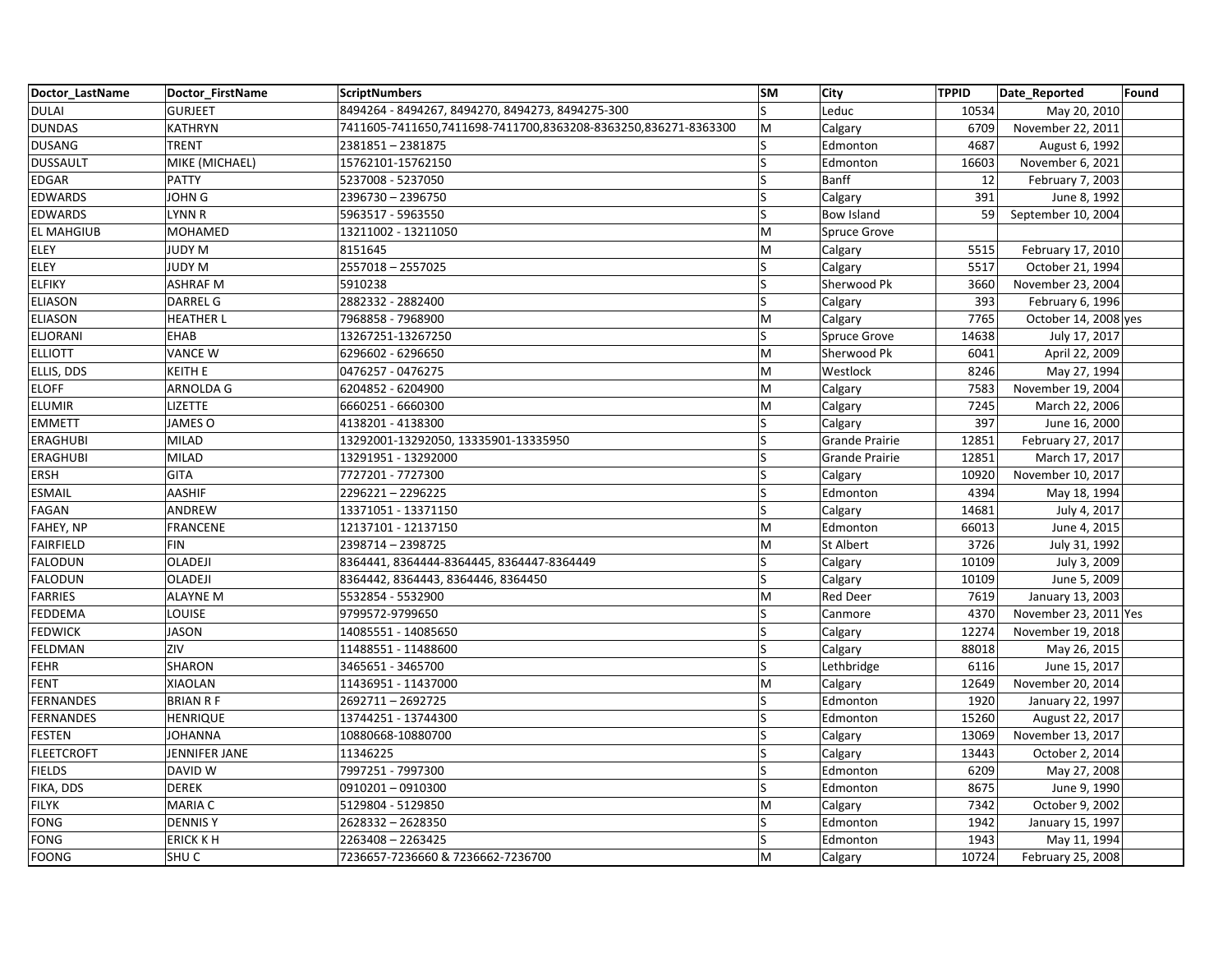| Doctor LastName          | Doctor FirstName | <b>ScriptNumbers</b>                                        | <b>SM</b> | <b>City</b>           | <b>TPPID</b> | Date_Reported          | Found |
|--------------------------|------------------|-------------------------------------------------------------|-----------|-----------------------|--------------|------------------------|-------|
| <b>FORSTER</b>           | D IAN M          | 6798183 & 6798185                                           | M         | Edmonton              | 3851         | December 23, 2005      |       |
| <b>FOWKE</b>             | JANE S           | 3972271-72                                                  | S         | Banff                 | 3119         | April 28, 2000         |       |
| <b>FOX</b>               | <b>JOANNE M</b>  | 5135956 - 5136000                                           | M         | Calgary               | 7344         | March 21, 2002         |       |
| <b>FRAIN</b>             | JOHN D           | 1219753 - 1219775                                           | Ś         | Sherwood Pk           | 3663         | May 13, 1991           |       |
| <b>FRANK</b>             | <b>RYAN C</b>    | 6984595 - 6984600                                           | M         | Calgary               | 10509        | August 13, 2008 yes    |       |
| <b>FRAUENSTEIN</b>       | <b>GIESELA</b>   | 9866901-9866950                                             | M         | Edmonton              | 4826         | November 17. 2011      |       |
| <b>FRAXER</b>            | <b>GREG M</b>    | 2404751-2404775                                             | S         | Edmonton              | 4176         | July 21, 1994          |       |
| FRIDHANDLER              | <b>INDIRA</b>    | 3791772 - 3791800                                           | S         | Calgary               | 442          | February 21, 2001      |       |
| <b>FRIEDMAN</b>          | <b>MORRISH</b>   | 2525315-16                                                  |           | Edmonton              | 1954         | June 21, 1994          |       |
| <b>FRIEDMAN</b>          | <b>MORRISH</b>   | 3115886 - 3115900                                           | S         | Edmonton              | 1954         | January 31, 1997       |       |
| FRIESEN                  | <b>JOHAN R</b>   | 5452238 - 5452250                                           | M         | Edmonton              | 5635         | July 18, 2003 yes      |       |
| <b>FU</b>                | <b>DAVID</b>     | 14789351-14789400                                           | M         | Calgary               | 15222        | February 27, 2019      |       |
| <b>FUENTES RODRÍGUEZ</b> | SONIA            | 14949614-14949650                                           | Ś         | Edmonton              | 15630        | May 25, 2019           |       |
| <b>FUGLER</b>            | STEPHEN RICHARD  | 16560736-16560750                                           | M         | Sylvan Lake           | 6654         | June 6, 2022           |       |
| <b>FULMORE</b>           | MICHAEL          | 15480201-15480250                                           | M         | St. Albert            | 16441        | August 5, 2020         |       |
|                          |                  | 13117061, 13117066, 13117069, 13117072, 13117073, 13117075, |           |                       |              |                        |       |
| GAAS                     | MASOUD ALI       | 13117081, 13117082, 13117085, 13117089, 13117093            | S         | Edmonton              | 11901        | March 27, 2017         |       |
| <b>GABRIEL</b>           | <b>VINCENT</b>   | 12130201 - 12130250 & 12130251 - 12130300                   | M         | Calgary               | 12125        | June 18, 2015          |       |
| GAGNE                    | <b>OWEN</b>      | 12372851-12372900                                           | M         | Edmonton              | 14330        | April 27, 2018 Yes     |       |
| GASTONGUAY               | <b>JOHANNE</b>   | 15460801-15460850                                           | M         | Calgary               | 7343         | February 7, 2020       |       |
| GEOGHEGAN                | <b>MICHAEL A</b> | 8358901 - 8359000                                           | M         | Calgary               | 35           | February 11, 2009 yes  |       |
| GEONZON                  | ROSE MARIE E     | 5988151 - 5988200                                           | M         | Calgary               | 459          | March 16, 2004 yes     |       |
| <b>GERMIN</b>            | <b>BARBARAI</b>  | 2666061-2666064                                             | S         | Stettler              | 3923         | February 24, 1995      |       |
| <b>GERMIN</b>            | <b>BARBARAI</b>  | 2287976 - 2288000                                           | Ś         | Stettler              | 3923         | February 24, 1995      |       |
| <b>GETTING</b>           | PHILIP           | 16231151-16231250                                           | Ś         | Calgary               | 4091         | April 21, 2021         |       |
| <b>GHARSAA</b>           | ASEM K           | 6266790 - 6266800                                           | S         | <b>Grande Prairie</b> | 7731         | November 3, 2004       |       |
| <b>GHITTER</b>           | EARL I           | 5181851 - 5181950                                           | M         | Edmonton              | 1971         | March 4, 2004 yes      |       |
| <b>GIBBINS</b>           | REGINALD         | 1205827 - 1205850                                           | Ś         | Edmonton              | 1973         | October 17, 1994       |       |
| GIBSON, DVM              | <b>KRISTEN B</b> | 14719407-14719450                                           | ls        | Lethbridge            | 999011       | June 3, 2019           |       |
| <b>GIBSON</b>            | WILLIAM J        | 5305344 - 5305350                                           |           | Edmonton              | 1333         | May 28, 2002           |       |
| <b>GILL</b>              | ANNE-MARIE       | 2797026 - 2797050                                           | M         | Edmonton              | 4354         | May 15, 1995           |       |
| <b>GJOSUND</b>           | <b>WALTER K</b>  | 7061601 - 7061650                                           | M         | Calgary               | 3017         | September 21, 2006 yes |       |
| <b>GLAZE</b>             | SARAH            | 9430336 - 9430350                                           | S         | Calgary               | 11566        | June 3, 2011           |       |
| <b>GLIMPEL</b>           | <b>PERRY B</b>   | 4026651 - 4026700                                           | S         | Calgary               | 5681         | July 21, 2000          |       |
| <b>GOKIERT</b>           | J GUY            | 8372316 - 8372350                                           | ls        | Westlock              | 3858         | September 23, 2009     |       |
| <b>GOKUL</b>             | <b>ADHIKAR</b>   | 13672851 - 13672900                                         |           | Edmonton              | 7937         | November 15, 2017      |       |
| <b>GOLDSTUCK</b>         | <b>NORMAND</b>   | 5113635 - 5113650                                           | M         | Smoky Lake            | 4912         | February 20, 2002      |       |
| GOON                     | LIUYOON          | 6132001 - 6132050                                           | S         | Edmonton              | 1991         | June 14, 2004          |       |
| GOSBEE                   | <b>JOHN L</b>    | 2285576 - 2285600                                           | Ś         | Calgary               | 483          | November 4, 1992       |       |
| <b>GOUDA</b>             | AMIRA            | 13244751-13244800                                           | M         | Leduc                 | 7564         | March 10, 2020         |       |
| <b>GOVENDER</b>          | THIRU            | 4224460                                                     | S         | Calgary               | 487          | March 22, 2001         |       |
| <b>GOVENDER</b>          | THIRU            | 7334851 - 7334950                                           | M         | Calgary               | 487          | December 1, 2006       |       |
| <b>GROVER</b>            | MAYA             | 10800751 - 10800850                                         | S         | Calgary               | 12306        | January 8, 2014        |       |
| GRABE                    | WILLEM           | 10060201-10060250                                           | ls        | <b>Red Deer</b>       |              | 7686 Januray 7, 2016   |       |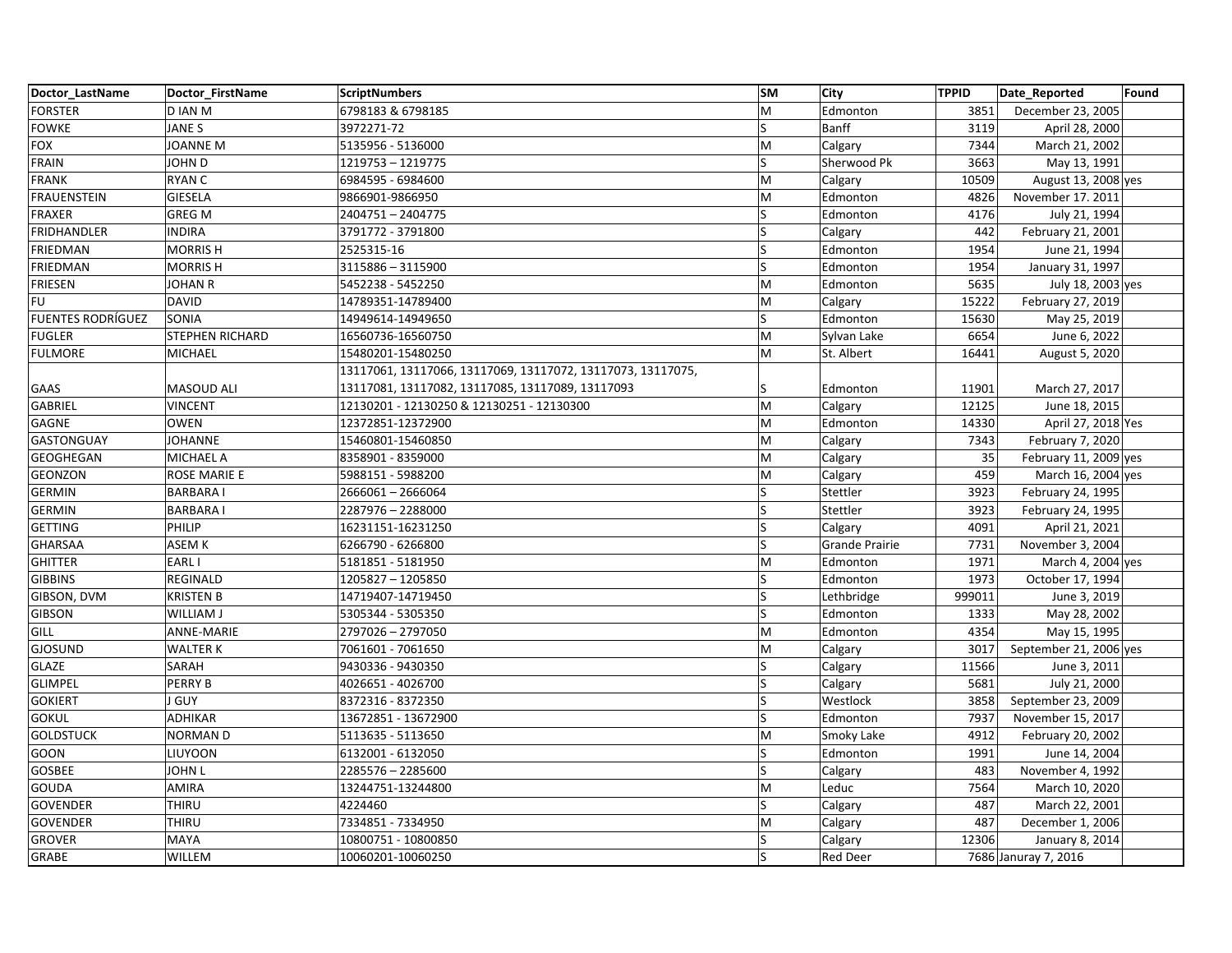| Doctor LastName      | Doctor FirstName   | <b>ScriptNumbers</b>                                | <b>SM</b>    | City                  | <b>TPPID</b> | Date_Reported         | Found |
|----------------------|--------------------|-----------------------------------------------------|--------------|-----------------------|--------------|-----------------------|-------|
| GRABE                | <b>WILLEM</b>      | 10387901-10387950                                   | S            | <b>Red Deer</b>       |              | 7686 Januray 7, 2016  |       |
| GRABENSTETTER        | <b>CHRISTINE L</b> | 10001890-10001900                                   | S            | Calgary               | 4066         | March 28. 2012        |       |
| GRAINGER             | <b>RONALD S</b>    | 2231401-2231450                                     | ls           | Calgary               | 495          | January 4, 1993       |       |
| GRAINGER             | <b>RONALD S</b>    | 1139039 - 1139075                                   | ls           | Calgary               | 495          | January 4, 1993       |       |
| GRAY                 | DAN <sub>P</sub>   | 7894662                                             | M            | Edmonton              | 498          | May 7, 2008           |       |
| GRAY                 | DAN <sub>P</sub>   | 7785927 - 7785928                                   | M            | Edmonton              | 498          | December 12, 2007     |       |
| <b>GREINDANUS</b>    | <b>MARGRIET</b>    | 11614681-11614700                                   | M            | Calgary               | 10246        | December 19, 2016     |       |
| <b>GRETTON</b>       | <b>ADRIAN R</b>    | 4079593 - 4079597                                   | M            | Calgary               | 3952         | November 5, 2001      |       |
| GRITTER              | <b>ROY A</b>       | 2270763-2270775                                     | ls           | Edmonton              | 5169         | May 24, 1994          |       |
| <b>GROBLER</b>       | <b>GERT J</b>      | 8432490 - 8432500                                   | ls           | Viking                | 10697        | December 14, 2009     |       |
| <b>GROBLER</b>       | <b>GERT J</b>      | 10448524                                            | S            | Medicine Hat          | 10697        | June 17, 2013         |       |
| <b>GROSS</b>         | <b>MELISSA</b>     | 14477201-14477250                                   | M            | Ponoka                | 11241        | September 12, 2018    |       |
| GROSSMAN             | <b>JENNIFER</b>    | 9949552, 9949561, 9949563-9949600                   | M            | Calgary               | 12480        | July 8, 2013          |       |
| <b>GUADAJARO</b>     | <b>PATRICIA</b>    | 12247151 - 12247202, 12247207, 12247210 - 12247250  | M            | Calgary               | 999108       | October 14, 2015      |       |
| <b>GUADAJARO</b>     | <b>PATRICIA</b>    | 12429501-12429543                                   | M            | Calgary               | 999108       | February 28, 2017     |       |
| <b>GUTHRIE (DVM)</b> | BARBARA            | 9060523-9060550                                     | M            | Calgary               | 99585        | May 27, 2019          |       |
| <b>HAGEN</b>         | <b>NORA</b>        | 1135933 - 1135950                                   | S            | Calgary               | 4633         | September 8, 1991     |       |
| HAGGERTY             | <b>MARY ELLEN</b>  | 12210501-12210600                                   | M            | Edmonton              | 2026         | December 10, 2015     |       |
| HAGGBLAD             | <b>JOHN S</b>      | 8321631                                             | M            | Calgary               | 3946         | March 4, 2009         |       |
| <b>HALLIDAY</b>      | <b>WILLIAM R S</b> | 4108655 - 4108700                                   | S            | Calgary               | 5393         | April 9, 2001         |       |
| <b>HALSE</b>         | <b>ROBERT A</b>    | 7541099 - 7541100                                   | ls           | Ponoka                | 5537         | August 10, 2007       |       |
| <b>HAMILTON</b>      | MICHAEL J          | 7820151 - 7820200                                   | ls           | Edmonton              | 5528         | September 22, 2008    |       |
| <b>HAMILTON</b>      | PETER G            | 2225901-2225925                                     | S            | Edmonton              | 4647         | October 11, 1995      |       |
| <b>HANCOCK</b>       | <b>MICHAEL E</b>   | 8180455, 8180456                                    | S            | Edmonton              | 1397         | November 14, 2008     |       |
| HAND                 | <b>GREGORY R F</b> | 3603687 - 3603700                                   | M            | Edmonton              | 7669         | November 5, 2003 yes  |       |
| HANLON-DEARMAN       | <b>FIONA</b>       | 16760501-16760550                                   | M            | Edmonton              | 16489        | May 6, 2022           |       |
| <b>HANSLIP</b>       | <b>ARTHUR R</b>    | 4083690 - 4083750                                   | S            | Calgary               | 528          | July 11, 2000         |       |
| HAO                  | <b>DESIREE</b>     | 9167916 - 9167950                                   | M            | Calgary               | 7372         | August 12, 2010 yes   |       |
| HAO                  | <b>DESIREE</b>     | 9993491-9993500                                     | M            | Calgary               | 7372         | February 24, 2012 yes |       |
| <b>HAQUE</b>         | SHELBY             | 9748701,05,06,16,24,25,28-9748750 & 9748751-9748800 | M            | Edmonton              | 10990        | June 11, 2012         |       |
| <b>HARDY</b>         | <b>DEANW</b>       | 5352730 - 5352750                                   | S            | Edmonton              | 2041         | February 9, 2004      |       |
| HARDY                | <b>DEAN W</b>      | 5352662 - 5352700                                   | S            | Lethbridge            | 2041         | November 20, 2008     |       |
| <b>HARRIS</b>        | <b>JEFFREY R</b>   | 5049664 - 5049700                                   | M            | Edmonton              | 7191         | September 6, 2005     |       |
| <b>HARRIS</b>        | <b>KEVIN J</b>     | 6283567 - 6283600 & 5993966 - 5994000               | S            | Edmonton              | 6919         | July 20, 2005 yes     |       |
| <b>HART</b>          | <b>MICHELLE</b>    | 5681699 - 5681700                                   | ls           | Daysland              | 7705         | June 25, 2003         |       |
| <b>HART</b>          | <b>MICHELLE</b>    | 7234315 - 7234350                                   | ls           | Daysland              | 7705         | April 25, 2007        |       |
| HASHIZUME            | CARY               | 9602434-9602500 & 9879751-9879800                   | M            | Calgary               | 99326        | May 9, 2012           |       |
| HASSANZAD, DVM       | MOHAMMAD R         | 16376709-16376750                                   | S            | Calgary               | 999379       | March 4, 2022         |       |
| <b>HASTINGS</b>      | <b>DONNA</b>       | 6811101 - 6811150, 6811153 - 6811200                | ls           | Edmonton              | 6620         | January 16, 2006 yes  |       |
| <b>HATTINGH</b>      | <b>EVERT</b>       | 6218174 - 6218200                                   | M            | Athabasca             | 10007        | December 10, 2004     |       |
| <b>HAUCK</b>         | <b>BRIAN A</b>     | 0616576 - 0616600                                   | <sub>S</sub> | Calgary               | 4203         | February 1, 1993      |       |
| <b>HAUPTFLEISCH</b>  | <b>MARNE</b>       | 13854900 - 13854950                                 | ls           | Bonnyville or Calgary | 7418         | July 6, 2018          |       |
| <b>HAUPTMAN</b>      | <b>ROBERT</b>      | 8294401 - 8294450 & 8294451 - 8294500               | M            | Edmonton              | 4592         | December 3, 2008 yes  |       |
| <b>HAWKWOOD</b>      | <b>JOSEPH N H</b>  | 8590716 - 8590750                                   | M            | <b>Red Deer</b>       | 11601        | December 9, 2009      |       |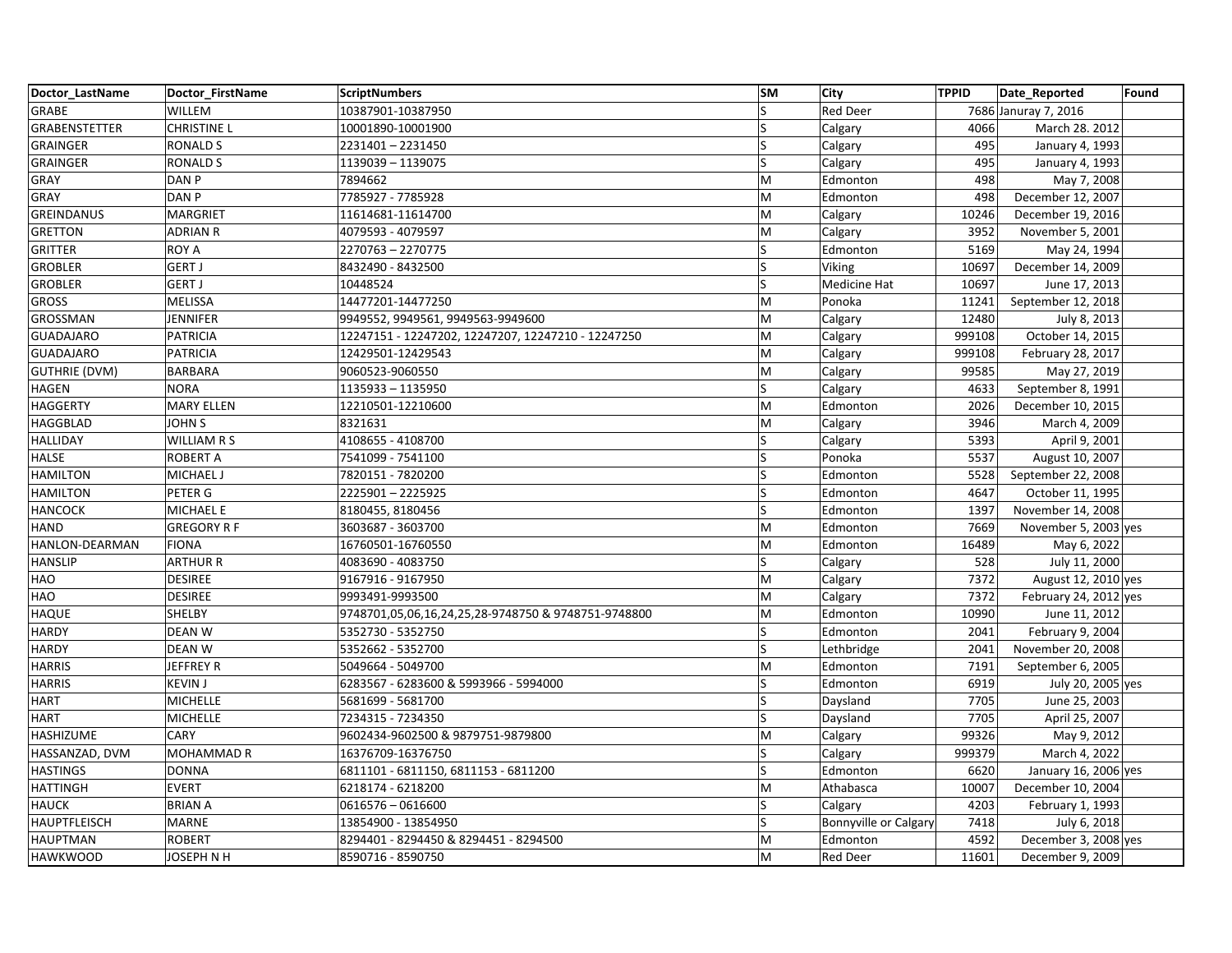| Doctor LastName  | Doctor FirstName  | <b>ScriptNumbers</b>                    | <b>SM</b>               | <b>City</b>   | <b>TPPID</b> | Date_Reported       | Found |
|------------------|-------------------|-----------------------------------------|-------------------------|---------------|--------------|---------------------|-------|
| <b>HAYS</b>      | <b>HELEN</b>      | 4072399                                 | $\overline{\mathsf{S}}$ | Edmonton      | 2055         | July 14, 2000       |       |
| <b>HATYWARD</b>  | <b>ROBERT</b>     | 12518901-12518950                       | M                       | Edmonton      | 6343         | August 21, 2019 yes |       |
| <b>HEAD</b>      | <b>PAULINE</b>    | 4185151-4185200                         | M                       | Calgary       | 552          | August 18, 2015     |       |
| HEADLEY, DDS     | <b>NEVILLE</b>    | 6276104 - 6276150                       | S                       | Calgary       | 8967         | July 24, 2005       |       |
| <b>HEAVEN</b>    | <b>CHARLES G</b>  | 2400301 - 2400325                       | S                       | Stettler      | 3780         | January 11, 1995    |       |
| <b>HEEPS</b>     | <b>GINETTE</b>    | 12405163                                | Ś                       | Calgary       | 14343        | January 7, 2016     |       |
| <b>HEGSTROM</b>  | AMY               | 12719502-12719550                       | M                       | Edmonton      | 14553        | March 11, 2019      |       |
| <b>HEISLER</b>   | <b>TERRY L</b>    | 6846384 - 6846400                       | S                       | Edmonton      | 3692         | August 26, 2008     |       |
| <b>HENBEST</b>   | <b>RONALD J</b>   | 1010828 - 1010850                       |                         | Edmonton      | 4476         | October 13, 1992    |       |
| HENDERSON        | <b>JOHN E S</b>   | 2459649 - 2459650                       | S                       | Edmonton      | 2062         | March 28, 1994      |       |
| HENDERSON        | <b>JOHN ES</b>    | 2433161 - 2433175, 191                  | <sub>S</sub>            | Edmonton      | 2062         | March 28, 1994      |       |
| <b>HENDRIKS</b>  | <b>JOHANNES Z</b> | 7472802 - 7472850                       | M                       | <b>Brooks</b> | 10845        | July 17, 2007       |       |
| <b>HERN</b>      | SARAH             | 16610051-16610100                       | M                       | Calgary       | 17211        | March 13, 2022      |       |
| <b>HEYN</b>      | SUJIVA            | 13123558-13123560                       | M                       | Airdrie       | 14924        | January 14, 2021    |       |
| <b>HINDS</b>     | CATHARINE         | 3475213-3475218,3475220,3835742-3835743 | Ś                       | Canmore       | 1351         | December 5, 2002    |       |
| HMEID            | SUFIAN            | 13106184 - 13106191                     | Ś                       | Edmonton      | 14591        | December 19, 2016   |       |
| <b>HMEID</b>     | SUFIAN            | 13350501-13350550                       | S                       | Edmonton      | 14591        | January 10, 2017    |       |
| <b>HNATKO</b>    | <b>GARY S</b>     | 3120410 - 3120450                       | M                       | Edmonton      | 4034         | April 14, 1997      |       |
| <b>HOFFART</b>   | <b>KAILI ANNA</b> | 11542154 - 11542200                     | Ś                       | Edmonton      | 13564        | September 2, 2014   |       |
| HOWELLS, NP      | <b>EVIE</b>       | 16692851-16692900                       | M                       | Edmonton      | 66313        | February 3, 2022    |       |
| HUI              | <b>JACQUELINE</b> | 14582101-14582150                       |                         | Calgary       | 10091        | July 30, 2021       |       |
| <b>HORTON</b>    | <b>JOAN</b>       | 3071206 - 3071250                       | M                       | Calgary       | 4228         | September 11, 1996  |       |
| <b>HORTON</b>    | <b>JOAN</b>       | 6846644 - 6846650                       | M                       | Calgary       | 4228         | May 24, 2007        |       |
| HU               | <b>JIA</b>        | 13691301 - 13691350                     |                         | Edmonton      | 14017        | September 25, 2017  |       |
| <b>HUANG</b>     | <b>JOAN B</b>     | 8269197 - 8269200                       | S                       | Calgary       | 4300         | May 12, 2009 yes    |       |
| <b>HUDY</b>      | <b>SIMON M P</b>  | 8380451 - 8380500                       | M                       | Calgary       | 585          | April 27, 2009      |       |
| <b>HUDY</b>      | <b>SIMON M P</b>  | 8081751 - 8081800 & 8081801 - 8081850   |                         | Calgary       | 585          | December 10, 2008   |       |
| <b>HUDY</b>      | <b>SIMON M P</b>  | 7979401 - 7979450                       | S                       | Calgary       | 585          | September 15, 2008  |       |
| <b>HUDY</b>      | SIMON M P         | 4331351 - 4331400                       | S                       | Calgary       | 585          | April 27, 2001      |       |
| <b>HUGHES</b>    | JEFFREY J         | 10285169                                | M                       | Taber         | 11990        | July 5, 2013 yes    |       |
| <b>HUGHES</b>    | SHANNON           | 13493001-13493050                       | S                       | Calgary       | 7728         | September 28, 2020  |       |
| <b>HUM</b>       | PETER C           | 3023603 - 3023650                       | S                       | Edmonton      | 2099         | February 3, 1997    |       |
| <b>HUM</b>       | PETER C           | 1173422 - 1173425                       | S                       | Edmonton      | 2099         | May 16, 1991        |       |
| <b>HURDLE</b>    | <b>IAN B</b>      | 7508789 - 7508800                       | M                       | Lethbridge    | 3266         | September 11, 2007  |       |
| HURST, DDS       | DAVID A           | 11139801 - 11139850                     | S                       | Canmore       | 9282         | August 27, 2014 yes |       |
| <b>HUSAIN</b>    | <b>RAFI</b>       | 8583262 - 8583300                       | Ś                       | Edmonton      | 5034         | August 31, 2009     |       |
| <b>HUSSAIN</b>   | MAHJABEEN         | 11614801 - 11614850                     | M                       | Calgary       | 10296        | August 25, 2014 yes |       |
| <b>HUSSAN</b>    | <b>NAILA</b>      | 13173601 - 13173650                     | M                       | Calgary       | 11507        | April 10, 2017      |       |
| <b>HWANG</b>     | <b>PETER</b>      | 11342701 - 11342750                     | M                       | Edmonton      | 12394        | June 30, 2014       |       |
| <b>IBRAHIM</b>   | <b>HISHAM</b>     | 13667901 - 13667950                     | S                       | St. Albert    | 14324        | July 25, 2017       |       |
| <b>IDICULA</b>   | THEKKETHIL K      | 3419397 - 3419400                       | S                       | Wetaskiwin    | 3877         | June 6, 2002        |       |
| IGHEMA           | <b>MOHAMED R</b>  | 9015998 - 9016000                       | S                       | Edmonton      | 10884        | May 10, 2010        |       |
| <b>IMBULGODA</b> | AMAL              | 10893301-10893350                       | M                       | Calgary       | 13112        | November 6, 2013    |       |
| <b>IMTIAZ</b>    | <b>HAROON</b>     | 13337201 - 13337250                     | M                       | Edmonton      | 14370        | September 25, 2018  |       |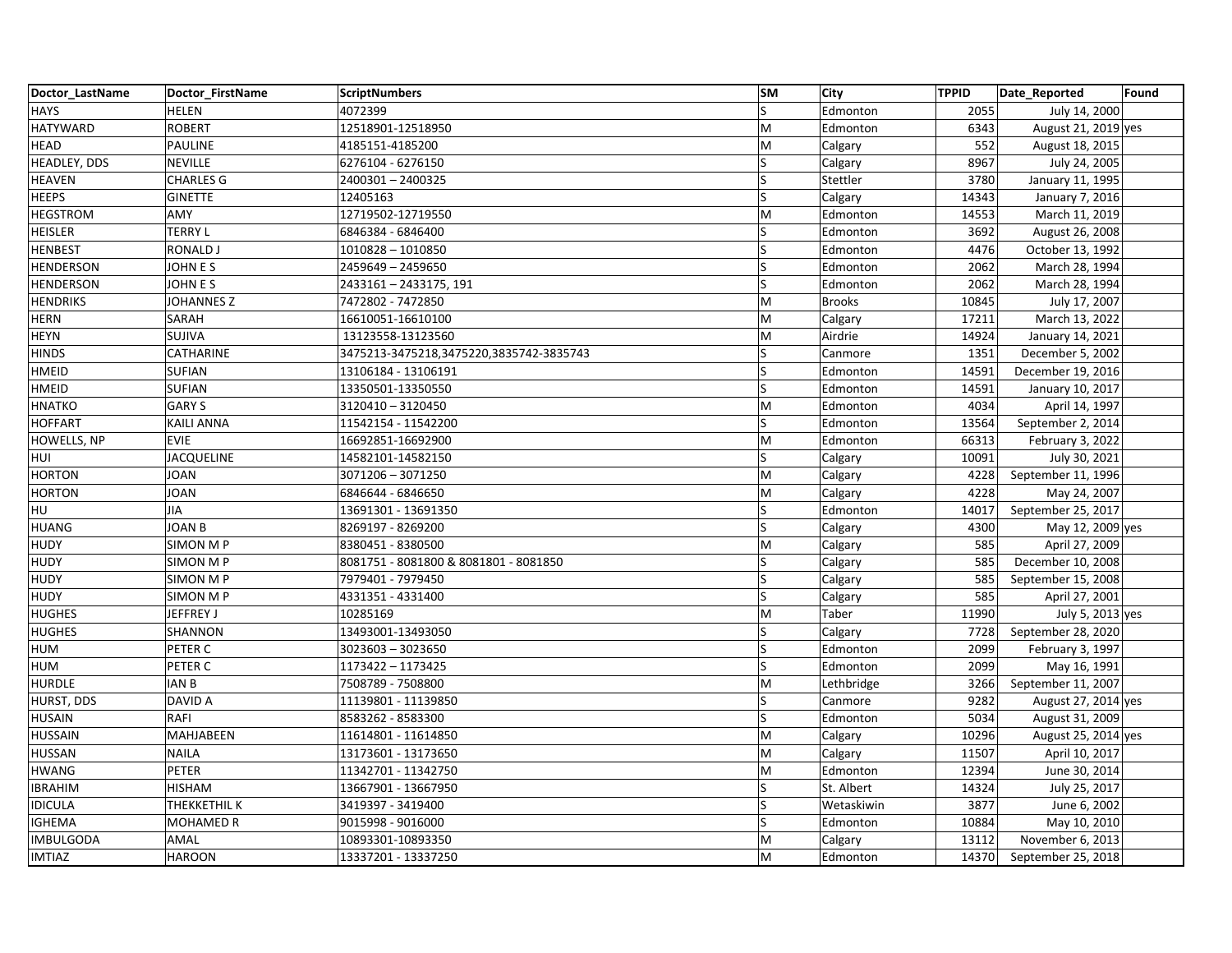| Doctor LastName   | Doctor FirstName   | <b>ScriptNumbers</b>                                                 | <b>SM</b> | <b>City</b>        | <b>TPPID</b> | Date_Reported       | Found |
|-------------------|--------------------|----------------------------------------------------------------------|-----------|--------------------|--------------|---------------------|-------|
| <b>IRWIN</b>      | <b>JOHN</b>        | 4069442 - 4069450, 4069497 - 4069500                                 | ls        | Blairmore          | 47           | November 21, 2000   |       |
| <b>ISAACSON</b>   | <b>BRIAN M</b>     | 6245019 - 6245051, 6245071, 6245099                                  | lм        | Edmonton           | 2113         | January 5, 2006 yes |       |
| <b>IURASCO</b>    | <b>VLADISLAV</b>   | 10275112 - 10275150                                                  | lM        | Calgary            | 12642        | April 30, 2013 yes  |       |
| <b>IYER</b>       | <b>NATASHAN</b>    | 7151640 - 7151650, 7501351 - 7501400, 7501434 - 7501450              | M         | Calgary            | 7066         | January 15, 2009    |       |
|                   |                    | 8258955, 8258957, 8258960, 8258963-64, 8258968, 8258972, 8258974-75, |           |                    |              |                     |       |
| <b>JACKMAN</b>    | <b>KEVIN F M</b>   | 8258977-81, 8258983-9000                                             |           | Edmonton           | 4427         | January 30, 2009    |       |
| <b>JACKMAN</b>    | <b>KEVIN F M</b>   | 9586147 - 9586150                                                    | ls        | Edmonton           | 4427         | June 18, 2014       |       |
| <b>JACKSON</b>    | ANDREW             | 6747098 - 6747100                                                    | ls        | Pincher Creek      | 6604         | May 29, 2006        |       |
| <b>JACKSON</b>    | ANDREW             | 7330696 - 7330700                                                    | İМ        | Pincher Creek      | 6604         | June 28, 2007       |       |
| JACKSON           | <b>WESLEY D</b>    | 6485644                                                              | M         | Ardrie             | 3456         | May 17, 2005        |       |
| <b>JACKSON</b>    | WESLEY D           | 7005479                                                              | M         | Airdrie            | 3456         | April 27, 2006 yes  |       |
| <b>JAFFER</b>     | <b>SHENI</b>       | 5100359, 5100360, 5100364-5100400                                    | M         | Rocky Mountain Hou | 4758         | October 22, 2004    |       |
| <b>JAHNS</b>      | <b>KRYSTYNA</b>    | 5056750, 5445905, 5445948                                            | ls        | Canmore            | 6636         | November 18, 2002   |       |
| JALIL             | <b>RABIYA</b>      | 11759151 - 11759250                                                  | M         | Calgary            | 12559        | July 4, 2017        |       |
| JANMOHAMED        | <b>JAMIL</b>       | 14397451-14397550                                                    | M         | Spruce Grove       | 12512        | July 27, 2018       |       |
| JANSE VAN VUUREN  | <b>CHRIS</b>       | 9778968-9779000                                                      | ls        | Edmonton           | 6361         | October 17, 2011    |       |
| JANSEN VAN VUUREN | <b>STEPHEN</b>     | 6820368-6820400, 6820424-6820450                                     | ls        | Sherwood Pk        | 4877         | July 18, 2016       |       |
| JANZEN            | <b>HERBERT W</b>   | 5563670 - 5563700                                                    | İМ        | Grande Prairie     | 3088         | April 8, 2003 yes   |       |
| JAREMA            | ANDREW J           | 2699479 - 2699500                                                    | ls        | Edmonton           | 2127         | September 23, 1994  |       |
| <b>JARVIS</b>     | <b>RONALD E</b>    | 5260757 - 5260800                                                    | ls        | Innisfail          | 3166         | May 1, 2002         |       |
| JASSAL            | RAJIVE             | 9511351-9511400                                                      | M         | Edmonton           | 12223        | July 13, 2018       |       |
| JASSAR            | <b>BALVINDER S</b> | 5803179 - 5803200                                                    | ls        | Edmonton           | 7467         | March 29, 2004      |       |
| <b>JASSAR</b>     | <b>BALVINDER S</b> | 10088479-10088500                                                    | ls        | Edmonton           | 7467         | June 18, 2012       |       |
| <b>JEEVA</b>      | ADAM M             | 6200201-6200300                                                      | ١s        | <b>High River</b>  | 3142         | July 12, 2004       |       |
| <b>JEFFERY</b>    | <b>GLEN J</b>      | 8433793                                                              | M         | Edmonton           | 4296         | May 29, 2009        |       |
| JENKEN            | <b>DARYL A</b>     | 3344728 - 3344750                                                    | M         | Calgary            | 611          | September 26, 2002  |       |
| JERAJ             | <b>ANTHONY</b>     | 8689377 - 8689400                                                    | ١s        | Medicine Hat       | 4613         | November 8, 2010    |       |
| JESPERSEN         | LEE-ANN            | 15107851-15107900                                                    | M         | Edmonton           | 66303        | September 26, 2019  |       |
| <b>JOFFE</b>      | <b>MARK</b>        | 2754990 - 2755000                                                    | M         | Edmonton           | 5718         | August 22, 1996     |       |
| <b>JOHNSTON</b>   | <b>STEVEN</b>      | 6853465-6853500                                                      | M         | Calgary            | 10425        | March 23, 2012      |       |
| <b>JOHNSTON</b>   | <b>IAN R</b>       | 5689659 - 5689700                                                    | ls        | Drayton Valley     | 1420         | October 5, 2004     |       |
| <b>JOHNSTON</b>   | <b>WENDY</b>       | 9308701 - 9308800                                                    | lм        | Edmonton           | 7173         | October 20, 2017    |       |
| <b>JONES</b>      | <b>DONNA</b>       | 14029856-14029870                                                    | ١s        | Calgary            | 12231        | December 12, 2017   |       |
| <b>JONES</b>      | <b>TONY</b>        | 9638746                                                              | ls        | <b>Stony Plain</b> | 3789         | September 13, 2011  |       |
| JONES             | <b>TONY</b>        | 8930701 - 8930750                                                    | ls        | <b>Stony Plain</b> | 3789         | April 14, 2010      |       |
| KACHOPE           | JANE S             | 10518154 - 10518200                                                  | ls        | Edmonton           | 11044        | October 30, 2013    |       |
| KALLURI           | <b>MEENA</b>       | 8416906 - 8616950                                                    | M         | Edmonton           | 11497        | April 8, 2010 Yes   |       |
| KAMMERER          | SHELBY             | 2377785 - 2377800                                                    | ls        | Edmonton           | 4528         | November 21, 1994   |       |
| <b>KANG</b>       | <b>MARIA</b>       | 6471128 - 6471150                                                    | ls        | Edmonton           | 7270         | July 14, 2005       |       |
| KAO               | <b>PION</b>        | 6060152, 6060176-6060200                                             | M         | Calgary            | 6306         | October 22, 2004    |       |
| KAO               | YOLANDE M          | 9977572                                                              | lм        | Edmonton           | 5882         | October 24. 2012    |       |
| KARIKO            | <b>GIFT</b>        | 11976951-11977000                                                    | lм        | Edmonton           | 13961        | August 24, 2016     |       |
| KARIM             | <b>NASIM</b>       | 0877804 - 0877850, 867-875                                           | ls        | Calgary            | 634          | January 1, 1993     |       |
| KARPIYEVICH       | <b>MARYNA</b>      | 7163619 - 7163700                                                    | ls        | Spruce Grove       | 10304        | December 8, 2006    |       |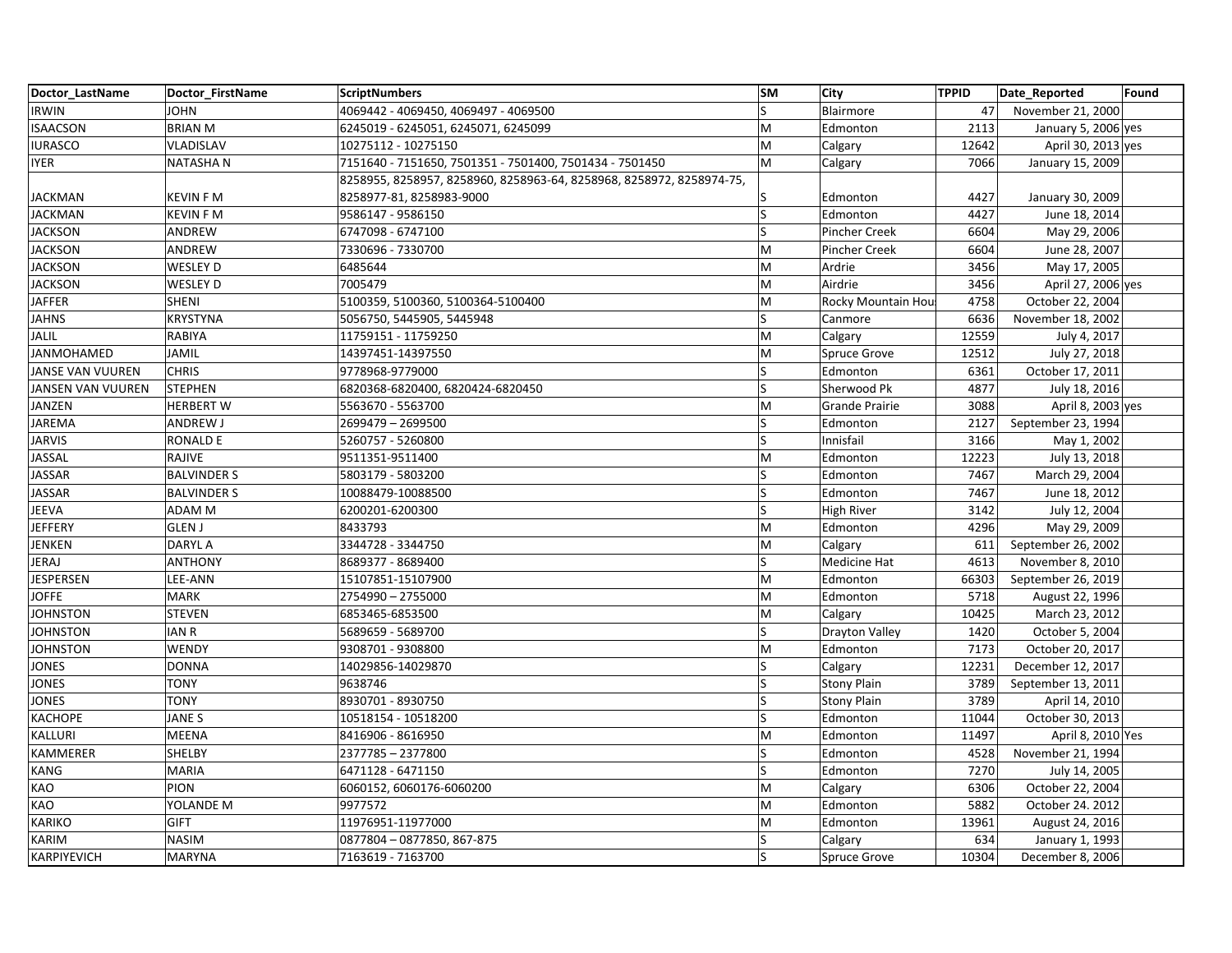| Doctor LastName    | Doctor_FirstName      | ScriptNumbers              | <b>SM</b>               | City             | <b>TPPID</b> | Date_Reported              | Found     |
|--------------------|-----------------------|----------------------------|-------------------------|------------------|--------------|----------------------------|-----------|
| <b>KARPMAN</b>     | <b>SHELBY</b>         | 2372325 - 2372350          | $\overline{\mathsf{S}}$ | Edmonton         | 4528         | May 13, 1993               |           |
|                    |                       |                            |                         |                  |              |                            | 10310431- |
| KASAVAN,           | DEVAN S               | 10310428-10310433          |                         | Edmonton         | 7699         | September 9, 2012 10310433 |           |
| KASAVAN            | <b>DEVAN</b>          | 14911851-14911950          | M                       | Edmonton         | 7699         | May 10, 2019               |           |
| KAY-PFAU           | <b>KRYSTLE</b>        | 15437501-15437550          | S                       | Edmonton         | 13065        | January 27, 2020           |           |
| KAZIMIRSKI         | LUC D                 | 9326313 - 9326350          | M                       | Cold Lake        | 12143        | June 6, 2011               |           |
| <b>KEAY</b>        | <b>JAMES</b>          | 8684511 - 8684550          | S                       | Westlock         | 10943        | June 30, 2010              |           |
| KELLY              | <b>ALLAN J</b>        | 2292040 - 2292050          | S                       | Edmonton         | 2172         | December 17, 1993          |           |
| KELLY              | <b>ALLAN J</b>        | 7693573                    | M                       | Edmonton         | 2172         | October 30, 2007           |           |
| <b>KENDAL</b>      | <b>IAN</b>            | 6301485 - 6301500          | S                       | Calgary          | 4763         | October 31, 2005           |           |
| <b>KENNEDY</b>     | <b>CHRISTINE ANNE</b> | 14955903-14955950          | M                       | Janvier, Calgary | 13285        | March 25, 2021 Yes         |           |
| <b>KESHVARA</b>    | ARSHI M               | 10634951 - 10363050        | M                       | Medicine Hat     | 5491         | April 24, 2013             |           |
| KESHVARA           | ARSHI M               | 2904665 - 2904700          | M                       | Medicine Hat     | 5491         | July 12, 1996              |           |
| KESHVARA           | ARSHI M               | 2465541-50                 | S                       | Medicine Hat     | 5491         | June 8, 1994               |           |
| <b>KEAY</b>        | <b>JAMES</b>          | 9737139-9737150            | S                       | Westlock         | 10943        | January 27, 2012           |           |
| <b>KHABULI</b>     | SUMAYA                | 13928810, 13928811         | S                       | Spruce Grove     | 14588        | March 14, 2018             |           |
| <b>KHALFALLA</b>   | WESAM                 | 11631195 - 11631200        | S                       | Edmonton         | 13430        | September 2, 2014          |           |
| <b>KHAN</b>        | <b>UZMA</b>           | 16831851-16831950          | M                       | Edmonton         | 12300        | April 27, 2022             |           |
| <b>KHAN AFRIDI</b> | <b>OBAID T</b>        | 7570977 - 7570978          |                         | Grande Prairie   | 7079         | September 5, 2008          |           |
| <b>KHDER</b>       | JABBAR A S            | 5634574 - 5634600          | S                       | Edmonton         | 7689         | January 7, 2009            |           |
| KHEIREDDINE, DDS   | YOUSRA                | 7040404 - 7040450          | S                       | Edmonton         | 9183         | June 28, 2006              |           |
| KHORRAMI           | KATAYOUN              | 2778101-3778150            | M                       | Calgary          | 5673         | October 24, 1994           |           |
| <b>KHOSLA</b>      | <b>BALDEV</b>         | 4065737 - 4065750          | S                       | Calgary          | 648          | April 6, 2001              |           |
| <b>KHURANA</b>     | <b>RSHMI</b>          | 4110564-4110600            | M                       | Edmonton         | 7003         | January 31, 2020           |           |
| KIBRIA             | <b>SHAWKAT</b>        | 14821951-14822000          | M                       | Edmonton         | 7348         | March 15, 2019             |           |
| KIDD               | WILLIAM               | 3811004, 3811015 - 3811050 | M                       | Calgary          | 5355         | September 27, 2017         |           |
| KIGGUNDU           | <b>FREDRICK</b>       | 8568280 - 8568300          | S                       | Grande Prairie   | 11557        | November 10, 2009          |           |
| KIGGUNDU           | <b>FREDRICK</b>       | 14900311-1490350           | S                       | Edmonton         | 11557        | November 22, 2019          |           |
| KILIAN             | LU-ING                | 5517318 - 5517350          | S                       | Calgary          | 7611         | March 12, 2004 yes         |           |
| KIRALY             | <b>DENNIS A</b>       | 6742411 - 6742450          |                         | Edmonton         | 2187         | September 19, 2005         |           |
| KITAGAWA           | <b>EVA</b>            | 16378751-16378800          | M                       | Spirit River     | 7814         | February 16, 2022          |           |
| <b>KITS</b>        | <b>DOUWE</b>          | 37876877 - 3787700         | S                       | <b>Brooks</b>    | 6499         | April 6, 1999              |           |
| KIVI               | PAUL                  | 10490751 -10490800         | M                       | Edmonton         | 10954        | April 4, 2013              |           |
| <b>KLASA</b>       | <b>MARC</b>           | 6081837, 6081838           | S                       | Calgary          | 6153         | April 16, 2004 yes         |           |
| <b>KLASA</b>       | <b>MARC</b>           | 6404063                    | M                       | Calgary          | 6153         | December 29, 2004          |           |
| <b>KLASA</b>       | <b>MARC</b>           | 6199354                    | M                       | Calgary          | 6153         | July 29, 2004              |           |
| KOEGLER            | PETER A               | 5130251 - 5130300          | M                       | Lethbridge       | 6203         | October 1, 2001            |           |
| KOHLER             | ANDREW                | 11250601 - 11250650        | S                       | Edmonton         | 4358         | March 20, 2017             |           |
| <b>KOLODEJ</b>     | PAUL                  | 11888357                   | S                       | Edmonton         | 13835        | March 11, 2015 yes         |           |
| KONYNENBELT        | <b>SUSAN C</b>        | 5491146 - 5491150          | S                       | Red Deer         | 5052         | December 6, 2002           |           |
| KORZENIEWSKI       | ALEXANDRA             | 6446725 - 6446750          | M                       | Calgary          | 5275         | September 7, 2006 yes      |           |
| KORZENIEWSKI       | ALEXANDRA             | 13573551 - 13573600        |                         | Calgary          | 5275         | September 25, 2018         |           |
|                    |                       |                            |                         |                  |              |                            | yes,      |
| KORZENOWSKI        | <b>DON</b>            | 11557974, 11557972         | S                       | Edmonton         | 2201         | September 25, 2014 forged  |           |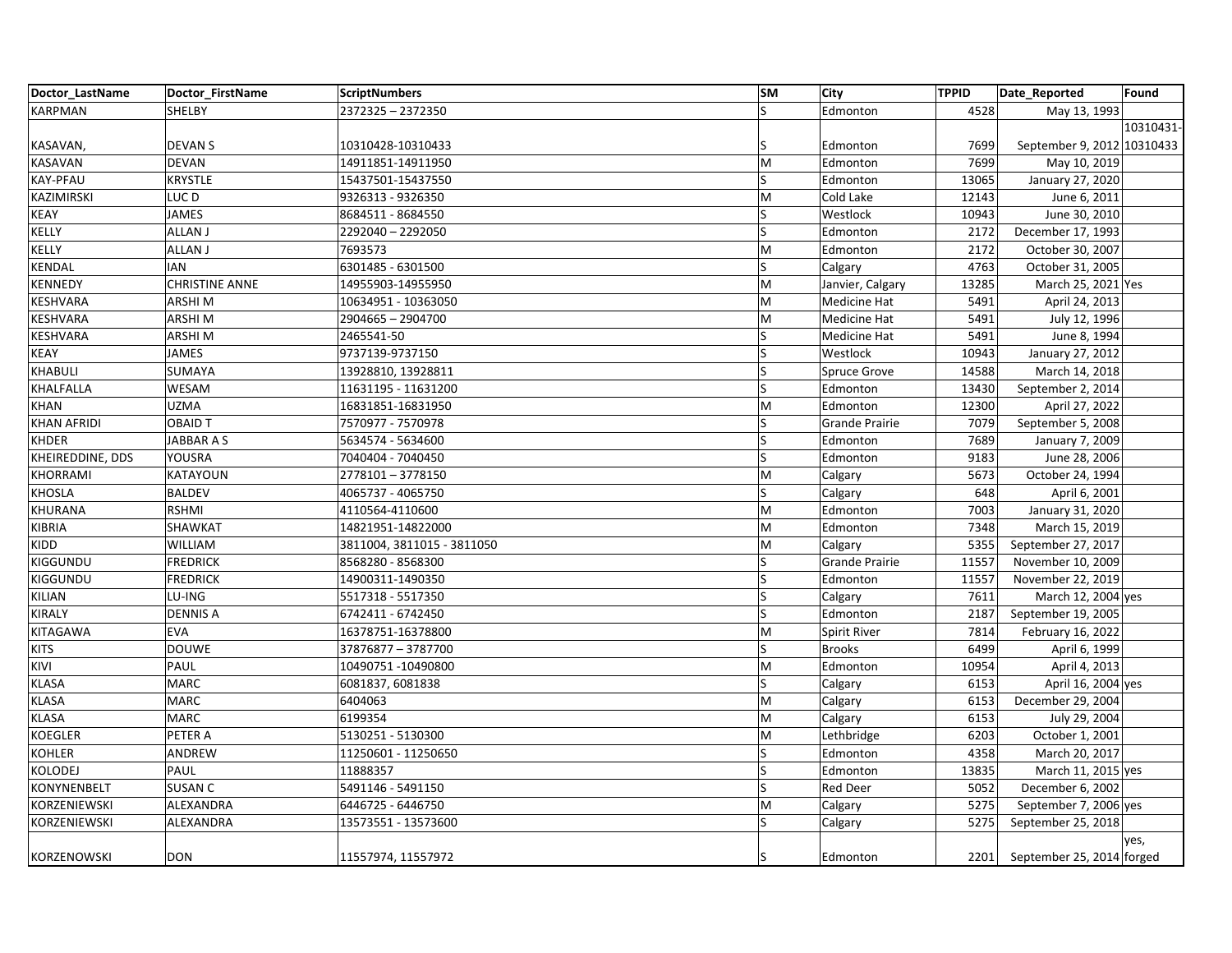| Doctor LastName | Doctor FirstName     | <b>ScriptNumbers</b>              | <b>SM</b>               | <b>City</b>         | <b>TPPID</b> | Date_Reported        | Found |
|-----------------|----------------------|-----------------------------------|-------------------------|---------------------|--------------|----------------------|-------|
| <b>KOWALSKY</b> | <b>GLENN D</b>       | 8061498 - 8061500                 | $\overline{\mathsf{S}}$ | Calgary             | 4045         | September 1, 2009    |       |
| KRETSCHMANN     | <b>RICK</b>          | 13831801-13831900                 | M                       | Edmonton            | 11705        | March 3, 2020        |       |
| KRISTENSEN      | <b>INGRID B</b>      | 9337504 - 9337550                 | ς                       | Calgary             | 12147        | July 13, 2011        |       |
| KRYSA           | <b>CLIFF</b>         | 13463451 - 13463500               | S                       | Edmonton            | 2213         | September 27, 2017   |       |
| KUMPULA         | <b>VERNON W</b>      | 2284728-2284750                   | S                       | Edmonton            | 2220         | September 14, 1993   |       |
| KURESHI         | <b>JAMILA</b>        | 9041210                           | M                       | Edmonton            | 10543        | June 21, 2010        |       |
| <b>KURESHI</b>  | <b>JAMILA</b>        | 15738401-15738500                 | M                       | Edmonton            | 10543        | July 15, 2020 yes    |       |
| <b>KUSCHKE</b>  | <b>JOHANN M</b>      | 8117796-8117800, 8117846-8117850  | S                       | Drumheller          | 6614         | October 6, 2008      |       |
| KUSCHKE         | <b>JOHANN M</b>      | 7791414                           |                         | Drumheller          | 6614         | December 6, 2007     |       |
| KUZYK, DDS      | <b>BOHDAN L</b>      | 1451713 - 0451725                 |                         | Edmonton            | 8285         | January 31, 1994     |       |
| KUZYK           | <b>NICHOLAS J</b>    | 5531063 - 5531100                 | S                       | Vegreville          | 3925         | December 4, 2002     |       |
| KWAN            | PETER OLIVER         | 16737551-16737650                 | M                       | Edmonton            | 14552        | June 14, 2022        |       |
| LAATSCH         | A KEITH              | 1306966 - 1306975                 | S                       | Calgary             | 671          | April 7, 1992        |       |
| LABINE, DDS     | <b>GERALD O</b>      | 6296751, 6296752, 6296754-6296800 | M                       | Pincher Creek       | 9145         | January 16, 2006 yes |       |
| LAL             | <b>MOTI</b>          | 6217654 - 6217700                 | S                       | Edmonton            | 10000        | August 3, 2004       |       |
| LALJI           | <b>DHANJI</b>        | 2826885-2826893                   | S                       | Barrhead            | 31           | May 20, 1997         |       |
| LALONDE         | LOUISE               | 2424580 - 2424600                 | S                       | Calgary             | 5270         | July 5, 1994         |       |
| LAMOUREUX       | <b>ROBIN A</b>       | 6225129 - 6225150                 |                         | Edmonton            | 10013        | January 16, 2007     |       |
| LAMPARD         | <b>GEOFF</b>         | 13073301 - 13073400               | S                       | Calgary             | 12897        | July 4, 2017         |       |
| LANG            | <b>EDDY</b>          | 11745851 - 11745950               | S                       | Calgary             | 11772        | October 14, 2014     |       |
| LANGE           | <b>BETH</b>          | 6397368 - 6397400                 |                         | Calgary             | 4605         | October 18, 2005     |       |
| LARDER          | <b>ANDREW P</b>      | 2356934 - 2356950                 | Ś                       | Edmonton            | 5108         | May 27, 1994         |       |
| LARUE           | JORDAN MICHAEL       | 9984378,9984359,9984374,9984379   | M                       | Edmonton            | 12285        | September 26, 2012   |       |
| LASALETA        | <b>MOISES S</b>      | 8440522-8440526, 8440542-8440545  | Ś                       | Calgary             | 7341         | April 7, 2009        |       |
| LAUGHLIN        | <b>ROBIN</b>         | 3052649 - 3052650                 | M                       | <b>High Prairie</b> | 3134         | April 2, 1997        |       |
| LAWSON          | DAVID W              | 2171779 - 2171825                 | S                       | Calgary             | 696          | January 4, 1993      |       |
| LAWSON          | DAVID W              | 2171751-2171775                   |                         | Calgary             | 696          | January 4, 1993      |       |
| LE              | <b>GRACE</b>         | 7725085                           | S                       | Calgary             | 7599         | January 8, 2010      |       |
| LE.             | <b>IAN</b>           | 10340781 - 10340800               | M                       | Calgary             | 10858        | September 23, 2013   |       |
| LEBLANC         | <b>ROLAND</b>        | 3565260 - 3565300                 |                         | Edmonton            | 2241         | August 7, 1998       |       |
| LEE             | <b>CLIFTON</b>       | 8484100 - 8484150                 | S                       | Calgary             | 6885         | July 13, 2009        |       |
| <b>LEE</b>      | <b>PATRICK</b>       | 9826609-9826650                   | M                       | Calgary             | 5687         | November 2, 2012 yes |       |
| <b>LEE</b>      | SONYA M              | 7814201 - 7814250                 | M                       | Calgary             | 7340         | January 21, 2009     |       |
| LEFEBVRE        | LEON                 | 9186758 - 9186760                 | Ś                       | St Albert           | 3740         | January 28, 2011     |       |
| <b>LEFKO</b>    | KAREN                | 15687401-15687500                 | S                       | Edmonton            | 6410         | May 30, 2020         |       |
| LEHMANN         | CARMEN               | 3231337 - 3231350                 | M                       | Calgary             | 4942         | May 28, 2002         |       |
| LEIPER          | <b>THOMAS R</b>      | 4494053 - 4494100                 | S                       | Edmonton            | 6418         | June 18, 2001        |       |
| LEISHMAN        | <b>WILLIAM R</b>     | 3821099 - 3821100                 | S                       | Picture Butte       | 3471         | March 15, 2000       |       |
| LEISHMAN        | <b>WILLIAM R</b>     | 11781329 - 11781350               |                         | Picture Butte       | 3471         | December 17, 2014    |       |
| LEROUX          | <b>GINETTE R</b>     | 6234622 - 6234650                 | M                       | Calgary             | 10019        | February 16, 2005    |       |
| LETTICH, DDS    | <b>MICHAEL</b>       | 9925759 - 9925800                 | S                       | Calgary             | 9199         | March 31, 2014       |       |
| LEUNG           | <b>STEPHEN T</b>     | 1141393 - 1141400                 | S                       | Calgary             | 715          | December 17, 1992    |       |
| LEUNG           | <b>STEPHENT</b>      | 2253862-2253875                   |                         | Calgary             | 715          | January 20, 1994     |       |
| LEVER           | <b>CHRISTOPHER G</b> | 3501214 - 3501250                 | S                       | Calgary             | 6378         | September 3, 1998    |       |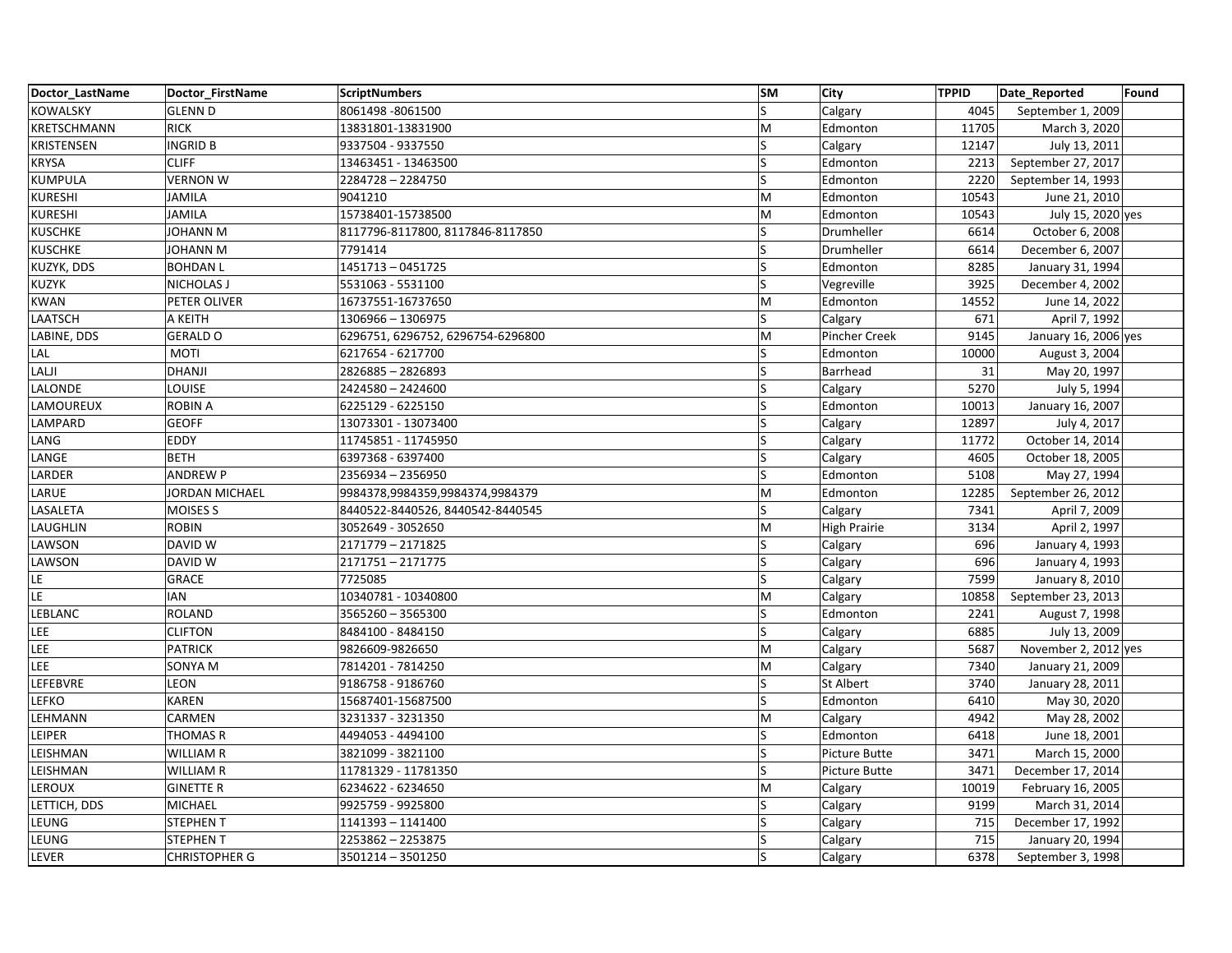| Doctor LastName  | Doctor FirstName | <b>ScriptNumbers</b>                             | <b>SM</b> | <b>City</b>     | <b>TPPID</b> | Date_Reported         | Found |
|------------------|------------------|--------------------------------------------------|-----------|-----------------|--------------|-----------------------|-------|
| LEVINSKYY        | MYKHAYLO         | 8618730, 8618731                                 | ls        | Edmonton        | 7885         | October 6, 2009       |       |
| LI               | JEMMA            | 13210301-13210350                                | lм        | Airdrie         | 14094        | December 12, 2016 yes |       |
| LIBIN            | <b>MICHAEL A</b> | 6686655-58, 6686663, 6686669-71, 6686675-6686700 | M         | Calgary         | 6428         | December 30, 2010 yes |       |
| LIEBERMAN        | <b>MURRAY</b>    | 3611248-250, 3962837, 23                         | ls        | Edmonton        | 2270         | March 3, 2000         |       |
| LIN              | <b>TAN</b>       | 13210551-13210600                                | ls        | Calgary         | 14976        | February 6, 2018      |       |
| LIN              | <b>TAN</b>       | 14152701-14152750                                | S         | Sherwood Pk     | 14976        | February 14, 2020     |       |
| LIN              | <b>TINYA</b>     | 15588551-15588600                                | M         | Calgary         | 14908        | June 16, 2020         |       |
| LINDSAY          | <b>ROBERT L</b>  | 3843759 - 3843800                                | ls        | Calgary         | 724          | October 26, 2005      |       |
| LINDSAY          | <b>ROBERT L</b>  | 9988401 - 9988500                                | ls        | Calgary         | 724          | October 24, 2014      |       |
| <b>LINDSKOOG</b> | <b>ROSS T</b>    | 8138826, 8138839 - 8138850                       | S         | Edmonton        | 2273         | November 20, 2008     |       |
| LIU              | <b>HONGWEI</b>   | 14641301-14641400                                | İМ        | <b>Red Deer</b> | 12526        | November 14, 2018 Yes |       |
| LOEWEN           | <b>GEORGE</b>    | 1086069 - 1086075                                |           | Edmonton        | 2282         | August 14, 1992       |       |
| LOEWEN           | <b>GEORGE</b>    | 2427222-2427225                                  | ls        | Edmonton        | 2282         | April 19, 1994        |       |
| LOEWEN           | <b>GEORGE</b>    | 2944813/14/19/20/27/28/34/37-39/41-42/44-50      | ls        | Edmonton        | 2282         | May 7, 1996           |       |
| LOEWEN           | <b>GEORGE</b>    | 5103451 - 5103500                                | ls        | Edmonton        | 2282         | September 6, 2001     |       |
| LOEWEN           | <b>GEORGE</b>    | 5453701 - 5453750, 5453753-5453800               | S         | Edmonton        | 2282         | October 21, 2002      |       |
| LOEWEN           | <b>GEORGE</b>    | 7344987 & 7345029                                | M         | Edmonton        | 2282         | February 16, 2007     |       |
| LOEWEN           | <b>THEODORE</b>  | 7727717                                          | M         | Edmonton        | 3743         | August 23, 2010       |       |
| LOGE             | JOHN M           | 7227247 - 7227250                                | ls        | Fahler          | 7742         | January 26, 2009      |       |
| LOMBARD          | <b>JEANE</b>     | 7082609 - 7082650                                | ls        | Calgary         | 4684         | April 2, 2007         |       |
| LOPATKA          | JOAN E           | 4174484 - 4174500                                | lM        | Edmonton        | 2283         | December 4, 2001      |       |
| LOPEZ            | <b>ROEHLP</b>    | 8233368, 8233379-81, 8233384, 8233394-95         | ls        | Calgary         | 10692        | October 30, 2008      |       |
| LOPEZ            | <b>ROEHLP</b>    | 13994825 - 13994850                              | ls        | Calgary         | 10692        | January 30, 2018      |       |
| OTA.             | <b>SHASHI</b>    | 2351410 - 2351425, 449-450                       | ls        | Calgary         | 735          | April 5, 1994         |       |
| LOTA             | SHASHI           | 3147109 - 3147150                                | ls        | Calgary         | 735          | March 12, 1997        |       |
| LOUIE            | <b>DONALD L</b>  | 9706908                                          | M         | Calgary         | 736          | November 15, 2011     |       |
| LOUIE            | <b>DONALD L</b>  | 9217546                                          | İМ        | Calgary         | 736          | September 9, 2011     |       |
| <b>OUIE</b>      | <b>DONALD L</b>  | 8033701 - 8033750                                | ls        | Calgary         | 736          | May 26, 2008          |       |
| LOUIE            | <b>DONALD L</b>  | 7237348, 7237349                                 | ls        | Calgary         | 736          | February 8, 2008      |       |
| LOUIE            | <b>DONALD L</b>  | 7903833 - 7903836                                | İМ        | Calgary         | 736          | March 20, 2008        |       |
| LOURENS          | <b>MARIE E</b>   | 5156891,5156900, 5156914, 5156924, 5156941       | ls        | Canmore         | 5785         | October 23, 2002      |       |
| LOVO             | LANA             | 14066895-14066900                                | M         | Calgary         | 7071         | June 26, 2019 yes     |       |
| LOW              | CONNOR           | 13608931 - 13608950                              | ١s        | Lethbridge      | 13202        | July 28, 2017         |       |
| LOW              | <b>STEVEN</b>    | 9618747-9618750                                  | ls        | Coaldale        | 4581         | March 1, 2012         |       |
| .OW              | <b>SUSAN E</b>   | 7896052                                          | M         | Edmonton        | 2286         | September 8, 2008     |       |
| <b>OWE</b>       | <b>JEFFREY</b>   | 8482443, 8482448, 8482449, 8482450               | ls        | Mayerthorpe     | 4003         | May 11, 2010          |       |
| LUKEY            | <b>JUDITH G</b>  | 5961308 - 5961350                                | ls        | Edmonton        | 2289         | November 23, 2005     |       |
| LUNG, DDS        | <b>KEVIN</b>     | 15259648                                         | lм        | Edmonton        | 8568         | May 7, 2020           |       |
| LUSSIER          | <b>MARCEL H</b>  | 5680093 - 5680100                                | ls        | Edmonton        | 2293         | April 25, 2003        |       |
| MA               | EILEEN A         | 7728551 - 7728600                                | M         | Calgary         | 10744        | February 28, 2008     |       |
| МA               | EVELYN           | 12093501 - 12093550                              | M         | Calgary         | 13442        | June 1, 2015 yes      |       |
| МA               | LAI MAN          | 681551 - 6810600                                 | M         | Edmonton        | 6065         | May 8, 2006           |       |
| МA               | LAI MAN          | 681521 - 6810550                                 | ls        | Edmonton        | 6065         | May 8, 2006           |       |
| <b>MABBOTT</b>   | <b>JAMES D</b>   | 0936026 - 0936100                                | ls        | Edmonton        | 2299         | November 6, 1989      |       |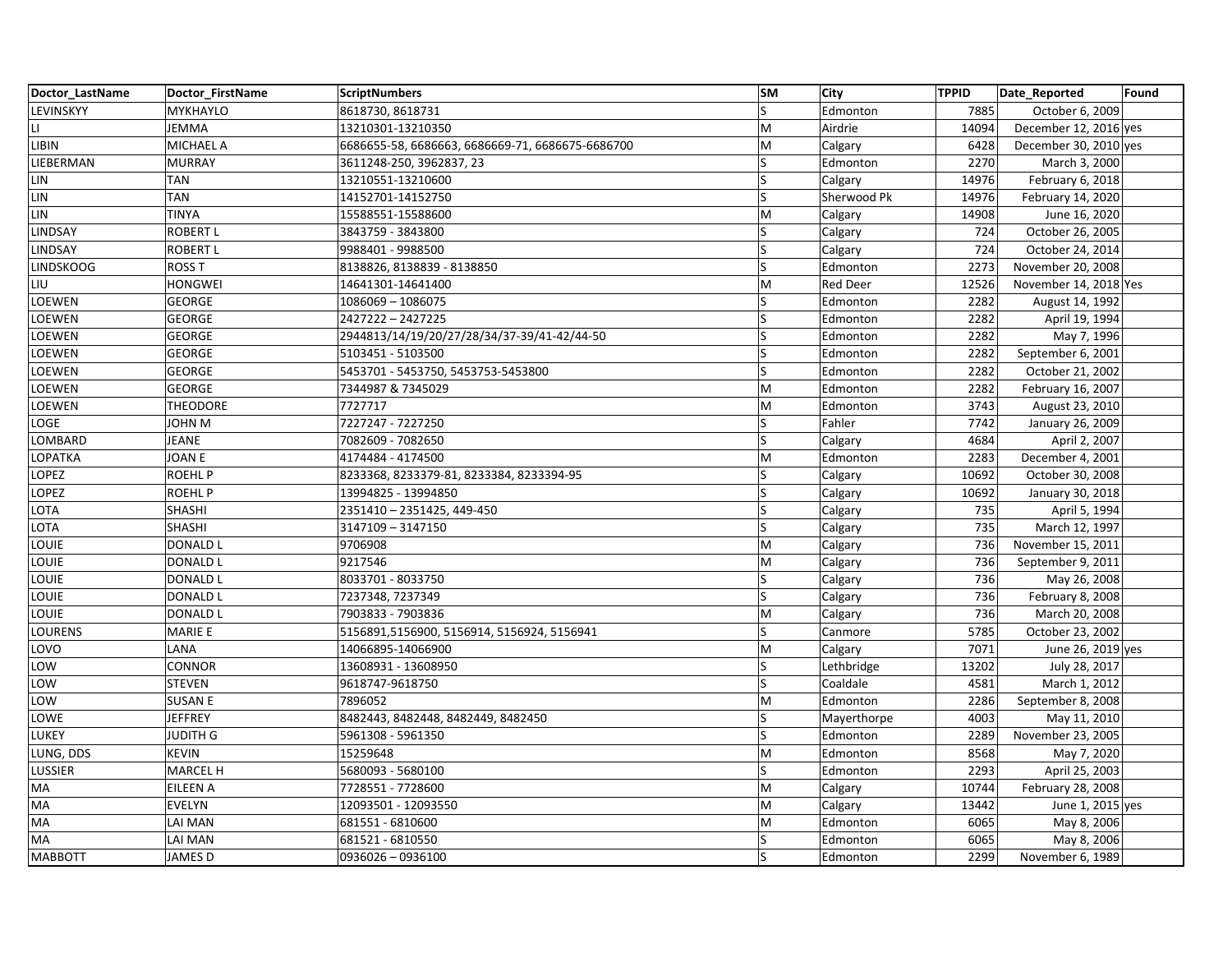| Doctor LastName  | Doctor FirstName  | <b>ScriptNumbers</b>                                           | <b>SM</b>               | City              | <b>TPPID</b> | Date_Reported         | Found |
|------------------|-------------------|----------------------------------------------------------------|-------------------------|-------------------|--------------|-----------------------|-------|
| <b>MABBOTT</b>   | <b>JAMES D</b>    | 2388352 - 2388375                                              | $\overline{\mathsf{S}}$ | Edmonton          | 2299         | March 31, 1994        |       |
| <b>MABON</b>     | <b>LORRAINE M</b> | 2259251-2259275                                                | M                       | Calgary           | 5225         | July 12, 1993         |       |
|                  |                   | 8474509, 8474510, 8474537, 8474538, 8474540, 8474542, 8474547, |                         |                   |              |                       |       |
| <b>MACARTHUR</b> | ANGELA M          | 8474548                                                        |                         | Calgary           | 4585         | September 4, 2009     |       |
| MACDONALD        | <b>SUSAN M</b>    | 2238709-2238725                                                | S                       | Edmonton          | 5273         | February 12, 1993     |       |
| MACGREGOR        | <b>MARGUERITE</b> | 2629101-2629150                                                | Ś                       | Edmonton          | 2306         | March 27, 1995        |       |
| MACK, DDS        | <b>JOSEPH S</b>   | 1232451 - 1232500                                              | M                       | Edmonton          | 8535         | February 12, 2007 yes |       |
| <b>MACKEY</b>    | <b>JOHN R</b>     | 2954360 - 2954400                                              | M                       | Edmonton          | 5493         | May 13, 1996          |       |
| MACLEAN          | <b>SCOTT</b>      | 15883801-15883900                                              | Ś                       | Edmonton          | 12641        | June 25, 2021         |       |
| <b>MAGUIRE</b>   | <b>NANCY S</b>    | 2757726 - 2757750                                              | S                       | Calgary           | 766          | April 19, 1995        |       |
| <b>MAGUIRE</b>   | <b>NANCY S</b>    | 2638781-2638825                                                | S                       | Calgary           | 766          | April 19, 1995        |       |
| MAH              | <b>MICHAEL K</b>  | 3165522 - 3165550                                              | M                       | Calgary           | 5968         | August 9, 1997        |       |
| <b>MAHBOUBI</b>  | <b>KIANA</b>      | 15773951-15774000                                              | Ś                       | Calgary           | 16634        | January 10, 2021      |       |
| <b>MAHLASE</b>   | <b>EPHRAIM M</b>  | 9663408-9663450                                                | M                       | Calgary           | 11534        | May 30,2012           |       |
| MAHALINGHAM      | AISLING M         | 7561729 - 7561750                                              | M                       | Calgary           | 7982         | November 26, 2008     |       |
| <b>MAHMOOD</b>   | <b>VENUS</b>      | 12860665-12860672                                              | S                       | Calgary           | 14621        | November 9, 2016 yes  |       |
| MAJEED-MOHAMMED  | ASMA'A            | 8601922 - 8601950                                              | M                       | Edmonton          | 11612        | April 22, 2010 yes    |       |
| MAHOMED          | <b>MALINI</b>     | 8164363 - 8164400                                              | M                       | Calgary           | 11342        | August 24, 2018       |       |
| <b>MAKINEN</b>   | DREW R            | 2272379 - 2272400                                              | Ś                       | Edmonton          | 2326         | April 27, 1994        |       |
| <b>MAKUS</b>     | <b>KEN</b>        | 7834611 - 7834650                                              | M                       | Edmonton          | 11109        | October 8, 2015       |       |
| MALINOWSKI       | <b>BENA</b>       | 7825982 - 7826000                                              | M                       | Edmonton          | 2327         | March 19, 2009        |       |
| MALINOWSKI       | <b>BENA</b>       | 3407972 - 3408000                                              | S                       | Edmonton          | 2327         | February 1, 1999      |       |
| MALINOWSKI       | <b>BENA</b>       | 7219402 - 7219450                                              | $\overline{\mathsf{S}}$ | Edmonton          | 2327         | March 6, 2007         |       |
| MANJI            | <b>AISHA</b>      | 7317201 - 7317250                                              | M                       | Calgary           | 10786        | January 5, 2007 yes   |       |
| MANLEY           | W ARNOLD          | 1177229 - 1177250                                              | S                       | Mannville         | 4883         | October 8, 1991       |       |
| <b>MANN</b>      | <b>BALJINDER</b>  | 8852150; 8852149                                               | S                       | Langdon           | 10190        | November 7, 2011      |       |
| <b>MANSY</b>     | <b>DIAA</b>       | 8119932 - 8119950                                              |                         | Edmonton          | 10519        | June 3, 2009 yes      |       |
| <b>MAPIOUR</b>   | DENG              | 15178150-15178200                                              | Ś                       | Fort Saskatchewan | 14259        | March 14, 2021        |       |
| <b>MARBURG</b>   | LUTZ              | 5387658 - 5387700                                              | S                       | Edmonton          | 2335         | September 30, 2002    |       |
| <b>MARBURG</b>   | LUTZ              | 5488580 - 5488600                                              |                         | Edmonton          | 2335         | July 3, 2003          |       |
| <b>MARR</b>      | <b>HUBERT</b>     | 14394801 - 14394850                                            | M                       | Calgary           | 7298         | October 25, 2018 yes  |       |
| MARSHALL         | <b>GLADYS D</b>   | 2462788-2462800                                                | S                       | Edmonton          | 3464         | April 19, 1994        |       |
| <b>MARTIN</b>    | <b>MURRAY S</b>   | 2250626 - 2250675                                              | M                       | Lacombe           | 3189         | January 8, 1993       |       |
| <b>MASURKAR</b>  | <b>SWAPNA</b>     | 12738782-12738787                                              | S                       | Calgary           | 7863         | April 11, 2016        |       |
| <b>MASON</b>     | ALICIA A J        | 6715368 - 6715400                                              | M                       | Calgary           | 10319        | April 24, 2006        |       |
| <b>MASSON</b>    | EDWARD CO         | 6891790 - 6891800                                              | Ś                       | Edmonton          | 5734         | July 11, 2007         |       |
| MATEO            | JEANE             | 10390001 - 10390100                                            | M                       | Calgary           | 11606        | May 1, 2017           |       |
| <b>MATHER</b>    | ANDREW J          | 8753108-8753150                                                | M                       | Edmonton          | 9293         | January 3, 2012       |       |
| <b>MATTA</b>     | <b>MIRNA</b>      | 16365551-16365600                                              | M                       | Calgary           | 16987        | January 26, 2022      |       |
| <b>MATTA</b>     | <b>VIVIAN</b>     | 15430851-15430950                                              | M                       | Calgary           | 12437        | January 8, 2020 yes   |       |
| <b>MATTHEWS</b>  | <b>JENNIFER</b>   | 16388901-16388950                                              | M                       | Calgary           | 11970        | December 7, 2021      |       |
| <b>MATTHEWS</b>  | SARAH             | 2586883-2586900                                                | $\overline{\mathsf{S}}$ | Edmonton          | 2351         | December 22, 1993     |       |
| <b>MAYO</b>      | <b>JORGE P</b>    | 5284007 - 5284050                                              | M                       | Edmonton          | 5820         | June 17, 2003 yes     |       |
| MAZUREK          | <b>KAREN</b>      | 2547380 - 2547425                                              | S                       | Edmonton          | 4177         | January 20, 1994      |       |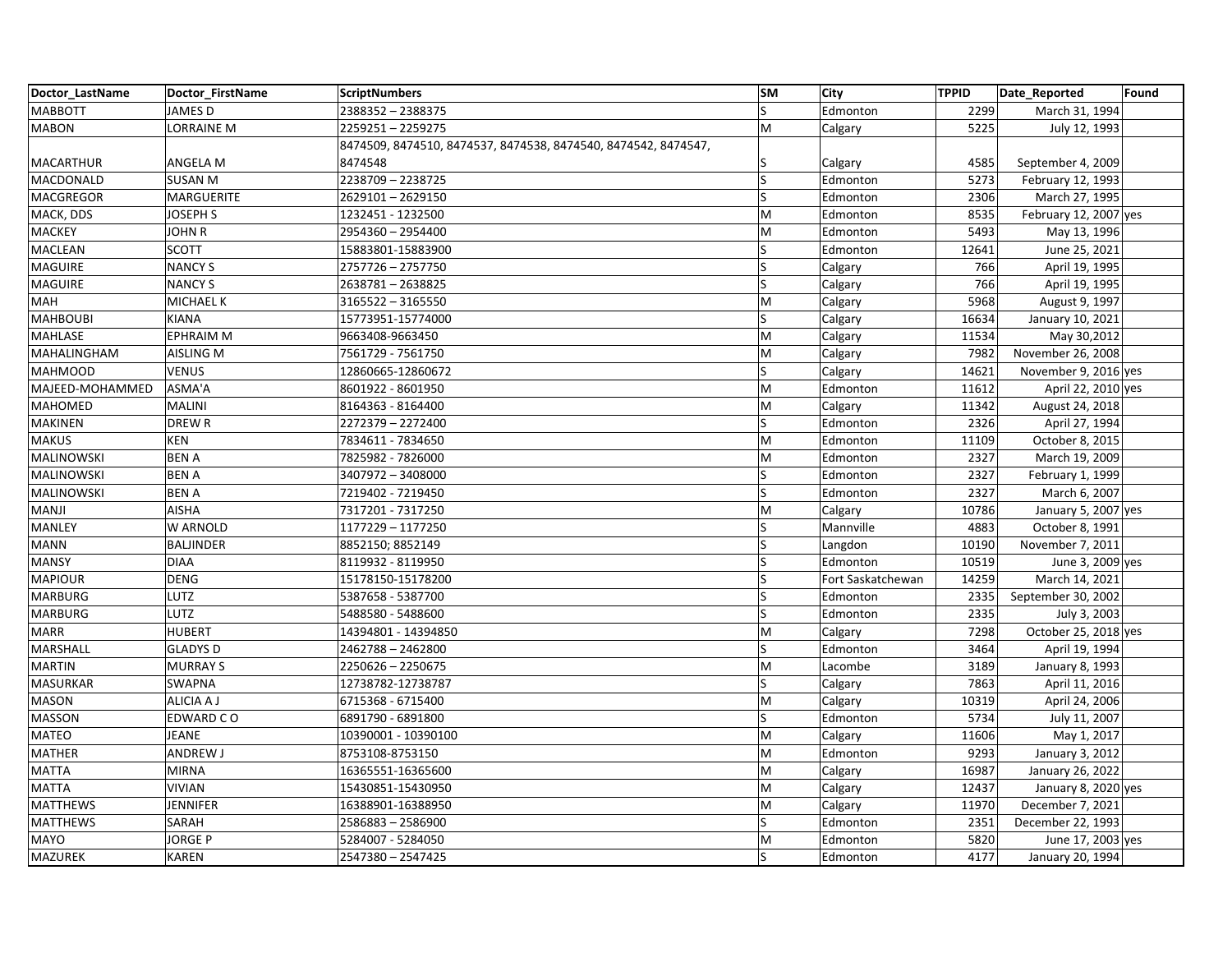| Doctor LastName   | Doctor FirstName     | <b>ScriptNumbers</b>                                         | <b>SM</b>               | <b>City</b>           | <b>TPPID</b> | Date Reported<br>Found |
|-------------------|----------------------|--------------------------------------------------------------|-------------------------|-----------------------|--------------|------------------------|
| <b>MCBEAN</b>     | <b>MARY R</b>        | 0972101-0972200                                              | $\overline{\mathsf{S}}$ | Calgary               | 804          | January 4, 1993        |
| <b>MCBEAN</b>     | <b>MARY R</b>        | 0649051 - 0649075, 087-100                                   | S                       | Calgary               | 804          | January 4, 1993        |
| <b>MCBRIDE</b>    | <b>WILLIAM F</b>     | 1045601 - 1045625                                            | S                       | Edmonton              | 2359         | February 12, 1990      |
| <b>MCCARTY</b>    | <b>DOUGLAS</b>       | 13851512 AND 13851531                                        | S                       | Edmonton              | 2363         | October 18, 2017       |
| MCFARLANE, DVM    | ROD J                | 14719361-14719400                                            | ls                      | Lethbridge            | 99676        | June 3, 2019           |
| MCDONALD          | <b>JAMES</b>         | 2319679 - 2319700                                            | ς                       | Edmonton              | 3207         | September 16, 1994     |
| MCDONALD          | JAMES                | 2755836 - 2755850                                            | S                       | Edmonton              | 3207         | July 3, 2002           |
| MCDOUGALL         | CAMERON              | 9995401-9995500                                              | M                       | Edmonton              | 12025        | June 4, 2012           |
| MCGILLIVRAY       | <b>LEE</b>           | 2898121 - 2898150                                            | ς                       | Edmonton              | 4170         | November 22, 2005      |
| <b>MCGOVERN</b>   | PETER DA             | 7720505 - 7720550                                            | S                       | <b>Grande Prairie</b> | 3097         | February 12, 2008      |
| <b>MCKENNITT</b>  | DANIEL               | 12402244-12402250                                            | S                       | Edmonton              | 13658        | March 4, 2016          |
| <b>MCKENNITT</b>  | <b>DANIEL</b>        | 11919351 - 11919400                                          | S                       | Edmonton              | 13658        | February 23, 2015      |
| <b>MCKENZIE</b>   | C. DAVID             | 8700293;8700295;8700296                                      | M                       | Calgary               | 7542         | March 16, 2012         |
|                   |                      | 7654419, 7654425, 7654439-7654440, 7654462-7654463, 7654468, |                         |                       |              |                        |
| <b>MCKERNAN</b>   | <b>CORINNE G</b>     | 7654471, 7654484-7654485, 7654488, 7654490-7654500           | M                       | Calgary               | 4908         | February 7, 2011       |
| <b>MCKERNAN</b>   | <b>CORINNE G</b>     | 9462501-9462550                                              | M                       | Calgary               | 4908         | September 26, 2013     |
| <b>MCLAUGHLIN</b> | <b>ROBERT J C</b>    | 3775752 - 3775800                                            | M                       | Cochrane              | 4414         | March 17, 1999         |
| <b>MCNICOL</b>    | <b>KEITH</b>         | 6636842                                                      | ς                       | <b>Spruce Grove</b>   | 4183         | January 16, 2007       |
| <b>MEIRING</b>    | MADELEINE            | 7242591 - 7212600                                            | S                       | Medicine Hat          | 6137         | November 10, 2008      |
| MENJIVAR          | <b>KRISSIA</b>       | 11992058 - 11992100                                          | M                       | Edmonton              | 999184       | August 25, 2016        |
| <b>MENTZ</b>      | <b>HELENA</b>        | 9791152-9791200                                              | M                       | Calgary               | 7722         | April 25. 2012         |
| <b>MENTZ</b>      | <b>RICHARDO R A</b>  | 8946671 - 8946700                                            | M                       | Edmonton              | 10515        | February 2, 2011 yes   |
| <b>MESSIER</b>    | <b>HELEN MV</b>      | 5671301 - 5671350 / 5671376 - 5671400                        | S                       | Calgary               | 7366         | December 9, 2005 yes   |
| MICHALSKA         | MAGDALENA            | 13367151 - 13367200                                          | ς                       | Edmonton              | 12978        | June 26, 2017          |
| MICHALYSHYN       | <b>JOHN G</b>        | 5520099                                                      |                         | Canmore               | 1353         | January 23, 2003       |
| <b>MIHALICZ</b>   | <b>DANA</b>          | 13436451-13436500                                            | ls                      | Edmonton              | 15086        | December 14, 2017      |
| MILLARD           | <b>DEBBIE</b>        | 5260480 - 5260500                                            | ς                       | Edmonton              | 7400         | April 20, 2008         |
| MILLER, DDS       | <b>CHRISTOPHER I</b> | 5767482 - 5767500                                            | M                       | Calgary               | 9119         | September 25, 2007     |
| MILLER, DDS       | <b>CHRISTOPHER I</b> | 7748987, 7748998, 7748999, 7749000                           | S                       | Calgary               | 9119         | January 31, 2008       |
| MILLER, DDS       | <b>CHRISTOPHER I</b> | 9067204 - 9067250, 9067252 - 9067300                         | ς                       | Calgary               | 9119         | March 31, 2014         |
| MILLER, DDS       | <b>DONALD</b>        | 7668302 - 7668350, 7668352 - 7668400, 6787708 - 6787750      | S                       | Calgary               | 8411         | March 31, 2014         |
| MILLER, DDS       | <b>IAN H</b>         | 9066901 - 9067000                                            | ıS.                     | Calgary               | 8301         | March 31, 2014         |
| <b>MINHAS</b>     | <b>SHIKHA</b>        | 5961913 - 5961950                                            | S                       | Calgary               | 7856         | September 29, 2004     |
| MIRKARIMI         | ZAHRA                | 12729701 - 12729750 AND 13293551 - 13293600                  | M                       | Calgary               | 14167        | August 30, 2018        |
| MITTELSTEADT      | LYLE B               | 4269715 - 4269750                                            | S                       | Fort Saskatchewan     | 3054         | June 8, 2001           |
| <b>MOFFATT</b>    | RICHARD A            | 10397813 - 10397850                                          | M                       | <b>Red Deer</b>       | 5503         | December 3, 2012 yes   |
| <b>MOHAMED</b>    | RIYAZ                | 3735699                                                      | S                       | <b>Picture Butte</b>  | 6426         | July 6, 1999           |
| <b>MONUMENT</b>   | MICHAEL JAMES        | 12827151-12827200                                            | M                       | Calgary               | 13800        | October 7, 2020        |
| MOK               | DERECK CM            | 9705452 - 9705500                                            |                         | <b>Grande Prairie</b> | 12322        | August 26, 2011        |
| <b>MOK</b>        | <b>GLORIA</b>        | 13392801-13392850                                            | S                       | Edmonton              | 2419         | January 15, 2018       |
| MOL               | ADRIANUS             | 10756966                                                     | S                       | Athabasca             | 8            | September 9, 2013      |
| <b>MOORES</b>     | DAVID G              | 3262351 - 3262366                                            | S                       | Edmonton              | 4784         | July 26, 1999          |
| <b>MORALES</b>    | <b>FRAULEIN</b>      | 13521351-13521400                                            | M                       | Edmonton              | 10732        | January 16, 2020       |
| <b>MORALES</b>    | <b>FRAULEIN</b>      | 9333501 - 9333550                                            | M                       | Edmonton              | 10732        | March 21, 2017         |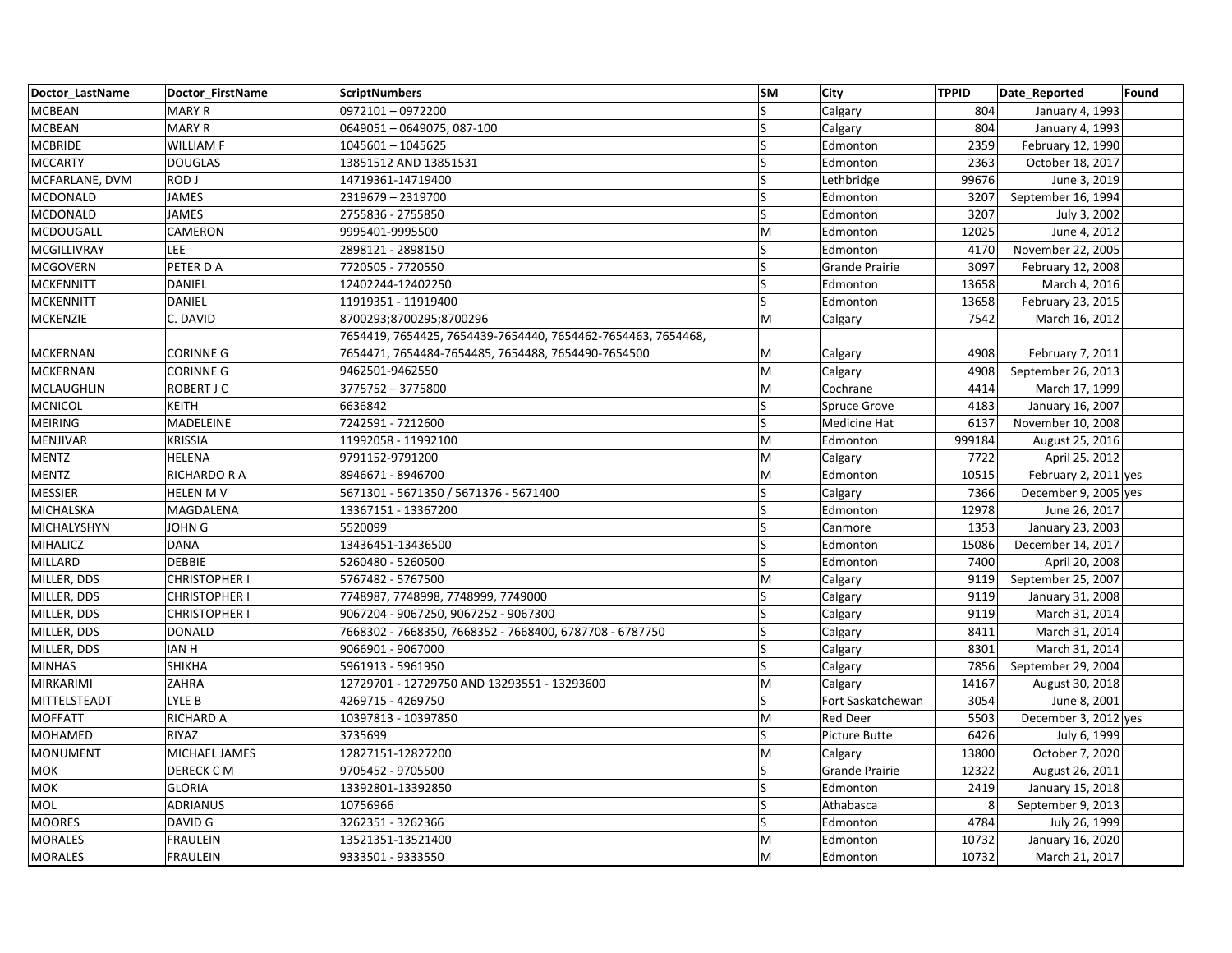| Doctor LastName | Doctor_FirstName   | <b>ScriptNumbers</b>                        | <b>SM</b> | City             | <b>TPPID</b> | Date_Reported          | Found |
|-----------------|--------------------|---------------------------------------------|-----------|------------------|--------------|------------------------|-------|
| <b>MORGAN</b>   | MELANIE            | 8063153 - 8063200                           | M         | Calgary          | 6959         | July 25, 2008 yes      |       |
| <b>MORGAN</b>   | MELANIE            | 7739109 - 7739150                           | M         | Calgary          | 6959         | May 23, 2008 yes       |       |
| <b>MORGAN</b>   | MELANIE            | 7739109 - 7739150                           | M         | Calgary          | 6959         | May 23, 2008 yes       |       |
| <b>MORISON</b>  | <b>NICHOLAS J</b>  | 5550043 - 5550050                           | Ś         | <b>St Albert</b> | 3751         | January 27, 2004       |       |
| <b>MORRIS</b>   | RICHARD D          | 4016924 - 4016950                           | M         | Calgary          | 6969         | November 21, 2008      |       |
| <b>MORRISON</b> | ALEXANDER W        | 7354284 - 7354300                           | M         | Calgary          | 867          | February 2, 2007       |       |
| <b>MORTIMER</b> | <b>SHANE T</b>     | 7469198                                     | M         | Lethbridge       | 7226         | June 1, 2007           |       |
| <b>MOSHOOD</b>  | <b>IBRAHIM</b>     | 8827255 - 8827300                           | ls        | Drumheller       | 10542        | March 24, 2010 yes     |       |
| <b>MOSS</b>     | <b>MORTON G</b>    | 1166651-1166674                             | S         | <b>St Albert</b> | 2433         | December 1, 1992       |       |
| MOUYIOS, DDS    | <b>NICKOLAS C</b>  | 5219009 - 5219050                           |           | Vegreville       | 9055         | September 4, 2007 yes  |       |
| <b>MOYER</b>    | <b>DONALD J</b>    | 0410685, 0410689, 693-700                   | S         | Edmonton         | 2436         | April 13, 1994         |       |
| <b>MUELLER</b>  | <b>ERIC</b>        | 11212351 - 1121400                          | M         | Coaldale         | 12892        | May 12, 2014           |       |
| MULHOLLAND      | <b>JOHN B</b>      | 2490509 - 2490525                           | Ś         | Leduc            | 3208         | June 22, 1993          |       |
| MULHOLLAND      | <b>JOHN B</b>      | 2508505 - 2508525                           | ls        | Leduc            | 2308         | July 18, 1994          |       |
| <b>MURDOCK</b>  | <b>ALAN</b>        | 3216166 - 3216200                           | S         | <b>St Albert</b> | 5884         | January 2, 1998        |       |
| <b>MURDOCK</b>  | <b>ALAN</b>        | 9236670                                     | M         | <b>St Albert</b> | 5884         | March 14, 2011         |       |
| <b>MURPHY</b>   | <b>LINDY</b>       | 12310307                                    | S         | Calgary          | 6647         | August 16, 2016 yes    |       |
| MURPHY, NP      | ANGELA             | 12634651-12634700                           | M         | Calgary          | 66207        | February 3, 2016       |       |
| <b>MURRAY</b>   | <b>MAUREEN A</b>   | 6629993 - 6630000                           | M         | Calgary          | 6712         | August 1, 2006 yes     |       |
| <b>MYAGMAR</b>  | <b>TUMURCHUDUR</b> | 12016201 - 12016250                         | S         | Edmonton         | 13744        | May 25, 2015           |       |
| <b>MYAGMAR</b>  | <b>TUMURCHUDUR</b> | 12016151 - 12016200                         |           | Edmonton         | 13744        | July 28, 2015          |       |
| <b>MYAGMAR</b>  | TUMURCHUDUR        | 13662526 & 13662549                         | Ś         | Sherwood Pk      | 13744        | October 3, 2017        |       |
| <b>MYBURGH</b>  | <b>JOHAN</b>       | 10691868 & 10691869                         | S         | <b>Red Deer</b>  | 7476         | July 11, 2013          |       |
| <b>MYBURGH</b>  | <b>JOHAN</b>       | 12126801 - 1216850                          | M         | <b>Red Deer</b>  | 7476         | May 28, 2015           |       |
| <b>MYBURGH</b>  | <b>JOHANNES L</b>  | 10295455 - 10295500                         | S         | <b>Red Deer</b>  | 7476         | October 30, 2012       |       |
| <b>NADON</b>    | PHILIPPE C         | 6490422 - 6490450                           | S         | Edmonton         | 7950         | June 14, 2005 yes      |       |
| <b>NAIB</b>     | <b>RAVINDER</b>    | 5551976 - 5552000                           |           | Edmonton         | 6363         | December 15, 2003      |       |
| <b>NAIB</b>     | <b>RAVINDER</b>    | 6728254 - 6728300, 6728341 -6728350         | M         | Edmonton         | 6363         | January 31, 2006       |       |
| <b>NAIB</b>     | RAVINDER           | 6964941                                     | S         | Edmonton         | 6363         | October 30, 2006       |       |
| NASSAR, DDS     | PAUL               | 15834901-15834950                           |           | Edmonton         | 9702         | July 23, 2021          |       |
| <b>NATIQ</b>    | <b>BEENISH</b>     | 12332571-12332600                           | MI        | Edmonton         | 14273        | November 18, 2015      |       |
| <b>NDOVI</b>    | <b>EDWARDS D</b>   | 2227936 - 2227950                           | S         | Bonnyville       | 5295         | August 12, 1993        |       |
| <b>NECHIFOR</b> | <b>ROXANA</b>      | 10031252-10031300                           | M         | <b>Red Deer</b>  | 12524        | June 4, 2012           |       |
| <b>NEU</b>      | <b>S RANDALL</b>   | 2554137 - 2554150                           | S         | <b>Red Deer</b>  | 4222         | July 11, 1994          |       |
| <b>NEULS</b>    | RICK A J           | 8348161 - 8348200                           | S         | Edmonton         | 6170         | May 13, 2009           |       |
| NEUMANN         | WILLIAM C          | 1306076 - 1306100                           |           | Calgary          | 905          | November 12, 1991      |       |
| <b>NEWNHAM</b>  | PETER J            | 7027151 - 7027200                           | S         | Westlock         | 7213         | August 2, 2006         |       |
| <b>NGAN</b>     | MICHAEL            | 12818991-12819000                           | M         | Edmonton         |              | 5173 September 17/2019 |       |
| <b>NGUYEN</b>   | VAN                | 8692613, 8692619, 8692627, 8692633, 8692642 | Ś         | Calgary          | 11137        | October 15, 2009       |       |
| <b>NGUYEN</b>   | VAN                | 7903096                                     | M         | Calgary          | 11137        | September 4, 2009      |       |
| <b>NGUYEN</b>   | <b>XUANDIEU T</b>  | 8063218, 8063224                            | ls.       | Calgary          | 7491         | October 28, 2009       |       |
| NIKOLEYCHUK     | <b>GERALD</b>      | 9986967-9987000                             | M         | Grande Prairie   | 12497        | January 31, 2018       |       |
| <b>NOBLE</b>    | <b>JANE</b>        | 11245129-11245150                           | M         | Edmonton         | 99573        | June 16, 2014 yes      |       |
| <b>NORRIS</b>   | <b>SEAN A</b>      | 6699062 - 6699100                           | M         | <b>St Albert</b> | 10303        | July 27, 2007          |       |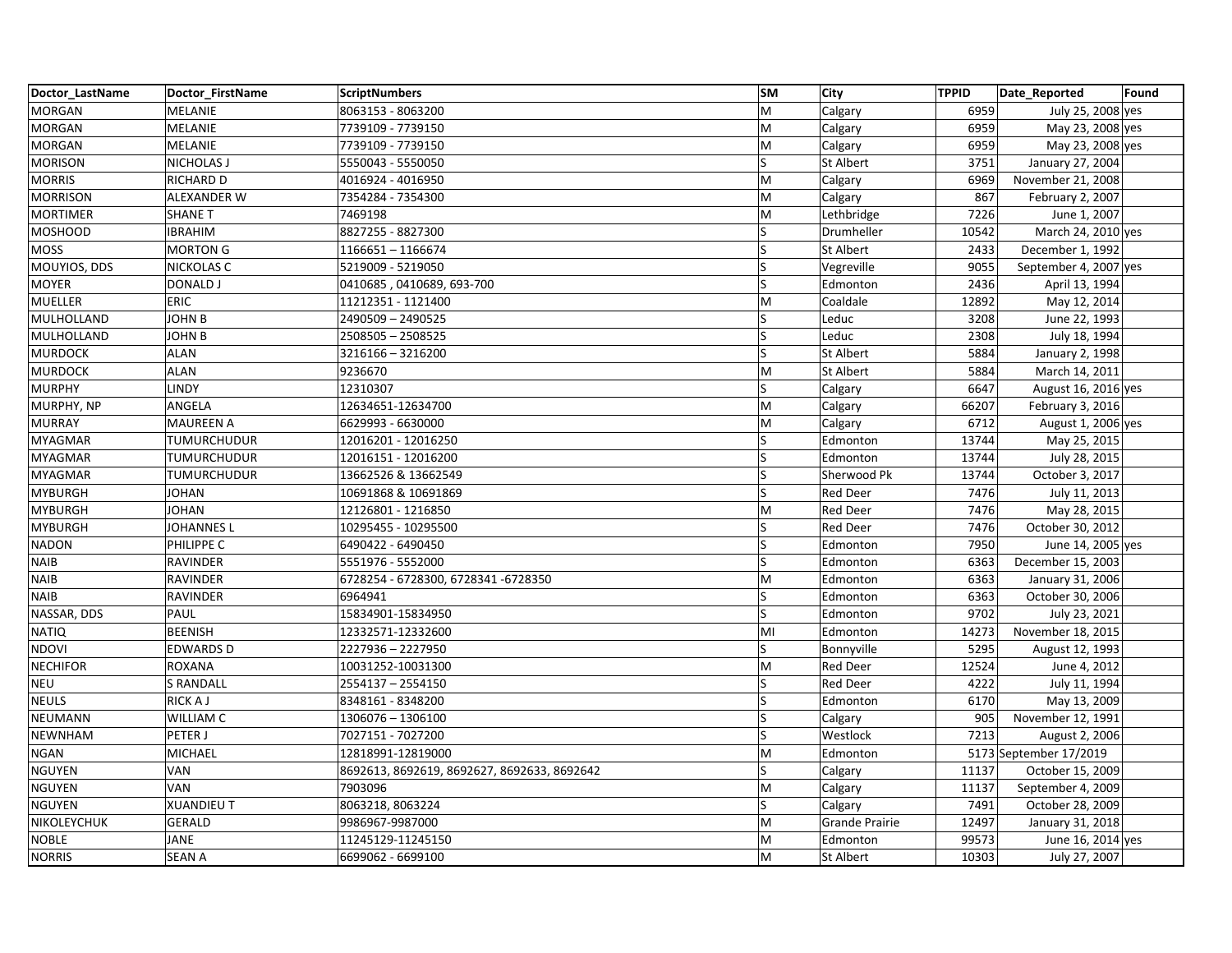| Doctor LastName   | Doctor FirstName   | <b>ScriptNumbers</b>                                                       | <b>SM</b>                                                                             | <b>City</b>       | <b>TPPID</b> | Date Reported       | Found   |
|-------------------|--------------------|----------------------------------------------------------------------------|---------------------------------------------------------------------------------------|-------------------|--------------|---------------------|---------|
| <b>NOWAK</b>      | PETER              | 13947651-13947700                                                          | S                                                                                     | Calgary           | 4229         | December 11, 2018   |         |
| <b>NOWAK</b>      | PETER S            | 0979569 - 0979575, 587-600                                                 | ls                                                                                    | Calgary           | 4229         | April 10, 1991      |         |
| <b>NWAKA</b>      | <b>BERNARD C</b>   | 7977279 - 7977300                                                          | S                                                                                     | Fort McMurray     | 10899        | August 13, 2008     |         |
| ODP Edmonton      |                    | 8601032                                                                    | M                                                                                     | Edmonton          | 88888        | October 16, 2009    |         |
| <b>OGUNDIPE</b>   | <b>TONY B</b>      | 9323945 - 9323948                                                          | ls                                                                                    | Calgary           | 11479        | January 24, 2011    |         |
| <b>OJADI</b>      | <b>JOVITA</b>      | 13018232-13018233                                                          | S                                                                                     | <b>Red Deer</b>   | 14317        | September 12, 2017  |         |
| <b>OJEDOKUN</b>   | <b>JOSEPH</b>      | 12931189-12931200                                                          | S                                                                                     | Whitecourt        | 12939        | March 2, 2017       |         |
| O'KELLY           | <b>JOHN G</b>      | 0495451-0495475                                                            | S                                                                                     | Edmonton          | 2477         | August 3, 1990      |         |
| O'KEEFE           | <b>STEPHEN J</b>   | 7167173                                                                    | M                                                                                     | Calgary           | 10644        | September 6, 2006   |         |
| OKWUOSA           | <b>ODILI</b>       | 13882851 - 13882900                                                        | M                                                                                     | Edmonton          | 15395        | June 15, 2018       |         |
| OLADELE           | <b>OLUSEYI</b>     | 16259301-16259350                                                          | $\mathsf{M}% _{T}=\mathsf{M}_{T}\!\left( a,b\right) ,\ \mathsf{M}_{T}=\mathsf{M}_{T}$ | Edmonton          | 13060        | February 4, 2022    |         |
| OLMSTEAD          | <b>ASHA</b>        | 12585751-12585800                                                          | M                                                                                     | Edmonton          | 14465        | May 29, 2019        |         |
| <b>OLSON</b>      | <b>STANLEY A</b>   | 1148286 - 1148300                                                          | S                                                                                     | Edmonton          | 2491         | March 18, 1992      |         |
| <b>OLUGHOR</b>    | <b>JEROME</b>      | 13057251-13057350                                                          | M                                                                                     | Edmonton          | 11129        | March 24, 2017 yes  |         |
| <b>OLUWADAIRO</b> | <b>SAMUEL A</b>    | 6876706 - 6876750                                                          | M                                                                                     | Calgary           | 10460        | January 12, 2009    |         |
| <b>OMAND</b>      | WILLIAM D          | 6047001                                                                    | M                                                                                     | Cold Lake         | 56           | May 4, 2006         |         |
|                   |                    | 8844101, 8844107, 8844110, 8844118, 8844124, 8844126, 8844127,             |                                                                                       |                   |              |                     |         |
| ONWUKWE           | <b>VICTOR N</b>    | 8844133, 8844144, 8844145, 8844148, 8844149, 8844150                       | S                                                                                     | Fort McMurray     | 11464        | May 14, 2010        |         |
| <b>ORR</b>        | <b>DARIN CRAIG</b> | 1211697                                                                    | M                                                                                     | Lethbridge        | 12665        | October 5, 2015     |         |
| <b>OSMAN</b>      | <b>EBTIHAL</b>     | 14397603 Fraudulant script                                                 | ls                                                                                    | Edmonton          | 12619        | August 24, 2015     |         |
| <b>OVAKPORAYE</b> | <b>MOSES</b>       | 8681872, 8681869, 8681877 - 8681879, 8681881, 8681900, 8681909, 868191   S |                                                                                       | Chesteremere      | 6812         | September 11, 2009  |         |
| <b>OVENDEN</b>    | MICHELE E          | 3709011                                                                    | S                                                                                     | Calgary           | 4570         | June 30, 1999       |         |
| <b>OVIATT</b>     | <b>MITCHEL</b>     | 12390674-12390700                                                          | M                                                                                     | Lethbridge County | 999375       | July 8, 2019 yes    |         |
| <b>OYERINDE</b>   | <b>OLA</b>         | 15499801-15499851                                                          | M                                                                                     | Calgary           | 14823        | March 25, 2020 yes  |         |
| <b>PABBIES</b>    | <b>ARONE</b>       | 12944951-12950000                                                          | S                                                                                     | <b>Red Deer</b>   | 11777        | May 21, 2019        |         |
| PALENCIA ANGULO   | <b>JOAQUIN</b>     | 12641451-12641550                                                          | $\overline{\mathsf{S}}$                                                               | Calgary           | 10565        | June 5, 2017        |         |
| PALMER            | <b>JANET M</b>     | 0897362 - 0897375                                                          | S                                                                                     | <b>St Albert</b>  | 4559         | May 31, 1994        |         |
| <b>PARRISH</b>    | ADAM               | 11675651 - 11675700                                                        | M                                                                                     | Edmonton          | 4454         | November 18, 2014   |         |
| <b>PARRISH</b>    | MICHAEL G          | 0826123-25                                                                 | ls                                                                                    | Edmonton          | 2511         | June 9, 1994        |         |
| PASTERNAK         | <b>JOHN L</b>      | 6385126 - 6385150                                                          | M                                                                                     | Medicine Hat      | 6754         | May 17, 2005 yes    |         |
| PATHAN            | AARIF              | 8206806 - 8206850                                                          | S                                                                                     | Edmonton          | 11374        | November 28, 2008   |         |
| <b>PATIENT</b>    | <b>STEVEN</b>      | 8909851 - 8909900                                                          | lм                                                                                    | Calgary           | 4626         | June 22, 2010       |         |
| <b>PATON</b>      | <b>THOMAS</b>      | 5839503, 5839506, 5839511, 5839516, 5839518-21, 5839525-5839550            | S                                                                                     | St Albert         | 3756         | March 15, 2004      |         |
| PAUN              | <b>BOGDAN C</b>    | 8621104 - 8621150                                                          | M                                                                                     | Calgary           | 11304        | August 18, 2009 yes |         |
| PAWLUSKI          | <b>KERRY</b>       | 12751501-12751550                                                          | M                                                                                     | Edmonton          | 6342         | July 8, 2016        |         |
| PEDERSEN          | <b>BRIAN A</b>     | 6268180 - 6268200                                                          | M                                                                                     | Calgary           | 10050        | April 22, 2005 yes  |         |
| PEDERSEN          | JOHN E             | 2503251-2503275                                                            | S                                                                                     | Edmonton          | 2524         | September 25, 1995  |         |
| PEREIRA           | <b>JOHN</b>        | 8894978                                                                    | M                                                                                     | Calgary           | 11151        | June 18, 2010       |         |
| PEREZ             | PRUDENCIO G        | 5139414 - 5139450                                                          | S                                                                                     | Edmonton          | 2531         | December 16, 2003   |         |
| <b>PETERS</b>     | CATHERINE          | 8099982 - 8100000                                                          | S                                                                                     | Edmonton          | 11236        | October 23, 2009    |         |
| <b>PHILLIPOS</b>  | <b>ERNEST Z</b>    | 6689663-6689700                                                            | M                                                                                     | Edmonton          | 10462        | September 30, 2020  |         |
| PIRWANY           | <b>IMRAN R</b>     | 5970171 - 5970200                                                          | M                                                                                     | Medicine Hat      | 7862         | July 25, 2008       | 5970176 |
| PISTAWKA          | <b>HARRY J</b>     | 2160026 - 2160075                                                          | S                                                                                     | Edmonton          | 2549         | February 27, 1992   |         |
| <b>PLACE</b>      | <b>RODNEY C</b>    | 8174633                                                                    | ls                                                                                    | Calgary           | 4928         | May 1, 2009         |         |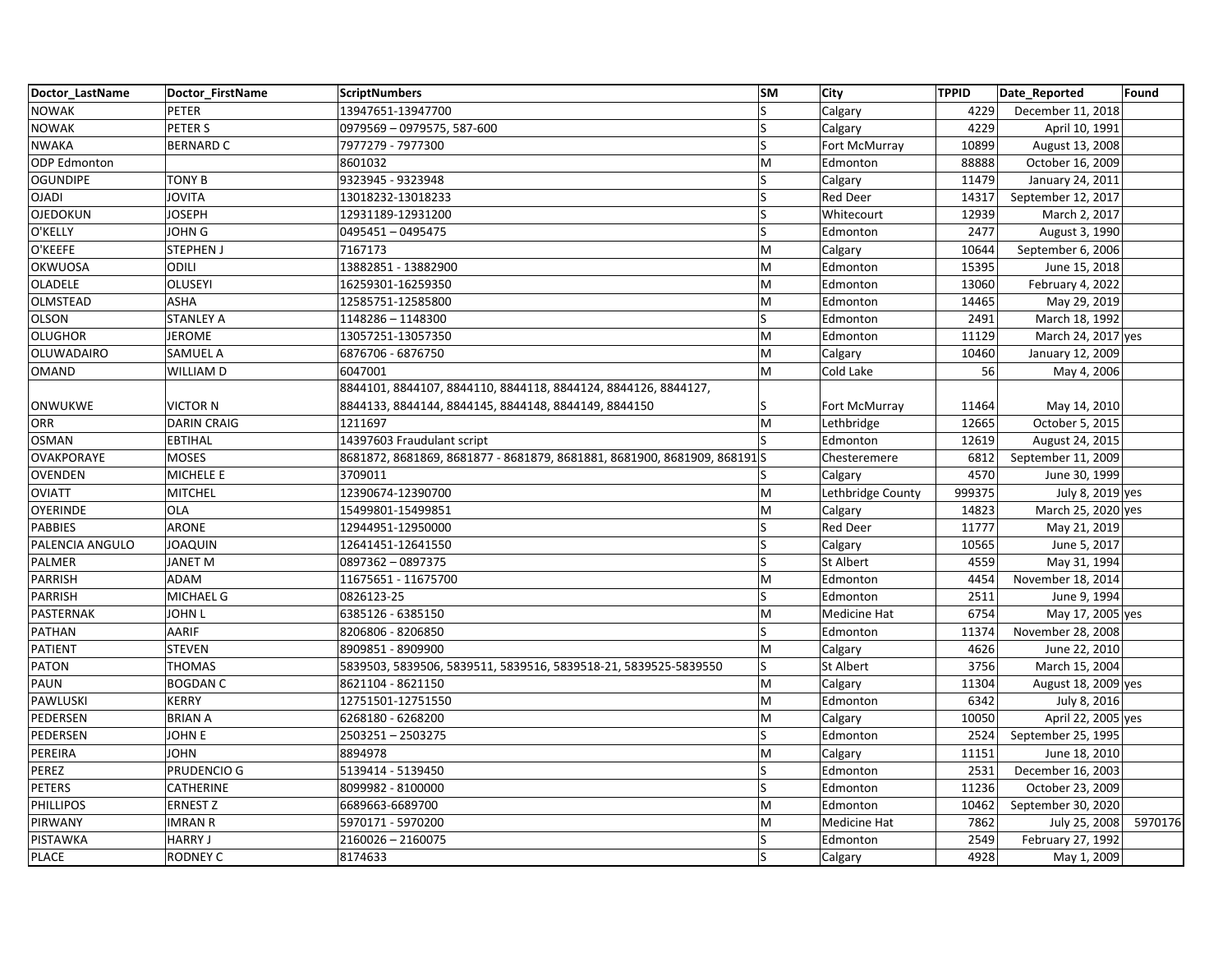| Doctor LastName   | Doctor FirstName   | <b>ScriptNumbers</b>                                                   | <b>SM</b>               | City                  | <b>TPPID</b> | Date Reported          | Found |
|-------------------|--------------------|------------------------------------------------------------------------|-------------------------|-----------------------|--------------|------------------------|-------|
| <b>POIRIER</b>    | <b>CARMEN M</b>    | 3058610-12                                                             | $\overline{\mathsf{S}}$ | Edmonton              | 4438         | January 13, 1997       |       |
| <b>POLITIS</b>    | MICHAEL J (DVM)    | 9511753-9511800                                                        | M                       | Bonnyville            | 99861        | October 5, 2011        |       |
| PON               | <b>FREDDY A</b>    | 7951741                                                                | M                       | <b>St Albert</b>      | 4046         | July 22, 2008          |       |
| PON               | <b>FREDDY A</b>    | 6382389 - 6382400                                                      | S                       | <b>St Albert</b>      | 4046         | February 1, 2004       |       |
| POON              | CONNIE             | 10817251 - 10817300                                                    | M                       | <b>St Albert</b>      | 4193         | August 31, 2017        |       |
| <b>POPE</b>       | A JAMES            | 9196822 - 9196850                                                      | Ś                       | <b>Grande Prairie</b> | 3105         | September 3, 2014 yes  |       |
| POPOV             | <b>SERGE</b>       | 14326379 - 14326385                                                    | S                       | Calgary               | 12999        | August 31, 2018        |       |
| <b>POPOVIC</b>    | <b>ILIJA B</b>     | 8513282                                                                | S                       | <b>High River</b>     | 5079         | March 18, 2010         |       |
| <b>POPOVIC</b>    | <b>ILIJA B</b>     | 6589655 - 6589700                                                      |                         | High River            | 5079         | July 20, 2005          |       |
| <b>POSTNIKOFF</b> | <b>IAN M</b>       | 9366901 - 9366950                                                      | Ś                       | Lethbridge            | 7627         | January 19, 2011       |       |
| <b>POSTNIKOFF</b> | <b>IAN M</b>       | 8254401 - 8254800                                                      | M                       | Medicine Hat          | 7627         | November 26, 2008      |       |
| <b>POSTNIKOFF</b> | <b>IAN M</b>       | 8041922,                                                               | S                       | Calgary               | 7627         | June 23, 2008          |       |
| <b>POTGIETER</b>  | <b>STEPHAN</b>     | 3626741 - 3626750                                                      | M                       | Spruce Grove          | 5551         | October 3, 2000        |       |
| PRICE HILLER      | <b>JULIE</b>       | 13911266                                                               | M                       | Edmonton              | 11329        | September 24, 2020     |       |
| <b>PRIOR</b>      | <b>TREVOR</b>      | 8216093 - 8216100                                                      | Ś                       | Calgary               | 6948         | January 15, 2014       |       |
| <b>PULOSKI</b>    | SHANNON            | 7247833 - 7247850                                                      | Ś                       | Calgary               | 10734        | May 22, 2007           |       |
| <b>PUNGUR</b>     | <b>JUDITH</b>      | 7865016                                                                | ς                       | <b>St Albert</b>      | 4562         | April 22, 2008         |       |
|                   |                    | 5803212 /13, 5803215 /17, 5803220 /22, 5803226, 5803228 /30, 5803232 - |                         |                       |              |                        |       |
| QUAYE             | <b>AUSTIN J</b>    | 5803250                                                                |                         | Edmonton              | 3062         | January 19, 2004       |       |
| QUAYE             | <b>AUSTIN J</b>    | 6888382 - 6888400                                                      | $\overline{\mathsf{S}}$ | Edmonton              | 3062         | February 14, 2006      |       |
| <b>QUEK</b>       | <b>KARC</b>        | 2529414 - 2529425                                                      |                         | Edmonton              | 4673         | February 28, 1994      |       |
| <b>QUEK</b>       | KAR C              | 6031469 - 6031500                                                      | S                       | Edmonton              | 4673         | May 25, 2004           |       |
| RAATH             | ABEL               | 3978174 - 176                                                          | ς                       | Vulcan                | 6488         | July 5, 1999           |       |
| <b>RACHER</b>     | <b>LAINE M</b>     | 10274753-10274800                                                      |                         | Calgary               | 12635        | October 1,2012         |       |
| RADOMSKY          | <b>NELLIE P</b>    | 3668051-3668100                                                        | S                       | <b>Red Deer</b>       | 3586         | December 9, 1998       |       |
| <b>RAFIQ</b>      | ZAHID              | 5689311 - 5689315                                                      | S                       | Ponoka                | 7536         | June 2, 2003           |       |
| RAGAN             | <b>KELSEY</b>      | 14973151-14973200                                                      |                         | Calgary               | 14813        | January 5, 2020        |       |
| RAHAMAN           | <b>OMAR</b>        | 10471602-10471650                                                      | Ś                       | Edmonton              | 10009        | January 10, 2013       |       |
| RAJAB             | <b>KHALED</b>      | 9665544-9665550                                                        | S                       | Edmonton              |              | 12284 September 6,2012 |       |
| RAJADURAI         | SIVASEELAN         | 9414411 - 9414414, 9414416 - 9414450                                   | M                       | Calgary               | 12174        | April 28, 2011         |       |
| RAJARATNAM        | SHANTHI            | 2729551-2729600                                                        | S                       | Edmonton              | 4353         | March 13, 1995         |       |
| RAJPAL, DDS       | SANJAY             | 2995018 - 2995050                                                      | M                       | Airdrie               | 8838         | December 4, 1995       |       |
| RAJPAL            | <b>SUDARSHAN K</b> | 2319329 - 2319350                                                      |                         | Airdrie               | 1364         | July 12, 1993          |       |
| RAJPUT            | ROMI               | 8741437 - 8741450                                                      | S                       | Edmonton              | 5611         | December 28, 2011      |       |
| RAJPUT            | <b>ROMI</b>        | 7722900                                                                | S                       | Edmonton              | 5611         | November 20, 2008      |       |
| RAJPUT            | ROMI               | 5234309 - 5234350                                                      |                         | Edmonton              | 5611         | June 17, 2002          |       |
| RAJPUT            | ROMI               | 5695277 - 5695300                                                      | M                       | Edmonton              | 5611         | January 5, 2004        |       |
| RAJPUT            | ROMI               | 11107401 - 1117450                                                     | S                       | Edmonton              | 5611         | October 27, 2014       |       |
| RAMJI             | <b>ZULFIKAR</b>    | 6143987 - 6144000                                                      |                         | Calgary               | 985          | January 13, 2005       |       |
| <b>RAO</b>        | <b>NAMITA</b>      | 13932601-13932650                                                      | S                       | Edmonton              | 12091        | June 26, 2019 yes      |       |
|                   |                    | 9008872, 9008874, 9008900, 9521257, 9521260, 9521266, 9521270-72,      |                         |                       |              |                        |       |
| <b>RATCLIFF</b>   | <b>LINDA</b>       | 9521279-9521300                                                        | Μ                       | Calgary               | 99396        | June 4, 2013 yes       |       |
| <b>RATTAN</b>     | <b>NAV</b>         | 9575681                                                                | M                       | <b>Red Deer</b>       | 4335         | March 7, 2013          |       |
| RAWSON, NP        | <b>KRISTA</b>      | 11409851-11409900                                                      | S                       | Calgary               | 66040        | October 24, 2019       |       |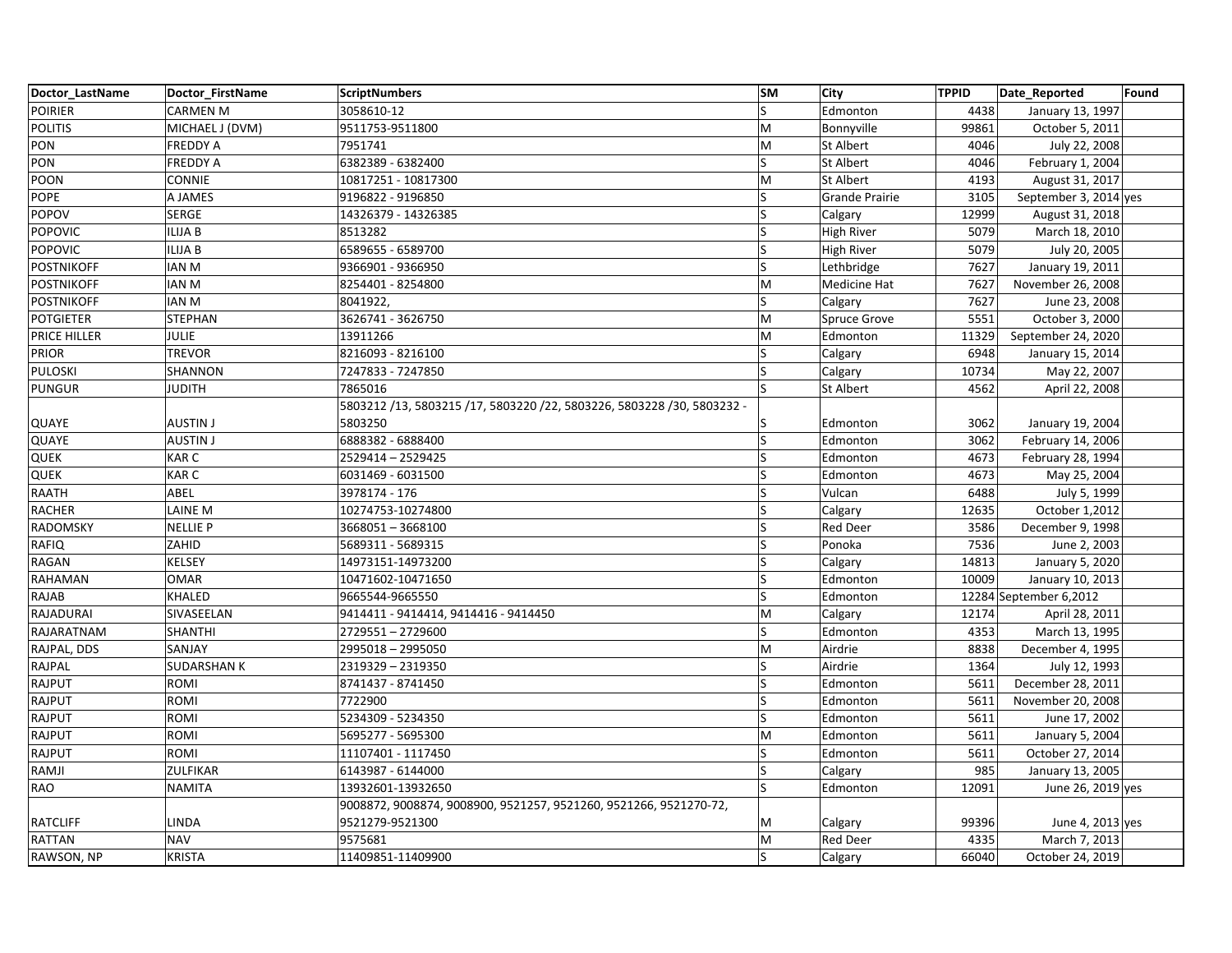| Doctor LastName   | Doctor FirstName    | <b>ScriptNumbers</b>                                           | <b>SM</b> | City         | <b>TPPID</b> | Date_Reported         | Found   |
|-------------------|---------------------|----------------------------------------------------------------|-----------|--------------|--------------|-----------------------|---------|
| REESE             | <b>HEATHER L</b>    | 8190482 - 8190500                                              | lм        | Edmonton     | 2591         | July 7, 2009 yes      |         |
| REESE             | <b>HEATHER L</b>    | 3850067 - 69                                                   | ls        | Edmonton     | 2591         | March 23, 2000        |         |
| REESE             | <b>HEATHER L</b>    | 5779603 /605, 5779607 - 5779650                                | ls        | Edmonton     | 2591         | September 9, 2003 yes |         |
| <b>REGEHR</b>     | SONYA M             | 7794459 - 7794500                                              | M         | Calgary      | 5330         | September 8, 2010     |         |
| REGNAULT          | <b>SCOTT</b>        | 2605837 - 2605850                                              | M         | Calgary      | 4697         | September 2, 1998     |         |
| REICHENAUER       | <b>JEFF</b>         | 13176101 - 13176150                                            | S         | Edmonton     | 13581        | October 2, 2018       |         |
| REILLY            | <b>JAMES</b>        | 2987595 - 2987600                                              | ls        | Edmonton     | 2599         | October 23, 1995      |         |
| REIMAN            | <b>ANTHONY J</b>    | 7379203                                                        | M         | Edmonton     | 6815         | April 5, 2007         |         |
| REMPEL            | <b>BENJAMIN</b>     | 11223801 - 12235850                                            | M         | Edmonton     | 14142        | July 22, 2015 yes     |         |
| <b>RENCHKO</b>    | PATRICK A           | 2516249 - 2516250                                              | ls        | Sylvan Lake  | 5259         | April 10, 1995        |         |
| <b>RENCHKO</b>    | <b>PATRICK A</b>    | 9544346 - 9544350, 9624001 - 9624050                           | M         | Edmonton     | 5259         | July 4, 2011 yes      |         |
| <b>RENCHKO</b>    | <b>PATRICK A</b>    | 11611701 - 11611750, 11611751 - 11611800                       | M         | Calgary      | 5259         | July 17, 2015         |         |
| <b>RICHARDS</b>   | DAVID F A           | 3944881 - 82                                                   | ls        | Edmonton     | 2606         | June 7, 2000          |         |
| RICHMOND          | <b>GEROGE G</b>     | 2785101-2785125                                                | lм        | Calgary      | 1002         | July 24, 1995         |         |
| RIEDWIG           | ED A                | 5414658 - 5414700                                              | lM        | Edmonton     | 7516         | December 3, 2002      |         |
| RIEGEL            | <b>TIMOTHY</b>      | 5798577 - 5798600                                              | M         | Edmonton     | 7825         | December 10, 2004 yes |         |
| RINALDI           | FREDRYKKA           | 2038477 - 2038500                                              | ls        | Medicine Hat | 5062         | March 23, 1993        |         |
|                   |                     | 2819818, 2819821, 2819826, 2819832, 2819855, 2819867, 2819896, |           |              |              |                       |         |
| <b>RITCHIE</b>    | <b>BRIAN D</b>      | 2819899.                                                       |           | Edmonton     | 2613         | July 6, 2004          |         |
| RIZVI             | <b>QAISER R</b>     | 3587799 - 3587800                                              | ls        | Edmonton     | 6242         | October 25, 2000      |         |
| RIZVI             | <b>QAISER R</b>     | 3318605 - 3318650                                              |           | Edmonton     | 6242         | November 12, 1997     |         |
| <b>ROBERTS</b>    | R NEIL              | 1205068 - 1205075                                              | ls        | Edmonton     | 2617         | July 13, 1992         |         |
| <b>ROBINSON</b>   | <b>KAREN</b>        | 13871001 - 13871100                                            | ls        | Edmonton     | 6355         | January 14, 2019      |         |
| <b>ROBLES</b>     | <b>MELANIE A</b>    | 2760088-2760100                                                | ls        | Fort Sask    | 5438         | August 18, 1995       |         |
| <b>ROBSON</b>     | <b>NANCY B</b>      | 7959351 - 7959400                                              | M         | Edmonton     | 7212         | April 28, 2008        |         |
| <b>RODE</b>       | <b>MELVIN C</b>     | 3054960 - 3055050                                              | ls        | Edmonton     | 2624         | August 13, 1996       |         |
| <b>ROHLOFF</b>    | <b>JACQUELINE M</b> | 5597274 - 5597300                                              | ls        | Edmonton     | 6685         | January 6, 2004       |         |
| ROMANO            | <b>KENNETH R</b>    | 9940351 - 9940400                                              | ls        | Edmonton     | 2627         | December 19, 2011     | 9940362 |
| ROMANO            | <b>KENNETH R</b>    | 8560357 - 8560400                                              | ls        | Edmonton     | 2627         | September 16, 2009    |         |
| ROMANO            | <b>KENNETH R</b>    | 8237459 - 8237500                                              | S         | Edmonton     | 2627         | February 6, 2009      |         |
| ROMANO            | <b>KENNETH R</b>    | 5941001-5941050                                                | ls        | Edmonton     | 2627         | March 1, 2004         |         |
| <b>ROOB</b>       | <b>OTTO</b>         | 2622251-2622300                                                | ls        | Gibbons      | 4181         | April 3, 1995         |         |
| <b>ROOS</b>       | <b>TONY</b>         | 7086629 - 7086650                                              | M         | Athabasca    | 4168         | May 27, 2008          |         |
| <b>ROSBOROUGH</b> | AMY                 | 11432450                                                       | M         | Edmonton     | 12692        | February 23, 2015     |         |
| ROSE              | MATTHEW D B         | 7793986 - 7794000                                              | ls        | Edmonton     | 6793         | December 18, 2007     |         |
| ROSENGARTEN       | <b>ALBERT M</b>     | 5326255 - 5326350                                              | M         | Calgary      | 1020         | March 20, 2003        |         |
| <b>ROSS</b>       | MARSHALL            | 14643401-14643450                                              | ls        | Calgary      | 14044        | August 6, 2020        |         |
| ROUDI             | VADOUD              | 15336851-15336900                                              | ls        | Edmonton     | 13452        | March 25, 2020        |         |
| <b>RUDZKI</b>     | <b>TASHA</b>        | 13691601 - 13691650                                            | ls        | Leduc        | 14188        | March 28, 2018        |         |
| <b>RUMAN</b>      | <b>TANYA</b>        | 9486186                                                        | M         | Sherwood Pk  | 7955         | December 7/2011       |         |
| RUNNING, NP       | <b>JOSHUA</b>       | 12516434-12516450                                              | lм        | Edmonton     | 66030        | August 17, 2016 yes   |         |
| RUSSELL, DPM      | SCOTT <sub>C</sub>  | 10745021-10745050                                              | M         | Sherwood Pk  | 88028        | August 8, 2019        |         |
| RUTTER            | PHILIP              | 3768331 - 3768350                                              | ls        | Edmonton     | 3922         | December 29, 1999     |         |
| <b>RUTTER</b>     | PHILIP              | 6238929 - 6238950                                              | M         | Edmonton     | 3922         | April 20, 2006        |         |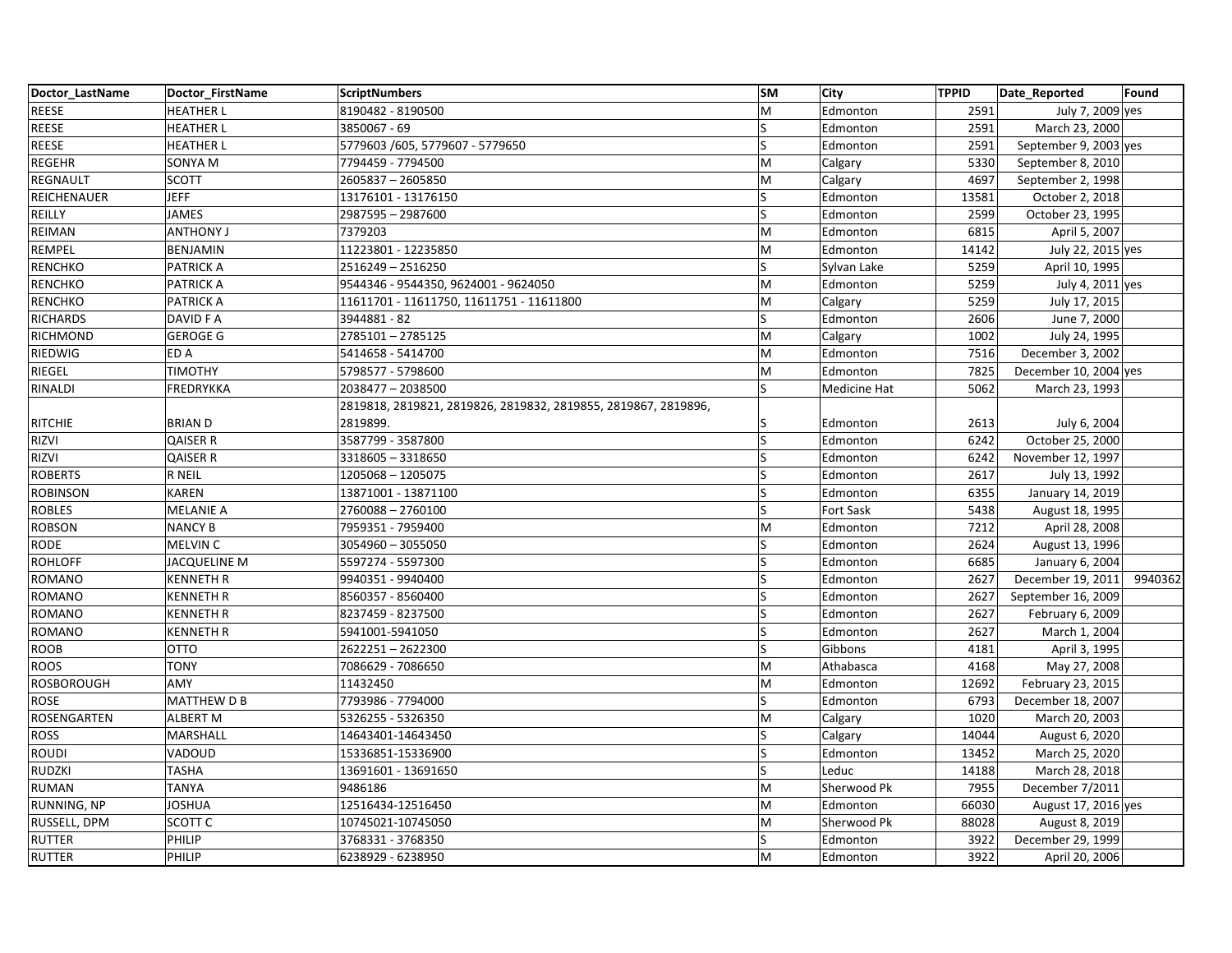| Doctor LastName       | Doctor FirstName    | <b>ScriptNumbers</b>                     | <b>SM</b>               | <b>City</b>       | <b>TPPID</b> | Date_Reported          | Found |
|-----------------------|---------------------|------------------------------------------|-------------------------|-------------------|--------------|------------------------|-------|
| <b>RYAN</b>           | <b>DANIEL R</b>     | 8747117 - 8747150                        | ls                      | Edmonton          | 2643         | December 7, 2009       |       |
| <b>RYAN</b>           | <b>DANIEL R</b>     | 6145546                                  | ls                      | Edmonton          | 2643         | September 22, 2004     |       |
| <b>RYAN</b>           | <b>DANIEL R</b>     | 9989315-9989350                          | $\overline{\mathsf{S}}$ | Edmonton          | 2643         | February 24, 2012      |       |
| <b>RYAN</b>           | <b>DANIEL R</b>     | 9605695 - 9605700                        | M                       | Edmonton          | 2643         | July 6, 2011           |       |
| RYDZ                  | WLODZIMIERZ         | 2785026 - 2785050                        | ls                      | Edmonton          | 3955         | April 19, 1995         |       |
| SAAYMAN               | MARIUS J I          | 3374720 - 3374750                        | İМ                      | High Level        | 5328         | March 10, 1999         |       |
| SABRI                 | <b>RANA BAHA</b>    | 13181101 - 13181150                      | ls                      | Edmonton          | 14475        | February 23, 2017      |       |
| <b>SACKS</b>          | <b>HERBERT W</b>    | 5167125 - 5167150                        | ls                      | Edmonton          | 2649         | June 3, 2002           |       |
| <b>SACKS</b>          | <b>HERBERT W</b>    | 5943502 - 59435509                       | S                       | Edmonton          | 2649         | January 12, 2004       |       |
| SAGHR                 | <b>HAYTHIM</b>      | 11735181                                 | M                       | Edmonton          | 13319        | January 12, 2015       |       |
| SAHOTA                | <b>SURJIT S</b>     | 7258153-54, 7258160 -7258200             | ls                      | Calgary           | 10733        | April 29, 2009         |       |
| SALMAN                | <b>HAYDER GHAZY</b> | 13649001 - 13649100                      | M                       | Calgary           | 14177        | June 7, 2017           |       |
| SALOPEK               | THOMAS G            | 2708401-2708450                          | ls                      | Edmonton          | 5774         | September 27, 1995     |       |
| SAMYCIA               | <b>GARY M</b>       | 3075882-84, 3075894                      | ls                      | Edmonton          | 2658         | November 12, 1996      |       |
| <b>SAN AGUSTIN</b>    | <b>DON</b>          | 10958801 - 10958900                      | S                       | Edmonton          | 7020         | July 4, 2014           |       |
| SANDERMAN             | <b>BLAINE S</b>     | 7267613 - 7267650                        | S                       | Edmonton          | 2659         | October 10, 2006       |       |
| SAUJANI               | <b>VIREN</b>        | 10200522                                 | ls                      | Medicine Hat      | 4249         | June 6, 2012           |       |
| SAUNDERS              | <b>MAURICE</b>      | 16330751-16330800                        | M                       | Calgary           | 4008         | August 9, 2021         |       |
| SAVOIA                | KATHERINE           | 8399013 - 8399050                        | M                       | Calgary           | 5424         | June 4, 2009 Yes       |       |
| SAWHNEY               | <b>RAVINDER PS</b>  | 2263813-2263825                          | M                       | Edmonton          | 5200         | December 23, 1992      |       |
| SAXINGER              | LYNORA              | 11158151 - 11158250                      | İМ                      | Edmonton          | 7196         | November 26, 2014      |       |
| SAYEED                | ASMA                | 6333255 - 6333300                        | ls                      | Calgary           | 7796         | January 24, 2005       |       |
| SAYERS                | <b>STEVEN</b>       | 12160901 - 12160950                      | ls                      | Edmonton          | 13450        | June 4, 2015           |       |
| <b>SCHARFENBERGER</b> | <b>ANGELA V</b>     | 6948930 - 6948950                        | M                       | Edmonton          | 10061        | October 3, 2006 yes    |       |
| SCHARFENBERGER        | ANGELA V            | 11385001 - 11385050                      | M                       | Edmonton          | 10061        | September 19, 2014 yes |       |
| <b>SCHEIRER</b>       | RICHARD             | 14940051-14940100                        | ls                      | Edmonton          | 7407         | August 24, 2020        |       |
| <b>SCHMIDT</b>        | E KENNETH           | 2031385 - 2031400                        | ls                      | Edmonton          | 2669         | June 8, 1992           |       |
| <b>SCHMIDT</b>        | E KENNETH           | 1124895 - 1124900                        | ls                      | Edmonton          | 2669         | June 8, 1992           |       |
| SCHOEMAN              | <b>MEYER</b>        | 7544825 - 7544850                        | lм                      | Innisfail         | 10808        | September 18, 2007 yes |       |
| <b>SCHRIEFERS</b>     | <b>HAROLD</b>       | 8620221, 8620222, 8620225                | ١s                      | Airdrie           | 10852        | October 5, 2009        |       |
| <b>SCHULDHAUS</b>     | <b>DIANNE</b>       | 5850431 - 5850450                        | ls                      | Edmonton          | 5937         | April 13, 2004         |       |
| <b>SCHWARTZ</b>       | OWEN D              | 2496149 - 150, 2496218 - 225             | ls                      | Calgary           | 5274         | March 15, 1994         |       |
| SENGAR                | <b>SARITK</b>       | 5682653 - 5682700                        | ls                      | Calgary           | 7589         | April 30, 2003         |       |
| SEPANMAA-LUND         | <b>ANNE</b>         | 4342801 - 4342850                        | ls                      | Edmonton          | 4424         | February 6, 2001       |       |
| <b>SETO</b>           | <b>MEI FUN</b>      | 8255230 - 8255250                        | lм                      | Calgary           | 2696         | July 15, 2011          |       |
| SEVERIN               | DIANE M.            | 15442551 - 15442650                      | M                       | Edmonton          | 4722         | January 12, 2022       |       |
| SHAIKH                | SHARMEEN            | 9154901 - 9154950                        | ls                      | Fort Saskatchewan | 11823        | August 3, 2010         |       |
| SHAKER                | EMIL F B            | 13229867, 13229876, 13229885             | ls                      | Edmonton          | 7971         | July 17, 2017          |       |
| SHAKER                | <b>EMILFB</b>       | 6203866 - 6203900                        | ls                      | Edmonton          | 7971         | July 18, 2005 yes      |       |
| SHAKER                | EMIL F B            | 11184351 - 11184400, 11184401 - 11184450 | ls                      | Edmonton          | 7971         | October 9, 2014        |       |
| SHAKER                | EMIL F B            | 11731544 - 11731550                      | ls                      | Edmonton          | 7971         | April 28, 2015         |       |
| SHAMAKA               | <b>MOSSAB</b>       | 15420501-15420600                        | lм                      | Edmonton          | 14531        | January 20, 2020       |       |
| SHAMANNA              | <b>DILIP K</b>      | 2638608 - 2638625                        | ls                      | Calgary           | 1081         | October 12, 1995       |       |
| SHAREK                | <b>CHRIS</b>        | 10492807-10492850                        | M                       | Edmonton          | 2699         | January 30, 2016       |       |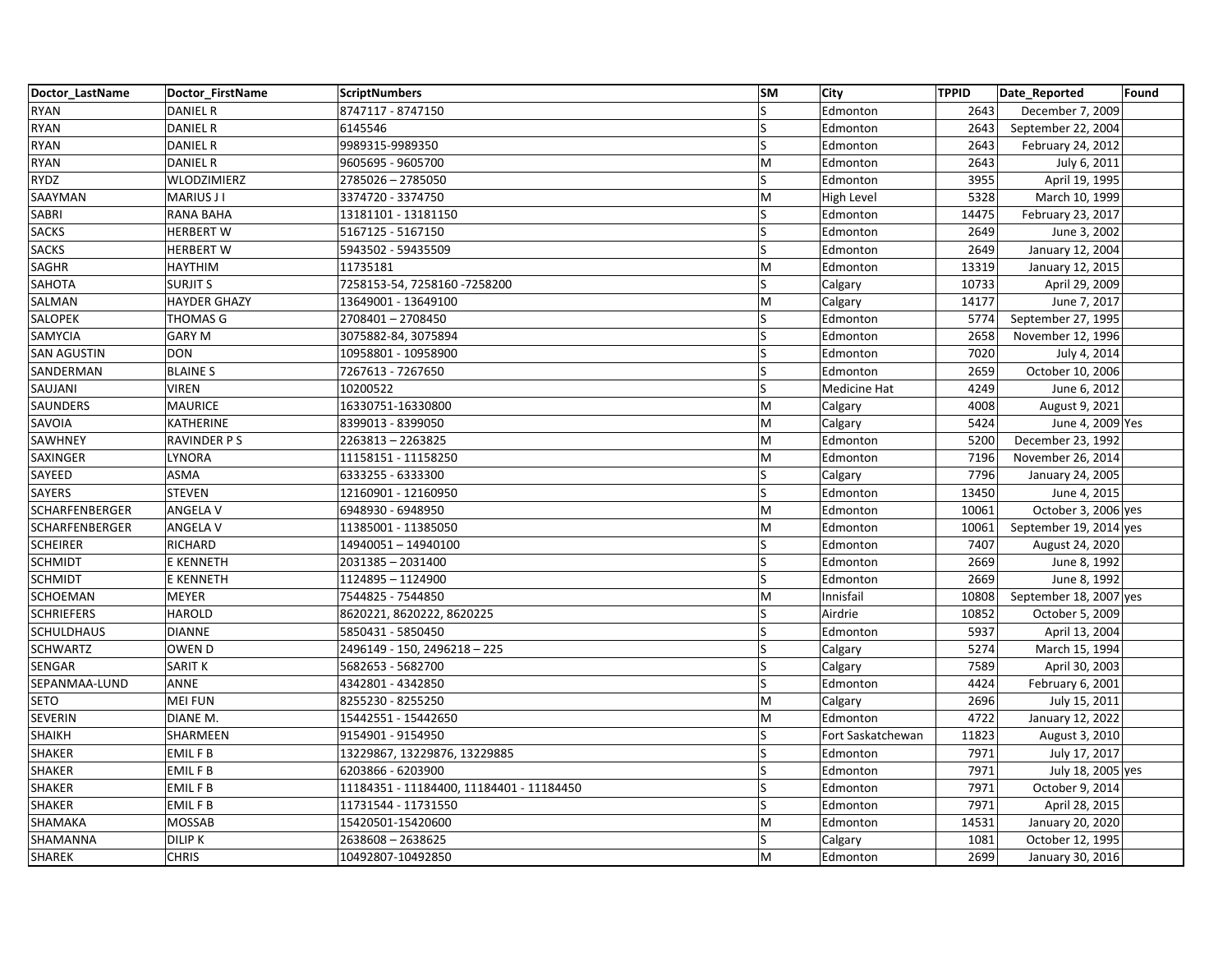| Doctor LastName    | Doctor FirstName  | <b>ScriptNumbers</b>                                           | <b>SM</b> | City                | <b>TPPID</b> | Date Reported        | Found |
|--------------------|-------------------|----------------------------------------------------------------|-----------|---------------------|--------------|----------------------|-------|
| SHARMA             | <b>KESHAV</b>     | 14590451 - 14590500                                            | S         | Edmonton            | 15851        | February 23, 2020    |       |
| SHARMA             | RAVI              | 3128291-3128293                                                | S         | Calgary             | 1084         | January 26, 1998     |       |
| SHEPPARD           | <b>LAWRENCE D</b> | 2428026 - 2428125                                              | S         | <b>Fort Sask</b>    | 3056         | February 23, 1994    |       |
| <b>SHER</b>        | <b>ANDREW K</b>   | 7841901 - 7841950                                              | M         | Edmonton            | 10140        | January 31, 2008 yes |       |
| <b>SHER</b>        | <b>ANDREWK</b>    | 11366501 - 11366550                                            | S         | Edmonton            | 10140        | August 12, 2014      |       |
| SHITATA-STAMM      | <b>MARIKO</b>     | 12404701-12404750                                              | M         | Calgary             | 12359        | March 24, 2016       |       |
| SHIFFMAN           | <b>HOWARD</b>     | 2332686 - 2332700                                              | S         | Calgary             | 4413         | July 27, 1993        |       |
|                    |                   | 7756856, 7756858, 7756891, 7756896, 7756898, 7756912, 7756913, |           |                     |              |                      |       |
| SHILLINGTON        | <b>ANDREW D</b>   | 7756924, 7756929, 7756932                                      |           | Calgary             | 7842         | July 15, 2010        |       |
| <b>SHILLINGTON</b> | <b>ANDREW D</b>   | 8618634 - 8618700                                              | S         | Calgary             | 7842         | May 3, 2010          |       |
| SHIMIZU            | <b>HENRY J</b>    | 0808713-0808725                                                | S         | Edmonton            | 2707         | October 15, 1991     |       |
| <b>SHUTE</b>       | <b>BETHEA</b>     | 15813001-15813050                                              | M         | Leduc               | 16691        | August 13, 2021 yes  |       |
| <b>SHUTE</b>       | <b>RONALD</b>     | 10592683, 10592684, 10592685                                   | M         | Edmonton            | 7615         | May 14, 2013         |       |
| <b>SIHA</b>        | HANY HELMY KAMEL  | 9795552, 9795554-9795575, 9795577-9795592, 9795594-9795600     | S         | Sherwood Pk         | 12400        | November 4, 2014     |       |
| <b>SIMMONDS</b>    | <b>DOUGLAS</b>    | 7991002-7991050, 7991071-7991100                               | Ś         | <b>Red Deer</b>     | 4021         | December 4, 2017     |       |
| SIN                | <b>DON</b>        | 3921406 - 3921450                                              | M         | Edmonton            | 6825         | August 3, 2000       |       |
| SINNARAJAH         | AYNHARAN          | 6713901 - 6714000                                              | M         | Calgary             | 10041        | August 23, 2005 yes  |       |
| SIVALINGAM         | SIVA P            | 6091520 - 6091550                                              | S         | Edmonton            | 5342         | May 5, 2004          |       |
| SIY                | ANNA-KRISTEN      | 12234601 - 12234650                                            | Ś         | Cold Lake           | 14118        | November 5, 2018     |       |
| <b>SKROBOT</b>     | <b>WALTER M</b>   | 2188242-2188300                                                | S         | <b>St Albert</b>    | 3766         | November 17, 1997    |       |
| <b>SLAWNYCH</b>    | MICHAEL PETER     | 15637044-15637050                                              | M         | Calgary             | 12491        | March 17, 2021       |       |
| SLOCOMBE           | LINDA M           | 2651791-2651800                                                | S         | Calgary             | 1105         | July 16, 1996        |       |
| SMYLIE             | MICHAEL G         | 7150279 - 7150300                                              | M         | Edmonton            | 5666         | May 30, 2008 yes     |       |
| <b>SMYTH</b>       | DAVID J E         | 2884106 - 2884150                                              | S         | Leduc               | 5806         | January 8, 1996      |       |
| SNIDER             | <b>DOUGLAS G</b>  | 3724601-3724650                                                | M         | Fairview            | 2996         | April 1, 1999        |       |
| SOBEY              | ALAN V F          | 6686905 - 6686950                                              | S         | Edmonton            | 6680         | June 5, 2006         |       |
| SOLLEREDER         | <b>GORDON J</b>   | 3471924 - 3471950                                              |           | Edmonton            | 2737         | January 25, 1999     |       |
| SOMANI             | SALIM             | 5287510 - 5287550                                              | Ś         | <b>Spruce Grove</b> | 3709         | March 8, 2004        |       |
| SONEFF             | <b>CYNTHIA</b>    | 16771751-16771800                                              | M         | Edmonton            | 11284        | March 29, 2022       |       |
| SONI               | <b>REKHA</b>      | 10787751 - 10787800                                            | M         | Edmonton            | 11261        | September 14, 2014   |       |
| SOONG              | <b>ELAINE</b>     | 11071801-11071850                                              | M         | Edmonton            | 7948         | June 29, 2020        |       |
| <b>SOUSTER</b>     | <b>TIM</b>        | 10939601 - 10939650                                            | S         | Calgary             | 11280        | February 10, 2014    |       |
|                    |                   | 8100105, 8100106, 8100108-8100110, 8100112, 8100115, 8100116,  |           |                     |              |                      |       |
|                    |                   | 8100119, 8100120, 8100122, 8100123, 8100125, 8100128, 8100133, |           |                     |              |                      |       |
| SOWA               | <b>DAVIDA</b>     | 8100134, 8100141 - 8100150                                     | M         | Calgary             | 11239        | October 22, 2009     |       |
| <b>SPIERS</b>      | CAROLINE          | 13042894                                                       | M         | Beaumont            | 11653        | June 14, 2017        |       |
| <b>STARKO</b>      | <b>MARVIN M</b>   | 2298576 - 2298675                                              | S         | Edmonton            | 2749         | March 20, 1995       |       |
| <b>STARKO</b>      | <b>MARVIN M</b>   | 0379626 - 0379650                                              | S         | Edmonton            | 2749         | March 20, 1995       |       |
| <b>STARKO</b>      | <b>MARVIN M</b>   | 0359876 - 0359900                                              |           | Edmonton            | 2749         | March 20, 1995       |       |
| <b>STARKO</b>      | MICHAEL J         | 3493547 - 3493550                                              | S         | Edmonton            | 4764         | December 30, 2002    |       |
| STEED              | <b>CLAYNE A</b>   | 3620886 - 88                                                   | S         | Raymond             | 3508         | June 30, 1999        |       |
| <b>STEEVES</b>     | DANIEL C          | 7066851 - 7066900                                              |           | Lethbridge          | 7192         | May 26, 2006         |       |
| <b>STEFANCIK</b>   | <b>JAN</b>        | 2783451-2783475                                                |           | Vegreville          | 3926         | November 21, 1994    |       |
| <b>STEFANCIK</b>   | JAN               | 2783376 - 2783425                                              | S         | Vegreville          | 3926         | November 21, 1994    |       |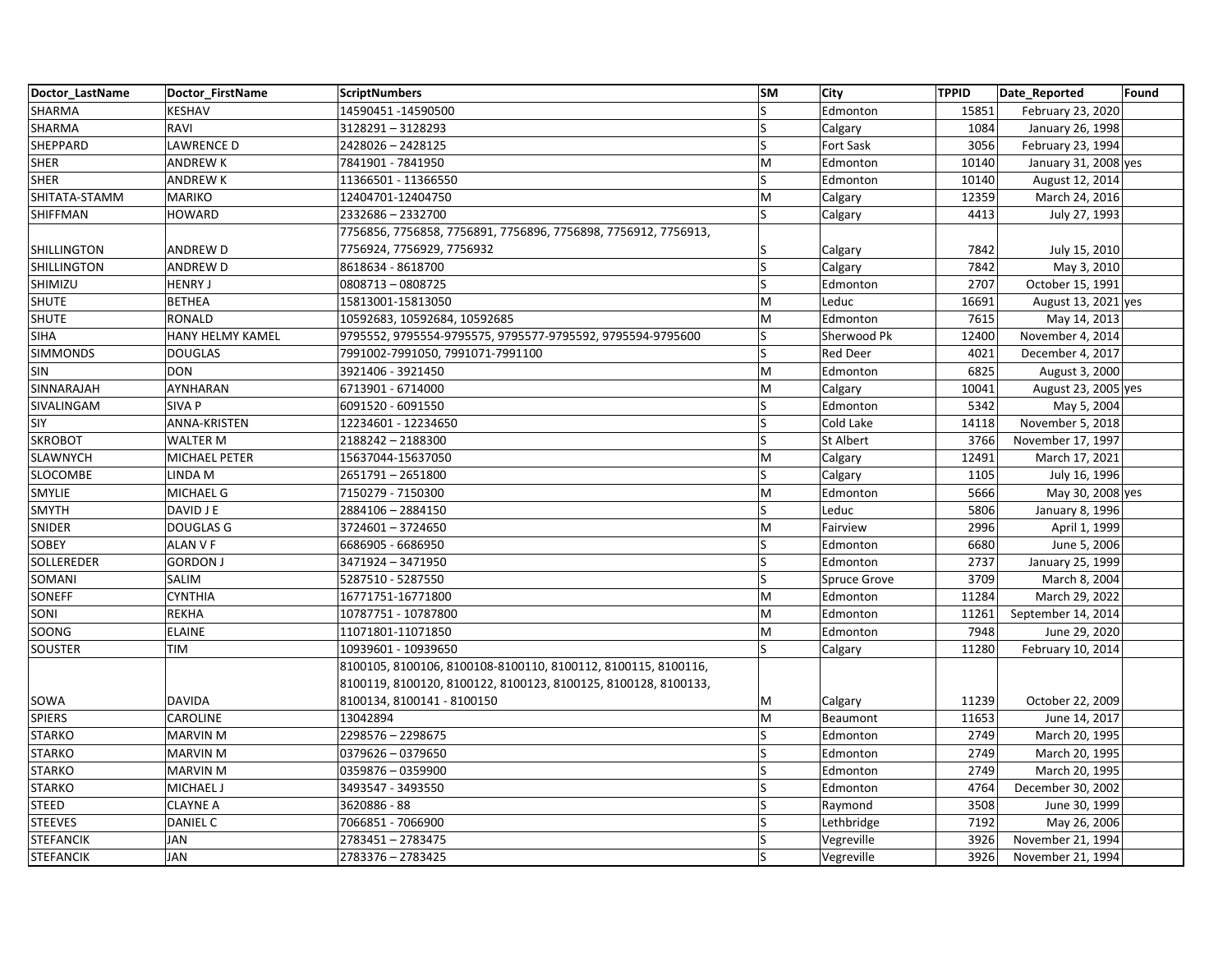| Doctor LastName         | Doctor FirstName     | <b>ScriptNumbers</b>                                             | <b>SM</b>               | City                  | <b>TPPID</b> | Date_Reported             | Found     |
|-------------------------|----------------------|------------------------------------------------------------------|-------------------------|-----------------------|--------------|---------------------------|-----------|
| <b>STEWART</b>          | DARRYL S             | 8284930 - 8284950                                                | $\overline{\mathsf{S}}$ | Beaumont              | 2761         | March 5, 2010             |           |
| STEWART                 | HUGH L               | 0641168 - 0641175                                                | S                       | Edmonton              | 2762         | May 14, 1991              |           |
| <b>STINTON</b>          | <b>DONALD J</b>      | 10265496 - 10265500                                              | Ś                       | Calgary               | 1141         | January 6, 2014           |           |
| <b>STOROZ</b>           | LINDA L              | 4047364 - 4047400                                                | M                       | Lethbridge            | 3034         | August 2, 2000            |           |
| STRINGHAM, DDS          | <b>DOUGLAS</b>       | 1199730 - 1199775, 1300840 - 1300850                             | S                       | Edmonton              | 8139         | January 4, 2000           |           |
| <b>STROTHER</b>         | <b>RALPH T</b>       | 2287251-2287276, 279-350                                         | Ś                       | Calgary               | 1143         | January 4, 1993           |           |
| <b>STROUD</b>           | RICHARD              | 8604251 - 8604350                                                | M                       | Edmonton              | 3710         | July 27, 2009 yes         |           |
| <b>STUCHLY</b>          | <b>JOANNAZ</b>       | 8541452 - 8541500                                                | M                       | Calgary               | 1148         | April 28, 2010            |           |
| <b>STUCHLY</b>          | <b>JOANNAZ</b>       | 2160601-2160625                                                  | Ś                       | Calgary               | 1148         | February 10, 1992         |           |
| <b>STUCHLY</b>          | JOANNA Z             | 3219630 - 3219650                                                | M                       | Calgary               | 1148         | September 23, 1998        |           |
| <b>STURGEON</b>         | <b>MARY ELLEN</b>    | 8182921 - 8182950                                                | M                       | Calgary               | 4789         | July 9, 2009 yes          |           |
| <b>SUBERU</b>           | <b>BOLA</b>          | 13975601-13975650                                                | M                       | <b>Medicine Hat</b>   | 15440        | March 31, 2021            |           |
| SUN                     | <b>DAVID</b>         | 11472851 - 11472900                                              | M                       | Edmonton              | 12413        | July 17, 2014             |           |
| SUNG                    | <b>PATRICK</b>       | 5660880 - 5660900                                                | S                       | Vegreville            | 3833         | April 30, 2003            |           |
| <b>SUTTON</b>           | SUSAN                | 2563690 - 2563700                                                | M                       | Calgary               | 5208         | April 15, 1994            |           |
| SWAMY                   | <b>GANESH</b>        | 10939252 - 10939300                                              | Ś                       | Calgary               | 10782        | October 28, 2013          |           |
| SWANEPOEL               | <b>ABRAHAM CJ</b>    | 6425337 & 6425338, 6425341 - 6425344                             | S                       | Jasper                | 10106        | July 25, 2005             |           |
| <b>SWARTS</b>           | PJE                  | 3652248 - 3652250                                                |                         | <b>Drayton Valley</b> | 6583         | March 30, 1999            |           |
| SZAVA-KOVATS            | MICHAEL GERALD       | 13195101 - 13195150                                              | M                       | Calgary               | 14014        | April 10, 2017            |           |
| SZYMANSKI               | WALDEMAR A           | 5626426-5626450                                                  | M                       | Edmonton              | 5233         | August 29, 2006           |           |
| TAM                     | <b>CHRISTOPHER W</b> | 4368901 - 4368950                                                | M                       | Calgary               | 6439         | March 27, 2001            |           |
| TALAVLIKAR              | RACHEL KATHERINE     | 15718222-15718250                                                | M                       | Calgary               | 13517        | April 23, 2021            |           |
| <b>TALWAR</b>           | <b>REENA</b>         | 9564949-9564950                                                  | M                       | Edmonton              | 9350         | May 16, 2012              |           |
| <b>THAIN</b>            | MICHAEL J            | 3584541 - 3584550                                                |                         | <b>Red Deer</b>       | 3600         | August 6, 1999            |           |
| <b>THAKRAR</b>          | <b>MANSUKH L</b>     | 8302840 & 8302849                                                | Ś                       | Calgary               | 5702         | April 7, 2009             |           |
| <b>THAPAR</b>           | <b>VIJAY K</b>       | 2013135 - 2013150                                                | S                       | Edmonton              | 2805         | August 13, 1992           |           |
|                         |                      | 7169051-7169106, 7169108/09, 7169111-7169116, 7169119 - 7169127, |                         |                       |              |                           |           |
| <b>THAPAR</b>           | <b>VIJAY K</b>       | 7169129-7169150                                                  | M                       | Edmonton              | 2805         | November 24, 2006         |           |
| <b>THAPAR</b>           | <b>VIJAY K</b>       | 9963621-9963650                                                  | S                       | Edmonton              | 2805         | February 21, 2012         |           |
| <b>THAPAR</b>           | <b>VIJAY K</b>       | 8717916 - 8717950                                                |                         | Edmonton              | 2805         | December 4, 2009          |           |
| <b>TARAZONA RAMIREZ</b> | ANGELA               | 9656818-9656850                                                  |                         | Calgary               | 11645        | April 5, 2016             |           |
| <b>TAUH</b>             | <b>MANGI</b>         | 5820803;5820808;5820813;5820816;5820819;5820822;5820829-5820850  | M                       | Edmonton              | 522          | April 24, 2012            |           |
| THEMAN                  | <b>ALISON</b>        | 13989782-13989800                                                | S                       | Edmonton              | 2808         | July 22, 2018             |           |
| THIBODEAU               | <b>MICHELLE</b>      | 13007151-13007200                                                | M                       | Calgary               | 14781        | September 22, 2016 yes    |           |
| THIESSEN                | <b>DIETRICH M</b>    | 6191354 - 6191400                                                | ls                      | <b>Red Deer</b>       | 3601         | July 8, 2004              |           |
| <b>THIRSK</b>           | <b>WARREN S</b>      | 5420934 - 5420950                                                | M                       | Edmonton              | 7530         | October 24, 2006          |           |
|                         |                      |                                                                  |                         |                       |              |                           | 6286570,6 |
|                         |                      |                                                                  |                         |                       |              |                           | 286570-   |
|                         |                      |                                                                  |                         |                       |              |                           | 6286582   |
| <b>THOMAS</b>           | <b>KENNETH C</b>     | 6286565 - 6286600                                                | M                       | Calgary               | 7618         | June 23, 2005 Found       |           |
| <b>THOMPSON</b>         | A DEE                | 2341118 - 2341125                                                | ls                      | <b>Red Deer</b>       | 5269         | July 8, 1993              |           |
| <b>THOMPSON</b>         | <b>JAMES</b>         | 1118363 - 1118400                                                | ς                       | <b>St Albert</b>      | 3767         | January 1, 1991           |           |
| <b>THORNE</b>           | <b>JIM</b>           | 14164901 - 14164950                                              | S                       | Calgary               | 1185         | May 3, 2018               |           |
| <b>THORSON</b>          | J DOUGLAS            | 7825908                                                          | M                       | Calgary               | 1187         | February 5, 2008 11988210 |           |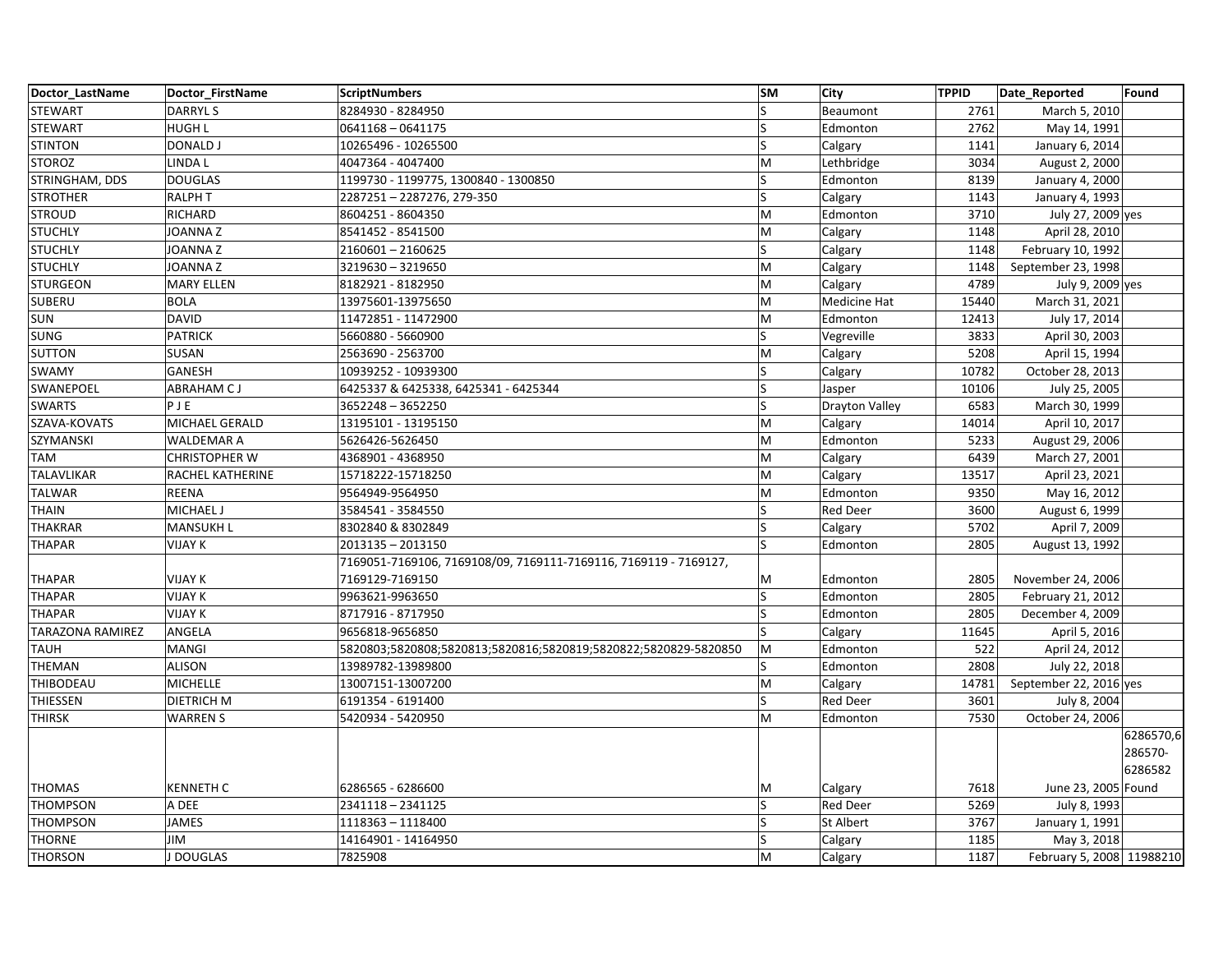| Doctor LastName    | Doctor FirstName   | ScriptNumbers                                   | <b>SM</b>               | <b>City</b>      | <b>TPPID</b> | Date_Reported         | Found                      |
|--------------------|--------------------|-------------------------------------------------|-------------------------|------------------|--------------|-----------------------|----------------------------|
| <b>THUSI</b>       | SIBUSISO SIMPHIWE  | 11988209, 11988210                              | S                       | Lethbridge       | 13795        | May 13, 2015          |                            |
| <b>TILLEY</b>      | <b>JOSEPH R</b>    | 3761150                                         | $\overline{\mathsf{S}}$ | Edmonton         | 2819         | June 7, 2000          |                            |
| TING               | <b>PAXTON</b>      | 15741501-15741600                               | M                       | Calgary          | 16224        | December 29, 2020     |                            |
| <b>TOAL</b>        | <b>KEVINF</b>      | 6691760 - 6691800                               | Ś                       | Edmonton         | 2822         | January 2, 2008       |                            |
| <b>TOAL</b>        | <b>STEPHEN</b>     | 3818834 - 35, 3818850                           | S                       | Edmonton         | 6829         | June 7, 2000          |                            |
| <b>TOANE</b>       | E BEN              | 7125891 - 7125900                               |                         | Edmonton         | 2824         | November 26, 2009     |                            |
| <b>TOBOLA</b>      | <b>ELIZABETH</b>   | 9157657 - 9157700                               | M                       | Calgary          | 12008        | March 14, 2011 yes    |                            |
| TODD               | <b>JUDITH M</b>    | 2876097 - 2876100                               | S                       | Calgary          | 5847         | October 30, 1995      |                            |
| TODD               | <b>LESLIE ANNE</b> | 2930008 - 2930050                               | Ś                       | Calgary          | 5772         | May 21, 1997          |                            |
| <b>TOLLESTRUP</b>  | WALLACE            | 12664725-12664750                               | M                       | Raymond          | 3330         | May 25, 2016          |                            |
| TOLMIE             | <b>JOHAN</b>       | 8690591,8690594,9255344,9255345,9255339,9255340 | S                       | Coronation       | 7116         | February 29, 2012     |                            |
| TOMA               | SARAH G            | 10084959-10085000                               | Ś                       | Edmonton         | 2827         | June 18, 2012         |                            |
| TONKIN             | <b>KATIA S</b>     | 8011147                                         | M                       | Edmonton         | 6228         | June 3, 2010          |                            |
| TORESON            | <b>JEFF</b>        | 12065001-12065050                               | M                       | Edmonton         | 13206        | February 27, 2017     |                            |
| <b>TRAFF</b>       | <b>TERENCE</b>     | 3383565, 596, 600                               | S                       | Edmonton         | 2830         | July 3, 1997          |                            |
| TRAYNOR            | SHIRLEY M          | 7517342 - 7517350                               | Ś                       | Calgary          | 5231         | May 6, 2009 yes       |                            |
| TREMBLAY           | <b>ALAIN</b>       | 5621802 - 5621850                               | S                       | Calgary          | 7257         | October 5, 2004       |                            |
| TRUEMAN, NP        | GREGGORY           | 12068001 - 12068050                             | M                       | Calgary          | 66074        | July 6, 2015          |                            |
| TSE                | JOANNE SW          | 678370 - 6783800                                | S                       | Calgary          | 4865         | May 26, 2008          |                            |
|                    |                    |                                                 |                         |                  |              |                       | PAD SENT<br>IN ERROR<br>TO |
| <b>TULI</b>        | ANUMEET            | 14419001 - 14419050                             | SENT IN ER Edmonton     |                  | 15617        | July 4, 2018 RESIDENT |                            |
| <b>TURNBULL</b>    | <b>JOHN G</b>      | 1224626 - 1224650, 667-675                      | S                       | Calgary          | 1206         | April 11, 1991        |                            |
| <b>TURNBULL</b>    | <b>JOHN G</b>      | 3718561-3718600                                 |                         | Calgary          | 1206         | March 18, 1999        |                            |
| <b>TURNBULL</b>    | <b>JOHN G</b>      | 2530221-2530225                                 | S                       | Calgary          | 1206         | March 17, 1994        |                            |
| <b>TURNER</b>      | EDWARD J           | 2554621 - 625                                   | S                       | Edmonton         | 2840         | November 4, 1994      |                            |
| TURNER             | <b>STEVEN</b>      | 11690801 - 11690850                             |                         | Olds             | 5315         | October 16, 2015      |                            |
| TURVEY             | SHANNON            | 13376159-13376200                               | M                       | Edmonton         | 15054        | February 5, 2019 yes  |                            |
| <b>ULLAH</b>       | <b>FARID</b>       | 4254046 - 4254050                               | S                       | Edmonton         | 7088         | February 25, 2003     |                            |
| <b>ULLAH</b>       | <b>HIDAYAT</b>     | 8330106                                         |                         | Calgary          | 3496         | January 27, 2009      |                            |
| <b>UNARKET</b>     | <b>BHIKUBHAI</b>   | 8943995 - 8944000                               | S                       | Calgary          | 6067         | April 22, 2010        |                            |
| <b>UNDERWOOD</b>   | T D PAUL           | 0727976 - 0728000                               | S                       | <b>St Albert</b> | 3438         | February 9, 1993      |                            |
| <b>UNDERWOOD</b>   | T D PAUL           | 0491876 - 0491900                               | Ś                       | <b>St Albert</b> | 3438         | February 9, 1993      |                            |
| <b>UNDERWOOD</b>   | T D PAUL           | 0004501 - 0004525                               | S                       | <b>St Albert</b> | 3438         | February 9, 1993      |                            |
| <b>UNWALA</b>      | <b>HUSSEIN</b>     | 11154051-11154100                               | M                       | Calgary          | 13352        | May 5, 2016           |                            |
| VALJI              | AZIM M             | 6973209 - 6973250                               | M                       | Edmonton         | 7280         | June 2, 2008          |                            |
| VAN DER NEST       | <b>JACOBUS</b>     | 6991251 - 6991300                               | S                       |                  | 7346         | April 10, 2015        |                            |
| VAN DER WALT       | <b>STIAAN</b>      | 11551001 - 11551100                             | M                       | Wetaskiwin       | 11859        | January 6, 2015       |                            |
| VAN DER WESTHUIZEN | IZAK J             | 7215025 - 7215050                               | S                       | Ponoka           | 6985         | January 15, 2007      |                            |
| VAN DER WESTHUIZEN | <b>IZAK J</b>      | 7570650                                         |                         | Ponoka           | 6985         | July 3, 2008          |                            |
| VAN DER WESTHUIZEN | IZAK J             | 7570686 - 7570700                               | S                       | Ponoka           | 6985         | January 10, 2008      |                            |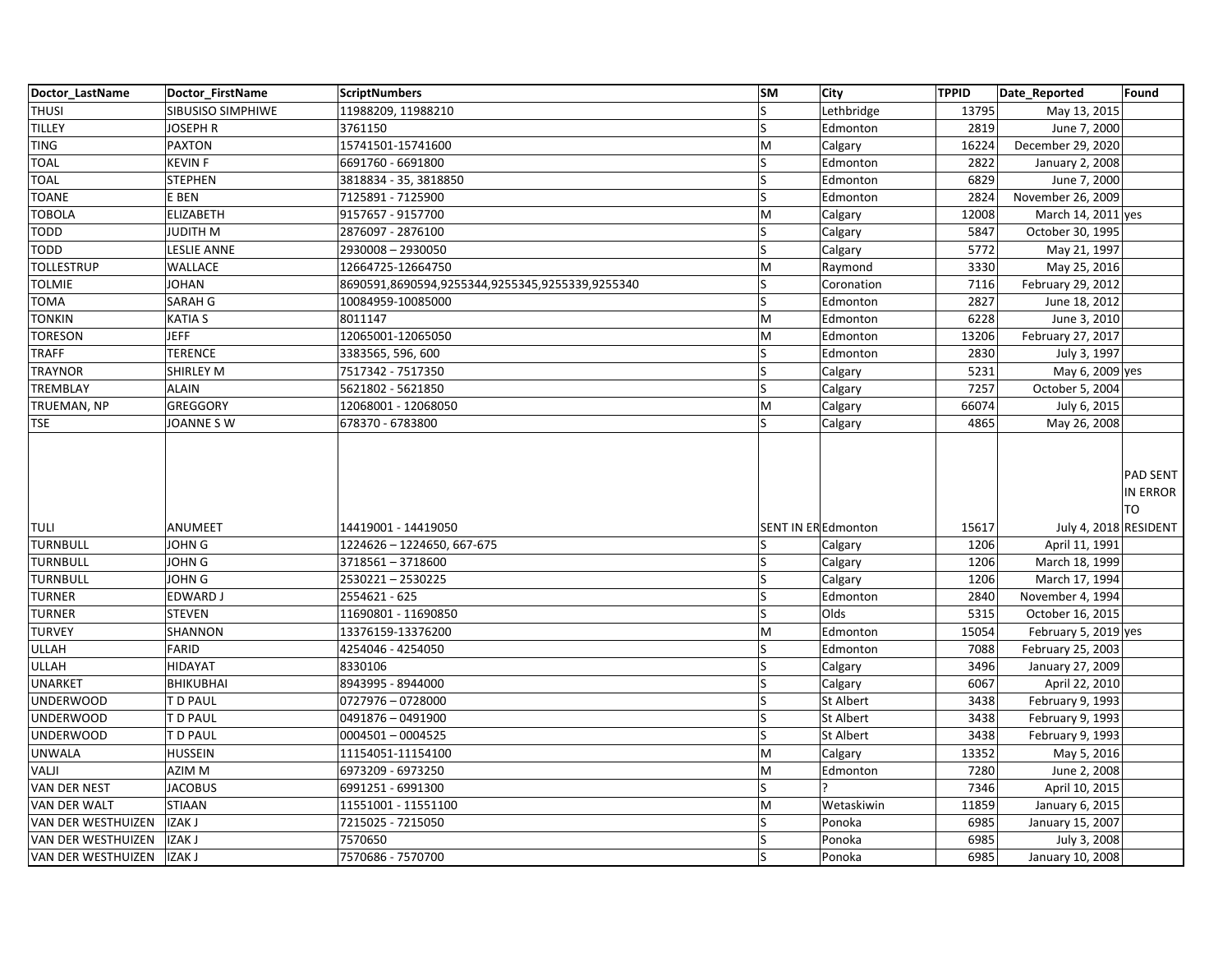| Doctor_LastName                   | Doctor FirstName       | <b>ScriptNumbers</b>                                                 | <b>SM</b> | City                  | <b>TPPID</b> | Date Reported         | Found |
|-----------------------------------|------------------------|----------------------------------------------------------------------|-----------|-----------------------|--------------|-----------------------|-------|
| VAN DER WESTHUIZEN                | <b>MONTY</b>           | 10722271                                                             | S         | Medicine Hat          | 12357        | July 10, 2013         |       |
| <b>VAN HOOGSTRATEN</b>            | <b>GLENIFER</b>        | 5733101 - 5733150                                                    | M         | Boyle                 | 6322         | June 9, 2003 yes      |       |
| VAN HORNE, DMD                    | SHERRI-ANN             | 15785001-15785050                                                    | M         | Cold Lake             | 9209         | August 26, 2020       |       |
| <b>VAN ROOYEN</b>                 | <b>FREDERICK</b>       | 7074945 - 7074950                                                    | S         | Calgary               | 7416         | February 1, 2007      |       |
| <b>VAN SCHALKWYK</b>              | <b>DANIEL JOHANNES</b> | 9341908-9341909                                                      | M         | Whitecourt            | 6906         | December 14, 2010     |       |
| <b>VAN TONDER</b>                 | <b>CORNELIUS P</b>     | 8004051 - 8004150                                                    | M         | Fort McMurray         | 11074        | May 6, 2008           |       |
| <b>VAN WYK</b>                    | MARIETTE               | 7129672 - 7129700 and 7450801 - 7450850                              | S         | Calgary               | 6858         | August 14, 2008 Yes   |       |
| VARNAM                            | <b>RUSSELL I</b>       | 3318725 - 3318750                                                    | S         | Calgary               | 1223         | February 25, 1998     |       |
| VASELENAK                         | <b>SHARON A</b>        | $0130451 - 0130475$                                                  | S         | Edmonton              | 3682         | June 10, 1994         |       |
| VASELENAK                         | <b>SHARON A</b>        | 3280788-3280800                                                      | M         | Edmonton              | 3682         | January 7, 1999       |       |
| VELMURUGIAH                       | RHENUGADEVT            | 3932763 - 3932800                                                    | S         | Edmonton              | 6046         | October 7, 2002       |       |
| <b>VERBEEK</b>                    | EDMOND O               | 3189855 - 3189900                                                    | S         | Calgary               | 1224         | May 3, 1996           |       |
| <b>VERBEEK</b>                    | EDMOND O               | 2456937 - 2456950                                                    | S         | Calgary               | 1224         | March 29, 1994        |       |
| <b>VERBEEK</b>                    | EDMOND O               | 2418166 - 2418175                                                    | S         | Calgary               | 1224         | March 29, 1994        |       |
| <b>VERONES</b>                    | PATRICIA M             | 8344151 - 8344200                                                    | S         | Edmonton              | 6755         | July 25, 2014         |       |
| <b>VERVAECK</b>                   | <b>COLETTE Y B T</b>   | 8220591                                                              | Ś         | Didsbury              | 6803         | January 13, 2009      |       |
| <b>VILJOEN</b>                    | W ADRIAAN              | 4339876 - 4339900                                                    | ls        | Calgary               | 7117         | April 9, 2001         |       |
| <b>VINCENT</b>                    | DANIEL D               | 2873743 - 2873750                                                    | S         | Edmonton              | 2874         | November 13, 1996     |       |
| <b>VISSER</b>                     | PIETER                 | 7398620                                                              | M         | Wainwright            | 6277         | March 2, 2007         |       |
| VASVANATHA                        | <b>LAKSHMIV</b>        | 6719651 - 6719700                                                    | ls        | Calgary               | 5575         | September 19, 2005    |       |
| <b>VON OSTENFELD-SUSKE ROBERT</b> |                        | 3746924 - 3746950                                                    | S         | Calgary               | 6588         | July 9, 2008          |       |
| <b>VOS</b>                        | <b>CURT</b>            | 2990593 - 2990600                                                    | S         | Sherwood Pk           | 3683         | January 12, 1996      |       |
| VU                                | TRUNG K                | 4534512 - 4534513                                                    | ls        | <b>High Prairie</b>   | 6457         | April 19, 2001        |       |
| VU                                | <b>TRUNG K</b>         | 7626951                                                              | M         | <b>High Prairie</b>   | 6457         | November 29, 2007     |       |
| <b>WADHWA</b>                     | PRADEEP                | 7070090 - 7070100                                                    | S.        | Calgary               | 1395         | March 12, 2007        |       |
|                                   |                        | 9253852, 9253856, 9253862-63, 9253865, 9253870-72, 9253874, 9253877, |           |                       |              |                       |       |
| WAKEFIELD                         | <b>J SCOTT</b>         | 9253882, 9253889-9253900                                             | м         | Calgary               | 5858         | September 9, 2011     |       |
| <b>WALKER</b>                     | JENNIFER L             | 5452269 - 5452300                                                    | M         | Edmonton              | 6408         | January 6, 2003       |       |
| <b>WALKER</b>                     | PAUL W                 | 2425401-2425425                                                      | S         | Edmonton              | 2884         | January 4, 1995       |       |
| <b>WALSH</b>                      | <b>SUZANNE</b>         | 9573675-9573700                                                      | M         | Calgary               | 5930         | November 13, 2012 yes |       |
| <b>WALTERS</b>                    | <b>NICOLAAS</b>        | 9408342                                                              | ls        | Hanna                 | 10374        | March 26, 2012        |       |
| <b>WANG</b>                       | DAN-BING               | 8327705, 8327706, 8327732, 8327744, 8327745, 8327746, 8327749        | M         | Calgary               | 7483         | September 23, 2009    |       |
| <b>WANG</b>                       | DAN-BING               | 8327737 - 8327740, 8327742-43 & 8327747-48                           | S         | Calgary               | 7483         | December 4, 2009      |       |
| <b>WANG</b>                       | <b>THUR</b>            | 7084051 - 7084100                                                    | ls        | <b>Grande Prairie</b> | 6197         | October 13, 2006      |       |
| <b>WANNAS</b>                     | <b>HANNAR</b>          | 2204498 - 4500                                                       | S         | Sherwood Pk           | 3685         | June 9, 1993          |       |
| <b>WANNER</b>                     | NICOELLE R E           | 6689835                                                              | M         | Medicine Hat          | 10293        | February 8, 2006      |       |
| WARDELL                           | <b>GAYLORD</b>         | 5991982 - 5992000                                                    | M         | Medicine Hat          | 7601         | August 29, 2005 yes   |       |
| <b>WATKINS</b>                    | NICOLA J               | 8580607 - 8580650                                                    | S         | Calgary               | 11577        | January 13, 2009 yes  |       |
| <b>WATRICH</b>                    | <b>DEANNE G</b>        | 3207444 - 3207450                                                    | ς         | Edmonton              | 5859         | January 25, 1999      |       |
| <b>WATSON</b>                     | MICHAEL W              | 6813908                                                              | M         | Edmonton              | 2897         | May 18, 2006          |       |
| WEAVER                            | <b>JOEL</b>            | 5632704, 5632709, 5632710, 5632716-5632750                           | M         | Lethbridge            | 6236         | December 19, 2007     |       |
| <b>WEBSTER</b>                    | <b>R SHAWN</b>         | 1203751-1203800                                                      | M         | Vulcan                | 2849         | May 24, 1991          |       |
| WEINKAUF                          | <b>JUSTIN</b>          | 10210501 - 10210550, 10210598 - 10210600                             | M         | Edmonton              | 4440         | April 30, 2013 yes    |       |
| WERLE                             | <b>JASON R</b>         | 5312201 - 5312250                                                    | M         | Calgary               | 7053         | January 8, 2003       |       |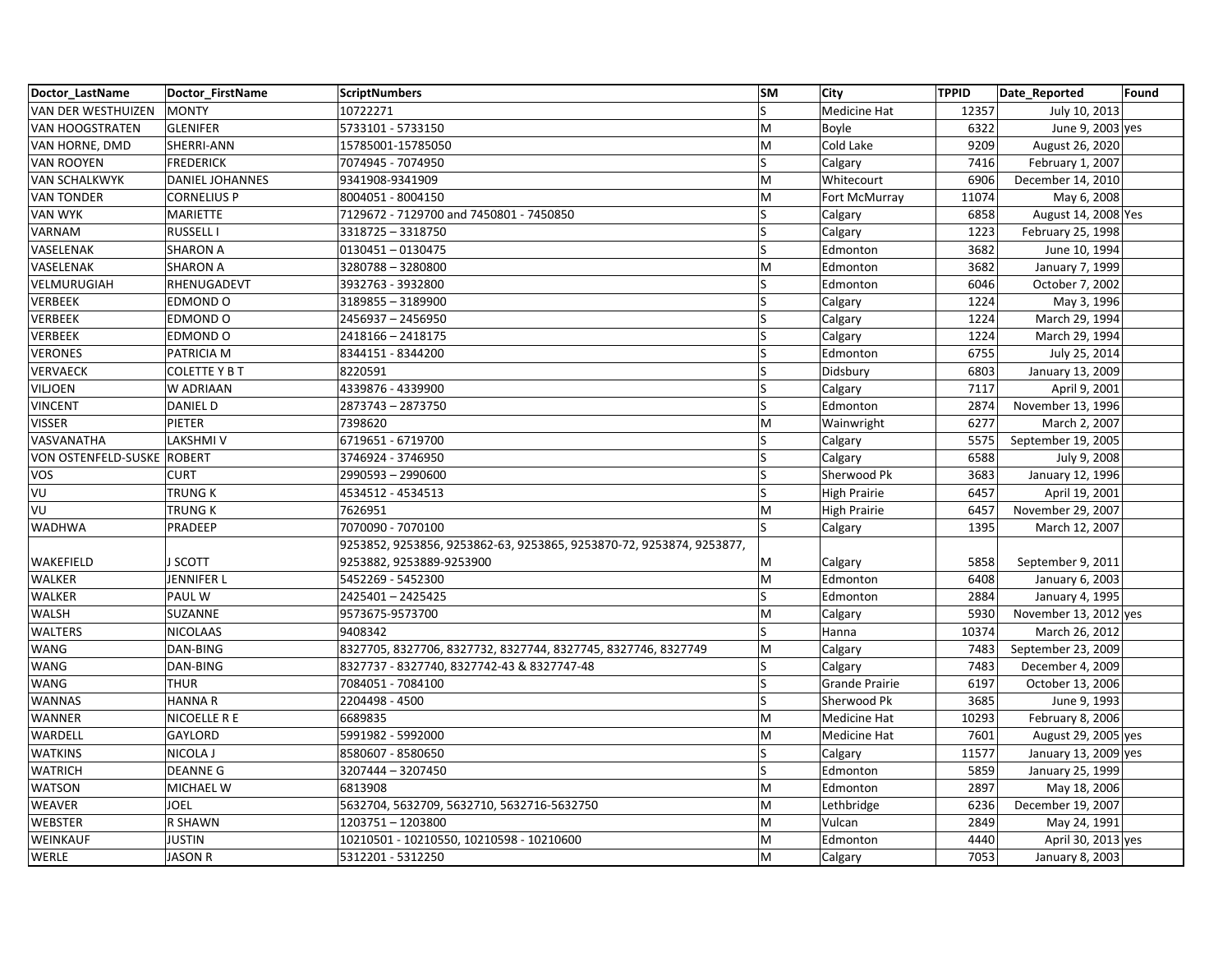| Doctor LastName | Doctor FirstName     | <b>ScriptNumbers</b>                                           | <b>SM</b>               | <b>City</b>        | <b>TPPID</b> | Date_Reported         | Found |
|-----------------|----------------------|----------------------------------------------------------------|-------------------------|--------------------|--------------|-----------------------|-------|
| WERTZLER        | <b>WILLAIM F</b>     | 0931965 - 0932000                                              | M                       | Calgary            | 1262         | January 22, 1998      |       |
| <b>WHITE</b>    | <b>KATRINA</b>       | 5649701 - 5649750                                              | M                       | Dawson City, YT    | 77127        | July 28, 2003         |       |
| WHITENEY, DDS   | ELI M                | 2440092, 95, 97-99                                             | S                       | Edmonton           | 8832         | February 1, 1995      |       |
| <b>WICKLUM</b>  | SONJA                | 11232910 - 11232950                                            | S                       | Calgary            | 5627         | June 10, 2014         |       |
| <b>WILSON</b>   | EDWARD M             | 2588205 - 2588300                                              | S                       | Edmonton           | 2927         | June 6, 1994          |       |
| <b>WILSON</b>   | <b>EDWARD M</b>      | 2700887-2700900                                                | Ś                       | Edmonton           | 2927         | October 27, 1995      |       |
| <b>WILSON</b>   | <b>JOSEPHINE M</b>   | 2915227 - 2915250                                              | S                       | Calgary            | 1285         | January 22, 1997      |       |
| WILSON, NP      | <b>PATRICIA</b>      | 15714751-15714800                                              | S                       | Calgary            | 66281        | September 8, 2020 yes |       |
| <b>WINK</b>     | <b>MICHAEL</b>       | 8007597 - 8007600                                              |                         | Edmonton           | 3067         | March 9, 2009         |       |
| <b>WIRZBA</b>   | <b>BRIAN J</b>       | 7602386 - 7602400                                              | M                       | Edmonton           | 6427         | March 5, 2010 yes     |       |
| <b>WITHAM</b>   | LINDA A              | 3883066 - 3883068                                              | S                       | <b>Red Deer</b>    | 3831         | October 1, 1999       |       |
| <b>WITTEN</b>   | <b>ALLAND</b>        | 7980251 - 7980350                                              | M                       | Rocky Mountain Hou | 3129         | March 31, 2008        |       |
| <b>WITTEN</b>   | <b>DON</b>           | 13731551-13731600                                              | M                       | Rocky Mountain Hou | 3129         | April 13, 2018 yes    |       |
| <b>WIZNURA</b>  | <b>RICHARD A</b>     | 2314295 - 2314300                                              | $\overline{\mathsf{S}}$ | Edmonton           | 2935         | April 30, 1993        |       |
| <b>WIZNURA</b>  | <b>RICHARD A</b>     | 2314201-2314225, 251-275                                       | S                       | Edmonton           | 2935         | April 30, 1993        |       |
| <b>WIZNURA</b>  | RICHARD A            | 3641429 - 3641450                                              | S                       | Edmonton           | 2935         | March 8, 1999         |       |
| <b>WOLFLI</b>   | <b>JAMES</b>         | 8460906 - 8460950                                              | M                       | Edmonton           | 10654        | February 18, 2010     |       |
| <b>WONG</b>     | <b>DENNISY</b>       | 1285684 - 1285687                                              |                         | Leduc              | 3213         | December 3, 1991      |       |
| WONG            | <b>DENNISY</b>       | 0790026 - 0790050                                              | S                       | Leduc              | 3213         | December 3, 1991      |       |
| <b>WONG</b>     | <b>DENNISY</b>       | 6931625                                                        | M                       | Leduc              | 3213         | April 25, 2006        |       |
| <b>WONG</b>     | <b>DENNISY</b>       | 7642442 - 7642450                                              |                         | Leduc              | 3213         | September 10, 2007    |       |
| WONG            | JONATHAN GAR-MUN     | 14879101-14879200                                              | M                       | Leduc              | 15639        | February 9, 2021      |       |
| <b>WONG</b>     | <b>JUSTINK</b>       | 6192358;6192364;6192367;6192369 to 6192400                     | M                       | Westlock           | 9132         | August 13, 2012       |       |
| WONG            | <b>MATTHEW G</b>     | 8314660                                                        | M                       | Edmonton           | 7751         | August 20, 2009       |       |
| <b>WONG</b>     | PAUL K               | 7391517                                                        | M                       | Edmonton           | 2942         | November 30, 2007     |       |
| WOO, DDS        | WILLIAM              | 6276151 - 6276200                                              | M                       | Edmonton           | 9143         | September 28, 2005    |       |
| <b>WOODRUFF</b> | <b>JERRY L</b>       | 6137431 - 6137450                                              | Ś                       | <b>Bow Island</b>  | 61           | September 14, 2004    |       |
| <b>WOWK</b>     | <b>CORY</b>          | 9390059-9390100                                                | M                       | Calgary            | 11019        | March 30, 2012        |       |
| <b>WRIGHT</b>   | <b>BRUCE J</b>       | 2245476 - 2245550                                              | S                       | Calgary            | 4866         | January 4, 1993       |       |
| <b>WRIGHT</b>   | <b>RYANT</b>         | 6715062 - 6715100                                              | M                       | Edmonton           | 10313        | February 28, 2006 yes |       |
| XIE, DDS        | LINDA                | 3385990 - 3386000                                              | M                       | Edmonton           | 8909         | October 28, 1998      |       |
| YANG            | KAI                  | 14433102-14433150                                              | M                       | Calgary            | 15652        | August 14, 2018 yes   |       |
| YAU             | <b>WILLIAM</b>       | 3553906 - 3553950                                              | S                       | Edmonton           | 4734         | July 13, 1998         |       |
| YAU             | WILLIAM              | 2908751-2908800                                                | M                       | Edmonton           | 4734         | July 13, 1998         |       |
|                 |                      | 8556005, 8556009, 8556010, 8556017, 8556018, 8556024, 8556045, |                         |                    |              |                       |       |
| YEP             | <b>TIMOTHY</b>       | 8556046, 8556049                                               |                         | Calgary            | 7801         | August 17, 2009       |       |
| YIM             | <b>BRENDA</b>        | 8390301 - 8390350                                              | M                       | Calgary            | 11486        | November 24, 2009     |       |
| YIP             | <b>AUGUSTINE Y L</b> | 8572751 - 8572800                                              | ls                      | Calgary            | 5628         | July 17, 2009         |       |
| YIP             | <b>AUGUSTINE Y L</b> | 2690833 - 2690850                                              |                         | Edmonton           | 5628         | September 23, 1994    |       |
| YONEDA          | <b>JANET T</b>       | 8511101 - 8511200                                              | Ś                       | Edmonton           | 2970         | May 14, 2009          |       |
| YONEDA          | YOSHITARO            | 3323757 - 3323800                                              | S                       | Edmonton           | 2971         | April 17, 1998        |       |
| YOUSUF          | <b>MAAZ</b>          | 15729349-15729350                                              |                         | Grande Prairie     | 15547        | June 28, 2021         |       |
| YOUSSEF         | <b>WAFAA</b>         | 4326570 - 4326600                                              |                         | Edmonton           | 4422         | January 14, 2002      |       |
| <b>YUE</b>      | <b>MING</b>          | 15026252-15026300                                              | S                       | Leduc              | 5402         | August 19, 2020 yes   |       |